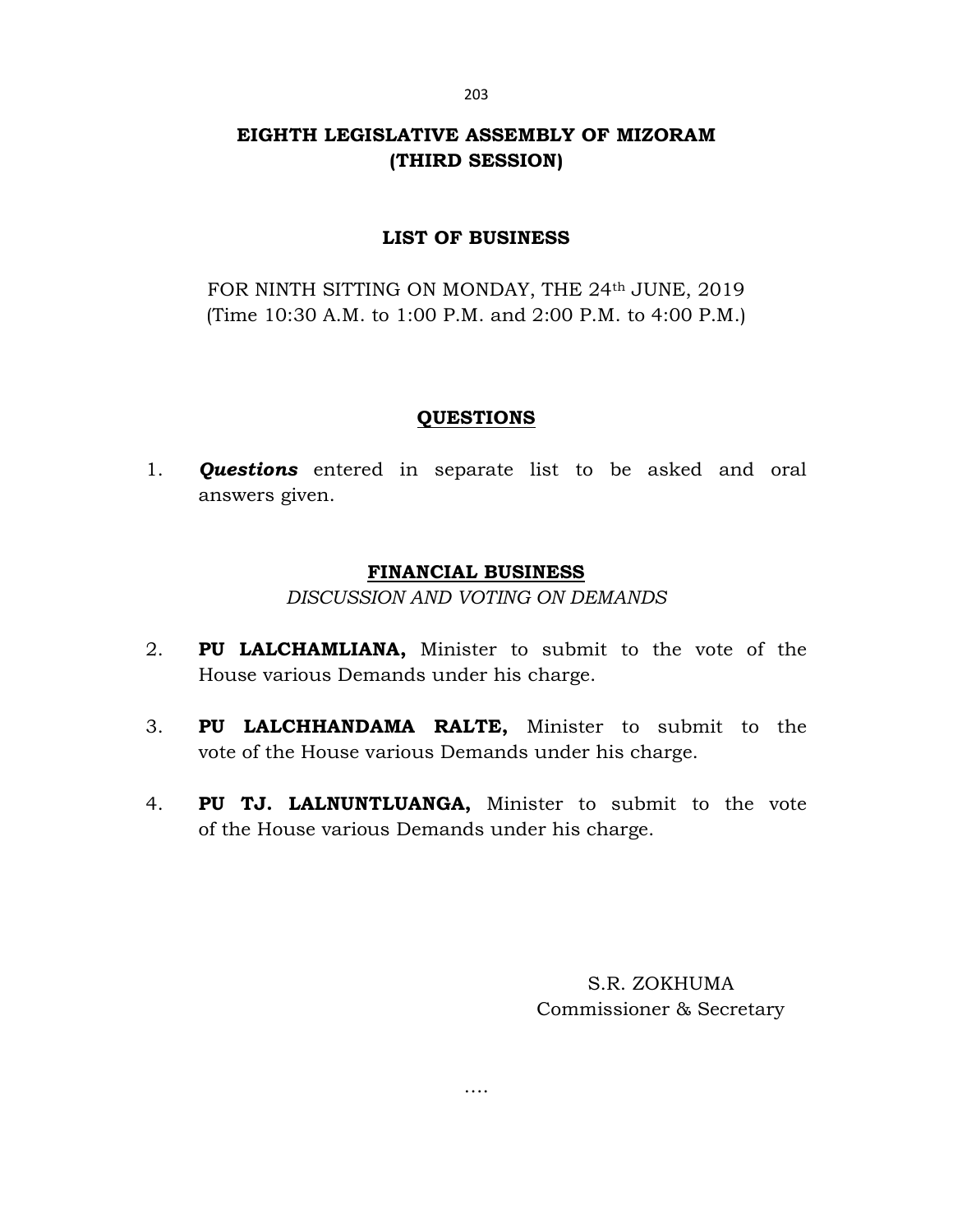SPEAKER : "Blessed is everyone who fears the Lord, who walks

in His ways"

Psalms 128:1

 We will start Question Hour with starred Question No. 136 and Dr. Vanlaltanpuia to ask.

Dr. VANLALTANPUIA : Pu Speaker, thank you. Will the hon. Minister for Home Department be pleased to state: -

- a) Number of cases being registered under Immoral Traffic (Prevention) Act in Mizoram?
- b) Measure taken by the Government to stop the practice Human Trafficking?

SPEAKER : I invite the hon. Minister Pu Lalchamliana to reply.

PU LALCHAMLIANA, MINISTER: Pu Speaker, the answer is –

- a) There are 9 cases being registered under the Immoral Traffic Act in Mizoram.
- b) To stop the practice of Human Trafficking, there are Anti-Human Trafficking Units in several districts such as Aizawl, Lunglei, Kolasib and Champhai. Arrangement has been made to organize the district level training in this regard as so with awareness campaign in various schools and colleges.

SPEAKER : Supplementary Question from Pu Zodintluanga.

PU ZODINTLUANGA RALTE: Pu Speaker, thank you. Relating to starred Question No. 82 which was raised the other day of the final decision of the government regarding our boundary dispute with Assam, the answer being given was, "It is under examined".

 Whereas the government policy Section A (i), the Govt. of Mizoram, Planning & Implementation Department that stated that 'there have been a boundary conflicts between Mizoram and its neighboring states which often results into killing, kidnapping and threatening of innocent people. The govt. will try its best on the North Eastern Frontier Regulation, 1873'. May the hon. Minister elaborate the statement and the answer being given with that regard?

SPEAKER : Does the SEDP related to the party agenda or not? (Pu ZODINTLUANGA RALTE: Govt. of Mizoram, Sir.) Now, another Supplementary question from Dr. Vanlaltanpuia and then from Dr. Thiamsanga.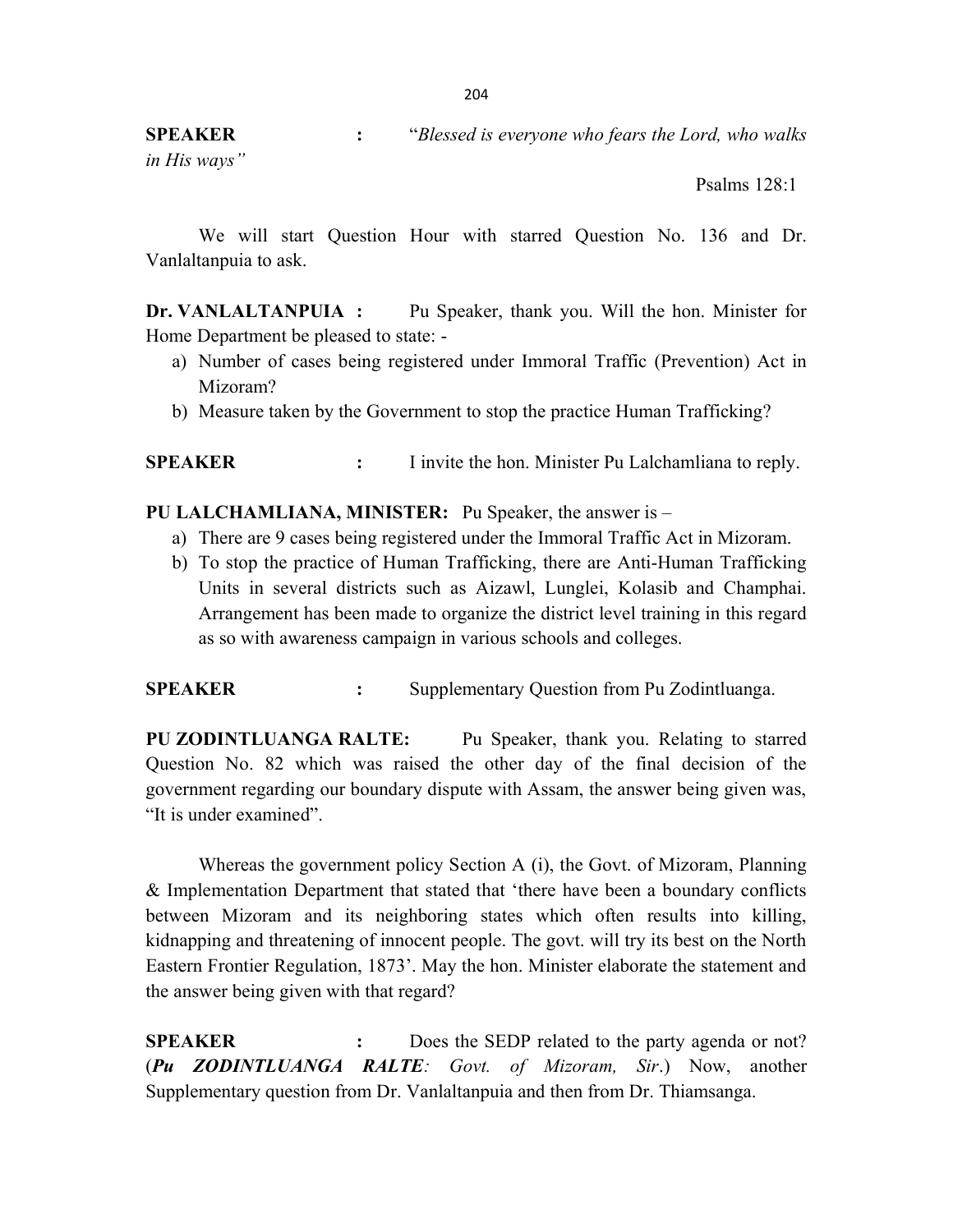Dr. VANLALTANPUIA: Pu Speaker, thank you. The Human Trafficking business is of a serious problem which becomes more aggressive day by day. There are two incidents that recently happened – one, in 2019 as four females from Lunglei Farm were rescued with the help of Mizoram Police, and another, a baby rescued by a brave kid. My question is – If those accused being apprehended and what happens to them so far?

SPEAKER : Supplementary Question from Dr. Thiamsanga.

Dr. ZR. THIAMSANGA : Pu Speaker, thank you. Regarding Starred Question No. 150. If it is possible to recruit Women Police? If so, may the official verify the demand of Women Police at Champhai Police Station?

 Regarding traffic police, we all seems to be aware of the demand of more traffic police especially in Aizawl city. Allegedly there is a proposal for recruitment of 91 Nos.; but I opine it is not enough still and should be made at least 500 Nos.

SPEAKER : I invite the hon. Minister to reply as far as possible.

PU LALCHAMLIANA, MINISTER: At the outset, Pu Speaker, let me react to the point mentioned by Pu Zodintluanga that a core committee has been set up to study any issue relating boundary dispute. No final decision has yet been made from the part of the government in this regard.

 To answer the question of Dr. Vanlaltanpuia, the accused were apprehended yet no action has been taken so far as investigation is in progress. Decision will be made as per the findings.

 To answer Dr. Thiamsanga's question, there is no such proposal of recruitment at the moment. Yet, there is a proposal to recruit more women than men when recruitment is made. Currently there are about 300 traffic polices and we all are aware of the shortage. We are now working on a more effective system of recruitment for the future.

SPEAKER : Let us invite the hon. Member, Pu Lalduhoma to ask Starred Question No.137.

PU LALDUHOMA : Pu Speaker, thank you. Will the hon. Minister for Art & Culture Department be pleased to state –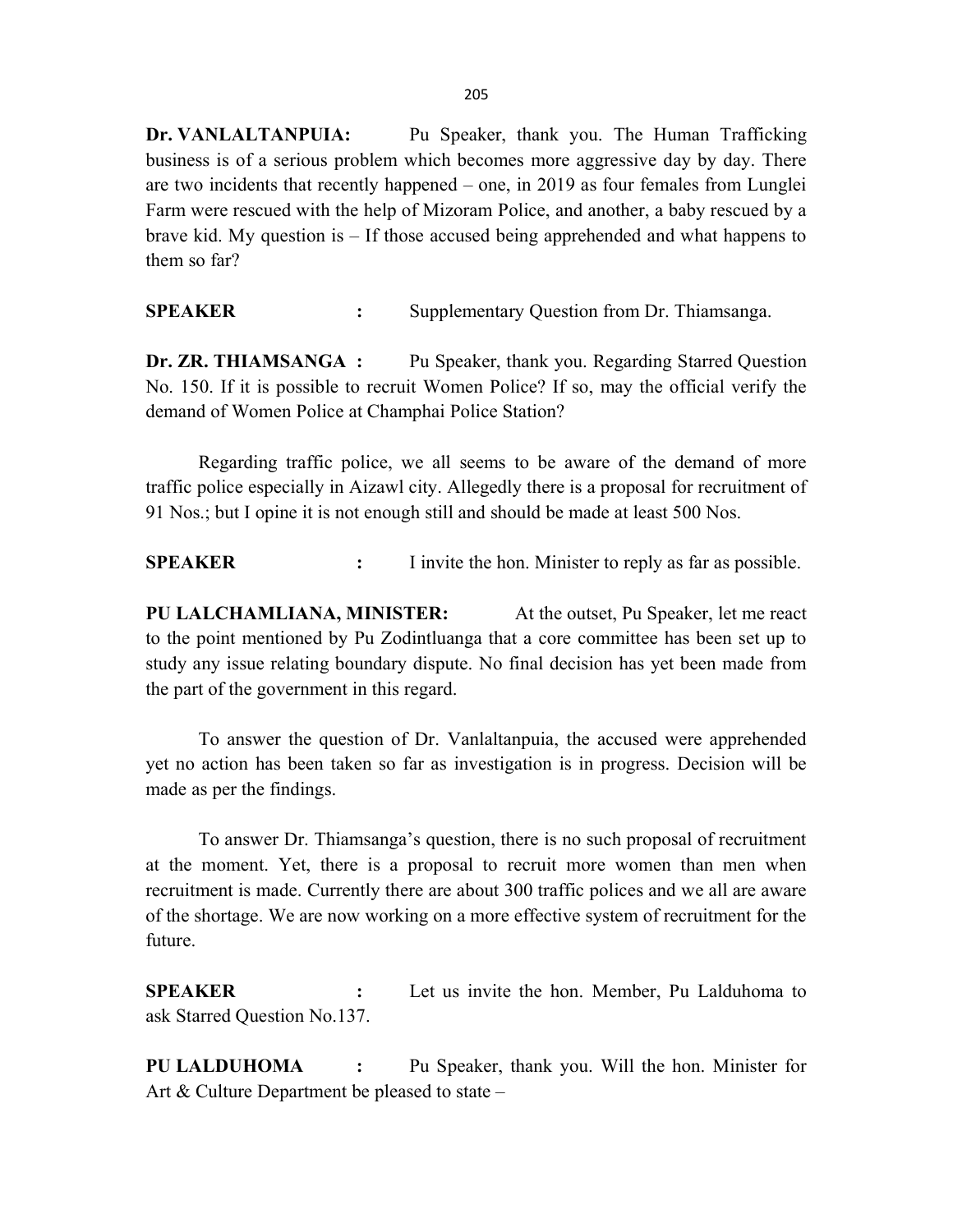Allegedly earlier settlement is found in the area of Vangchhia village. Is there any conclusion being made as to whose or which group of people such traces are of?

SPEAKER : Let us invite the hon. Minister, Pu R. Lalzirliana to reply.

PU R. LALZIRLIANA, MINISTER: Pu Speaker, thank you. Archeological excavations were made three times in collaboration with Art & Culture Department and the Indian National Trust for Art & Culture Heritage (INTACH) in the area of Vangchhia and we believe that such traces are of our ancestors who had settled the place.

SPEAKER : Supplementary Question from Pu Lalduhoma.

PU LALDUHOMA : Pu Speaker, it is learned from some media reports that traces of Hindu settlement were also found in the same area. I opine it is not appropriate to ignore such reports. Since we do not have a solid proof of our origin as to whether we are the descendants of Israel or else, may the government make a concrete measure to clear off our confusion on our origin?

SPEAKER : Let us invite the hon. concerned Minister, Pu R. Lalzirliana to reply.

PU R. LALZIRLIANA, MINISTER: Pu Speaker, there are various resources which need to be required in finding out our origin which we cannot afford at the moment. Thus, no research has been made in that regard. As of Vangchhia, we strongly believe that the traces were of our ancestors who formerly occupied the place. We do not conform to the information from the media.

SPEAKER : I invite Pu Lalrinsanga Ralte to ask Starred Question No. 138.

PU LALRINSANGA RALTE: Pu Speaker, thank you. Will the hon. Minister for Sericulture Department be pleased to state -

- a) Nos. of projects covers under Sericulture Department at the moment and what kind of projects?
- b) If the new Ministry has any new plan being made for the department?

SPEAKER : I invite the hon. Minister, Dr. K. Beichhua to reply.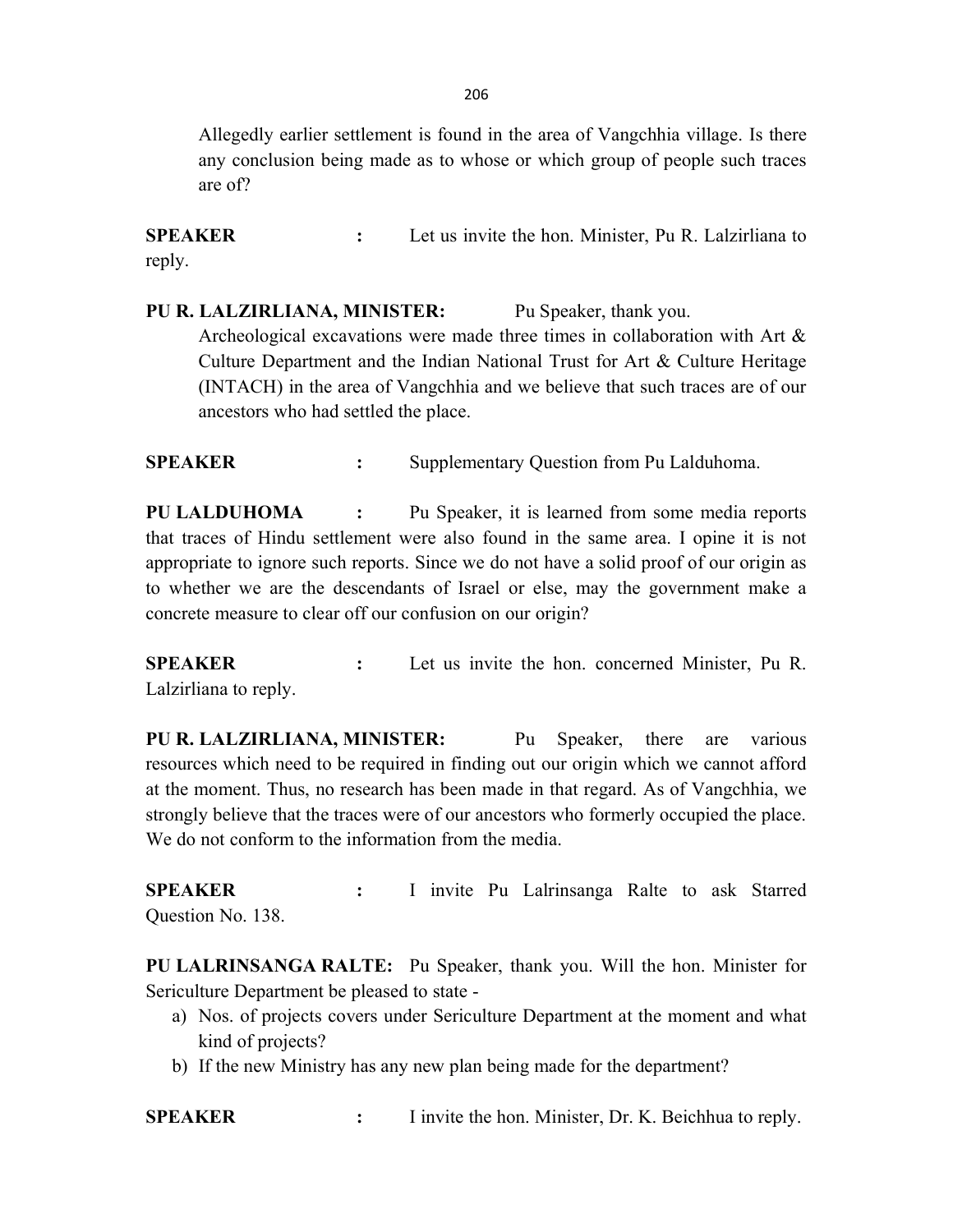## Dr. K. BEICHHUA, MINISTER: Pu Speaker, my answer is as follows: -

- a) There are four projects at the moment, namely
	- i) ISDP Integrated Sericulture Development Project
	- ii) IBSDP Intensive Bivoltine Development Project
	- iii) IMSD Integrated Muga Silk Development Project
	- iv) Development of Eri Culture in Mizoram for upliftment of Aspirational District i.e. EDC, Mamit District.
- b) Yes. The new plans are:
	- i) Eri Silk Development for Siaha District
	- ii) Large Scale Eri Farmers project with the approval of PIMC.

SPEAKER : Supplementary question from Dr. Vanlaltanpuia.

Dr. VANLALTANPUIA : Pu Speaker, my Supplementary Question is – Considering a successful Eri silk production of other places, it is believed that we have a great potential for the same. Is there a way to extend the policy so that it covers Lunglei North and the neighboring districts?

SPEAKER : Supplementary Question from Pu C. Lalsavunga.

PU C. LALSAWIVUNGA: Pu Speaker, thank you. How many farms do we have under the seedling projects of Mulberry, Muga and Eri and how many processing plants under each project? Is there a plan to increase it?

SPEAKER : Lastly, I invite Pu Lalrinsanga Ralte.

PU LALRINSANGA RALTE: Pu Speaker, thank you. Kolasib District has a great potential for Eri seed farming. May we have one?

SPEAKER : The hon. Minister. Dr. K. Beichhua to reply.

Dr. K. BEICHHUA, MINISTER: Pu Speaker, to answer the question from Dr. Vanlaltanpuia and Pu Lalrinsanga, we are planning to take up the projects for the two districts respectively and for other districts as well by including muga silk.

 To reply to Pu Lalsawivunga, we have Mulberry seedling farm at Rangvamual which has been shifted to multiplication centre at Serchhip District; We have Muga farm at Kolasib.

 We have only one reeling machinery in Mizoram which is of Zemabawk and we have a plan to have more.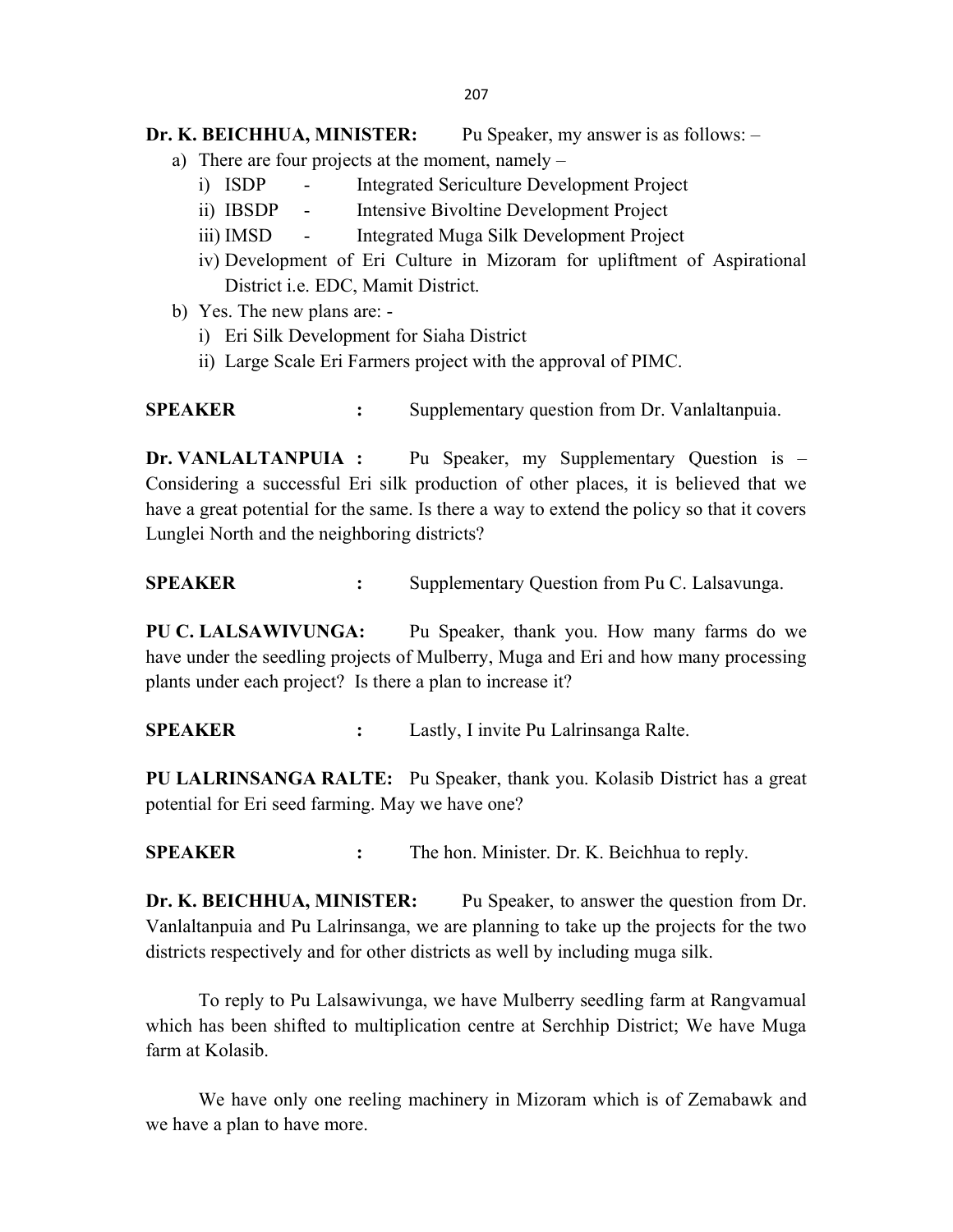**SPEAKER** : Let us invite Dr. Z.R. Thiamsanga to ask Starred Questions No.139.

Dr. ZR. THIAMSANGA : Pu Speaker, thank you. Will the hon. Minister for Labour, Employment, Skill Development Department be pleased to state –

- a) Whether there is a plan for the Industrial Training Institute (ITI) of Zote, Champhai to put into function?
- b) If measure is taken for resolving shortage of staff in Labour & Employment Office of Champhai?

**SPEAKER** : Let us invite the hon. Minister, Pu Lalchhandama Ralte to reply.

PU LALCHHANDAMA RALTE, MINISTER: Pu Speaker, my answer is: -

- a) Yes;
- b) Not at present.

SPEAKER : Supplementary Question from Pu Lalrinsanga Ralte.

PU LALRINSANGA RALTE: Pu Speaker, thank you. Labour cess is collected in every contract work but collection centre is located only at Aizawl which is a problem for other districts. For the convenience of the concerned contractors, may the collection centre be located in other districts as well?

SPEAKER : The hon. Member, Pu Andrew H. Thangliana.

PU ANDREW H. THANGLIANA: Pu Speaker, thank you. May the government resolve the site for setting up ITI at Thingdawl the plan which has already been approved by the central?

SPEAKER : Hon. Member, Dr. Z.R. Thiamsanga.

Dr. ZR. THIAMSANGA : Pu Speaker, thank you. If I am not mistaken, the estimates for ITI building of Champhai is 453 lakh out of which 408.84 lakh is spent. There is no point in setting up a building which will not be taken care. Pu Speaker, for having affirmative answer from the concerned hon. Minister, we will have to work first on the approach road which had already been closed.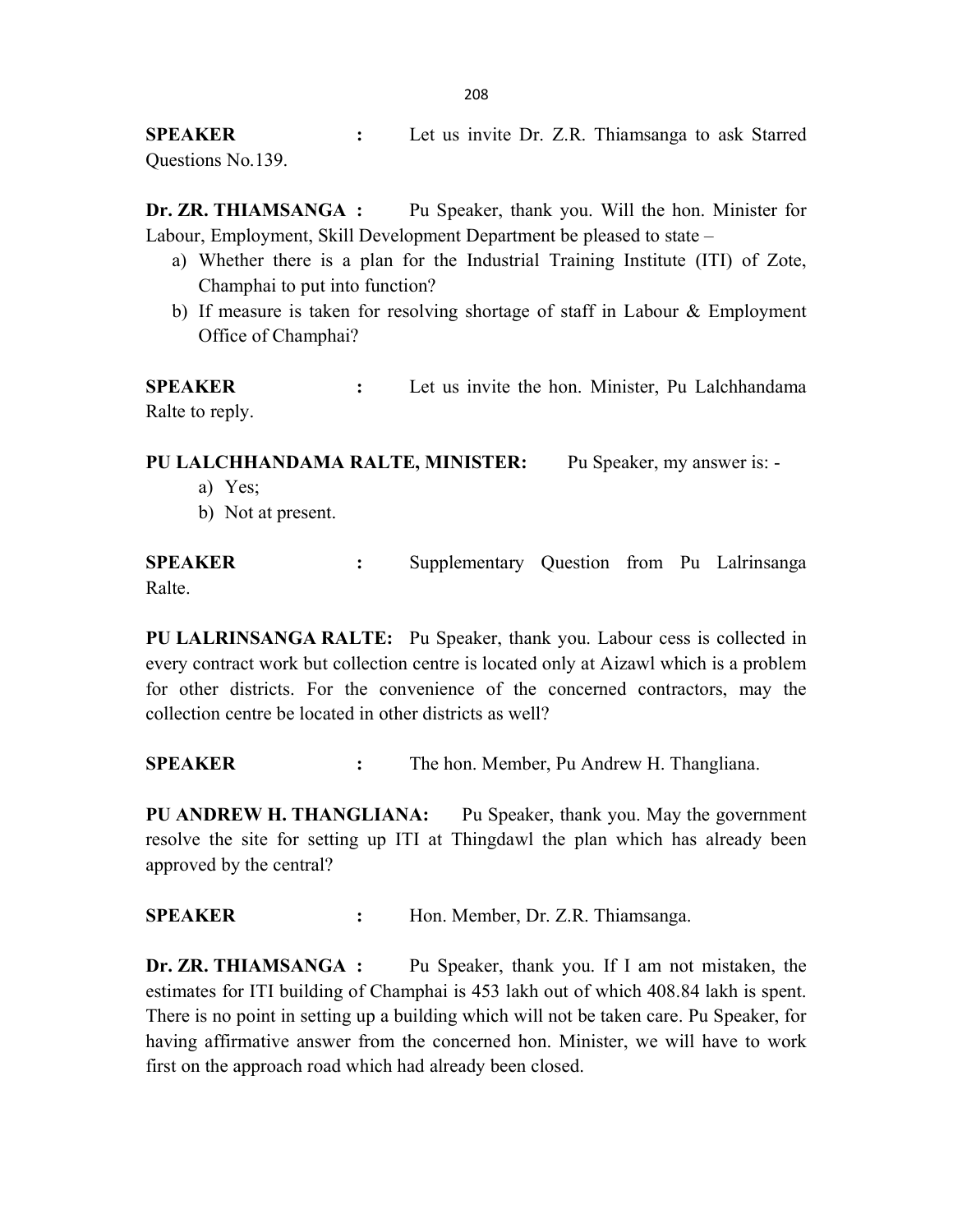Dr. ZR. THIAMSANGA: I, once again request posting of more staffs in L & E office Champhai since there are only two regular staffs working in the office. Thank you.

SPEAKER : The concerned Minister may answer the question.

PU LALCHHANDAMA RALTE, MINISTER: Pu Speaker, on the question raised by Pu Lalrinsanga Minister regarding the collection centre for Cess, step has been taken in various districts and we are now reviewing the case of Kolasib District which may be placed near DC office. Regarding the question raised by Pu Andrew Lalthangliana, we have identified a place near Thingdawl which will soon be decided.

 Regarding the lack of manpower as stated by the hon. Member Pu ZR Thiamsanga, the previous Ministry had initiated the project for construction of ITI building is various districts such as Serchhip, Champhai and Kolasib and fund sanction also has already been obtained for the same. As we are about to start the project, we become to learn various formalities which need to be cleared such as selection of its contractors which is not clearly specified by the Finance department beforehand. In order to set up the institute, it may be noted that there are various formalities which need to be done. I hope this will answer the question regarding shortage of staff at ITI Champhai as well. We already have submitted the requirements including the demand of staff in various districts and I hope our problems could be solved as soon as the process is cleared.

SPEAKER : Pu Vanlalhlana.

PU VANLALHLANA : Thank you, Pu Speaker. Will the concerned Minister, Disaster Management & Rehabilitation Department be pleased to state:

During 2019, if there are any who have lost their home due to natural disaster?

SPEAKER : The concerned Minister may answer the question.

PU LALCHAMLIANA, MINISTER: Pu Speaker, the answer is – Yes, reports have been received from different districts regarding the loss of home due to natural disaster.

SPEAKER : Supplementary Question from Pu Lalduhoma. PU LALDUHOMA : Thank you, Pu Speaker. It is learned that there are unstable rock plates in the area of Serchhip and Lunglei. So, I urge DPR prepared by the government to that effect or else the people living in such areas remains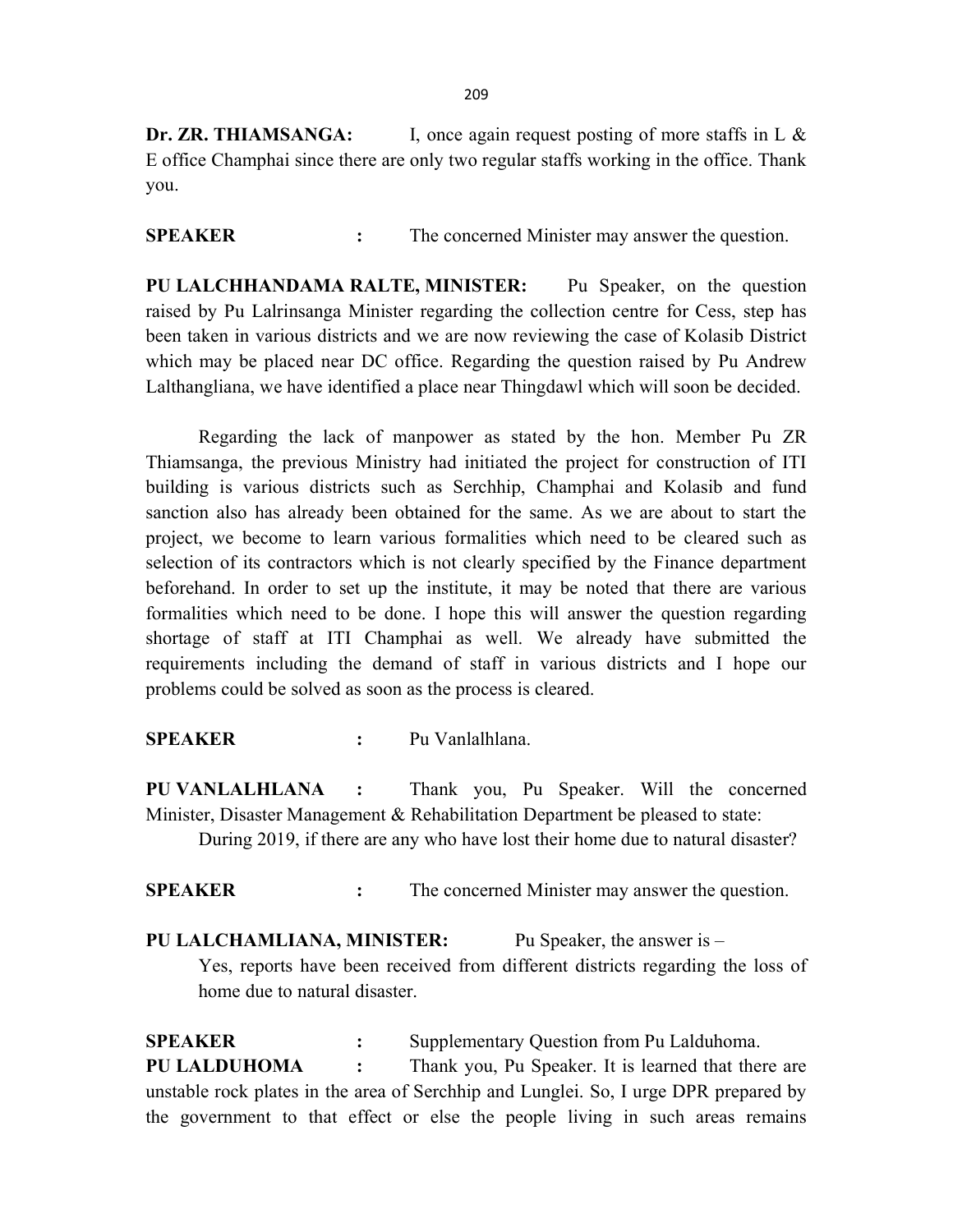endangered by the possible calamity. I believe there is a central fund allocation for this kind of disaster.

SPEAKER : Hon. Member, Pu H. Biakzaua.

PU H. BIAKZAUA : Pu Speaker, we have many homes destroyed in the recent hailstorm in Lawngtlai area but are remain uncompensated till date. So, when will such families be compensated?

SPEAKER : Hon. Member, Pu Vanlalhlana.

PU VANLALHLANA : Pu Speaker, my questions are as follows: -

i) From how many districts the reports are received and how many are there from each district?

ii) What is the proposed amount of compensation grant to that respect and if it is the same with that of Aizawl and other rural towns?

iii) And, if there is any building within Aizawl which is proposed for dismantling but remain undone?

SPEAKER : The concerned Minister to answer the question.

PU LALCHAMLIANA, MINISTER: Pu Speaker, I have also been informed about the unstable rock plates in Serchhip; and, as the concerned MLA has requested, initiative will be made in this regard.

As a member from Lawngtlai constituency has mentioned, 42 homes have been destroyed by hailstorms. The concerned DC will be urged to compensate such families as soon as possible. All the districts except Mamit are affected by the recent hailstorms. So far, following are the reports received from such districts: -

| Name of         | <b>Fully</b> | <b>Severely</b>          | <b>Partially</b> | Nos. of       |
|-----------------|--------------|--------------------------|------------------|---------------|
| <b>District</b> | damaged      | damaged                  | damaged          | affected Area |
| Aizawl          | 53 Nos.      |                          | 77 Nos.          | 37 Nos.       |
| Lunglei         | 6 Nos.       | 13 Nos.                  | 1555 Nos.        |               |
| Siaha           | 11 Nos.      | 13 Nos.                  | 13 Nos.          | 98 Nos.       |
| Kolasib         | 31 Nos.      | $\overline{\phantom{0}}$ | 91 Nos.          |               |
| Serchhip        | $2$ Nos.     | 5 Nos.                   | 28 Nos.          |               |
| Lawngtlai       | 26 Nos.      | 33 Nos.                  | 387 Nos.         |               |

Compensation grant is given as per the guidelines of the Central Government.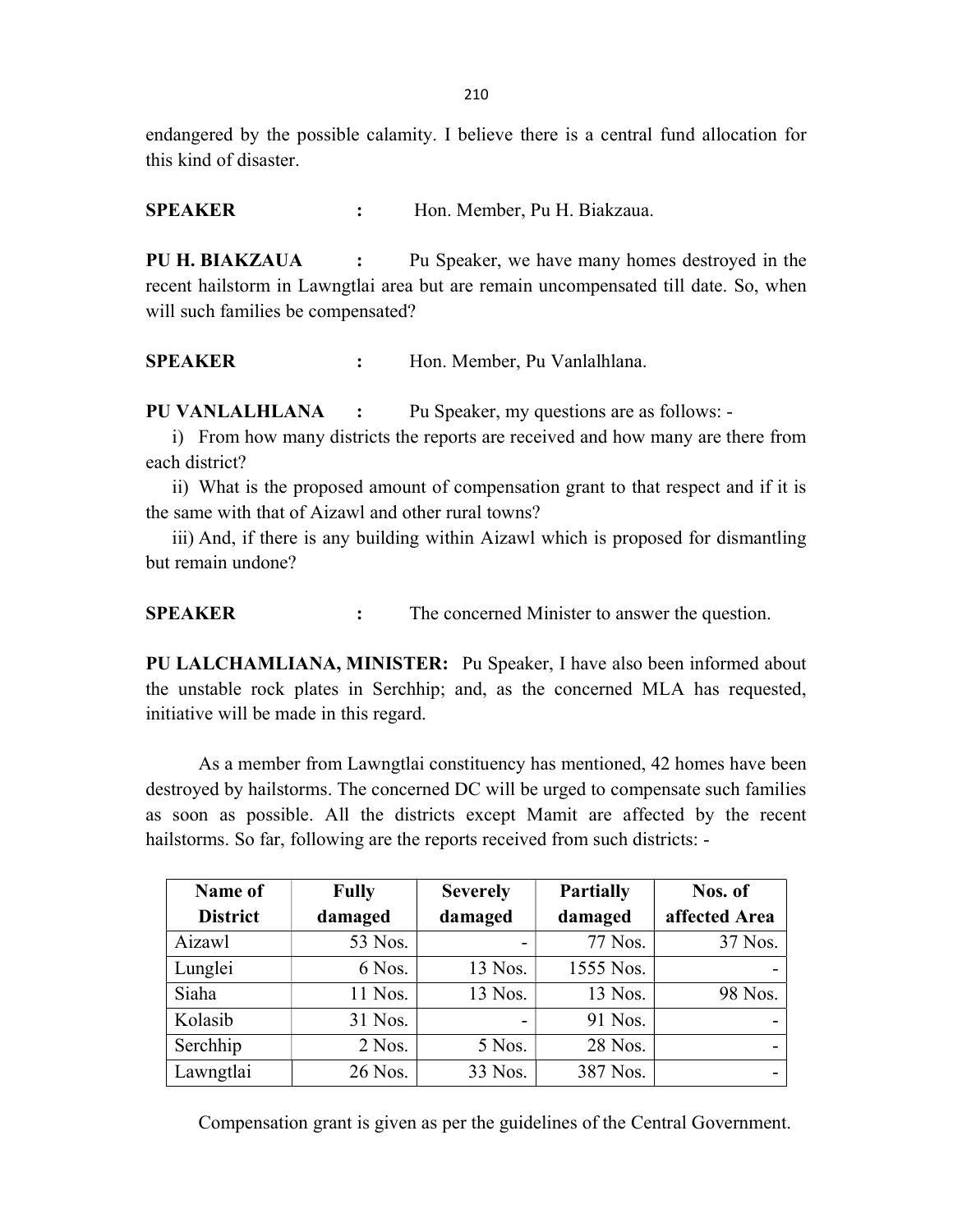As per the report of District Disaster Management Authority, there are 3 buildings being proposed for dismantling within Aizawl District and 96 Nos. buildings in Kolasib District.

SPEAKER : We will now move on to Starred Question No. 141 and hon. Member, Pu Lalduhoma to ask.

PU LALDUHOMA : Pu Speaker, will the concerned Minister of Horticulture Department be pleased to state –

- a) The targets and achievements of the beneficiaries of Crop Loans during the year 2018 – 2019?
- b) The reason for not achieving the targets, if any?
- c) The percentage of recovery?
- d) The reason for unsatisfactory recovery, if any?

SPEAKER : The concerned Minister, who also is the House Leader, Pu Zoramthanga to answer the question.

## PU ZORAMTHANGA, CHIEF MINISTER: Pu Speaker, the answer is as follows –

- a) There are no targets or achievements for Crop Loan during 2018-2019.
- b) Since there is no target, there is no achievement.
- c) There is no recovery percentage to be determined.
- d) Since there is no recovery, no percentage is determined.

SPEAKER : Supplementary question.

PU LALDUHOMA : Pu Speaker, I believe the hon. Chief Minister does not understand my question. Crop Loans are made available every year with the targets being set in which most of the farmers rely upon. I have attended DLRC meeting at Serchhip on which it is reported that the achievement only 12.8%. I have even urged them to take measure so the percentage is increase.

SPEAKER : The concerned Minister may answer the question.

PU ZORAMTHANGA, CHIEF MINISTER: Pu Speaker, I believe we have a slight misunderstanding; the concerned department does not provide loans but by the bank with the target being set. Anyway, we will inquire the matter and the concerned department will furnish the answer soon.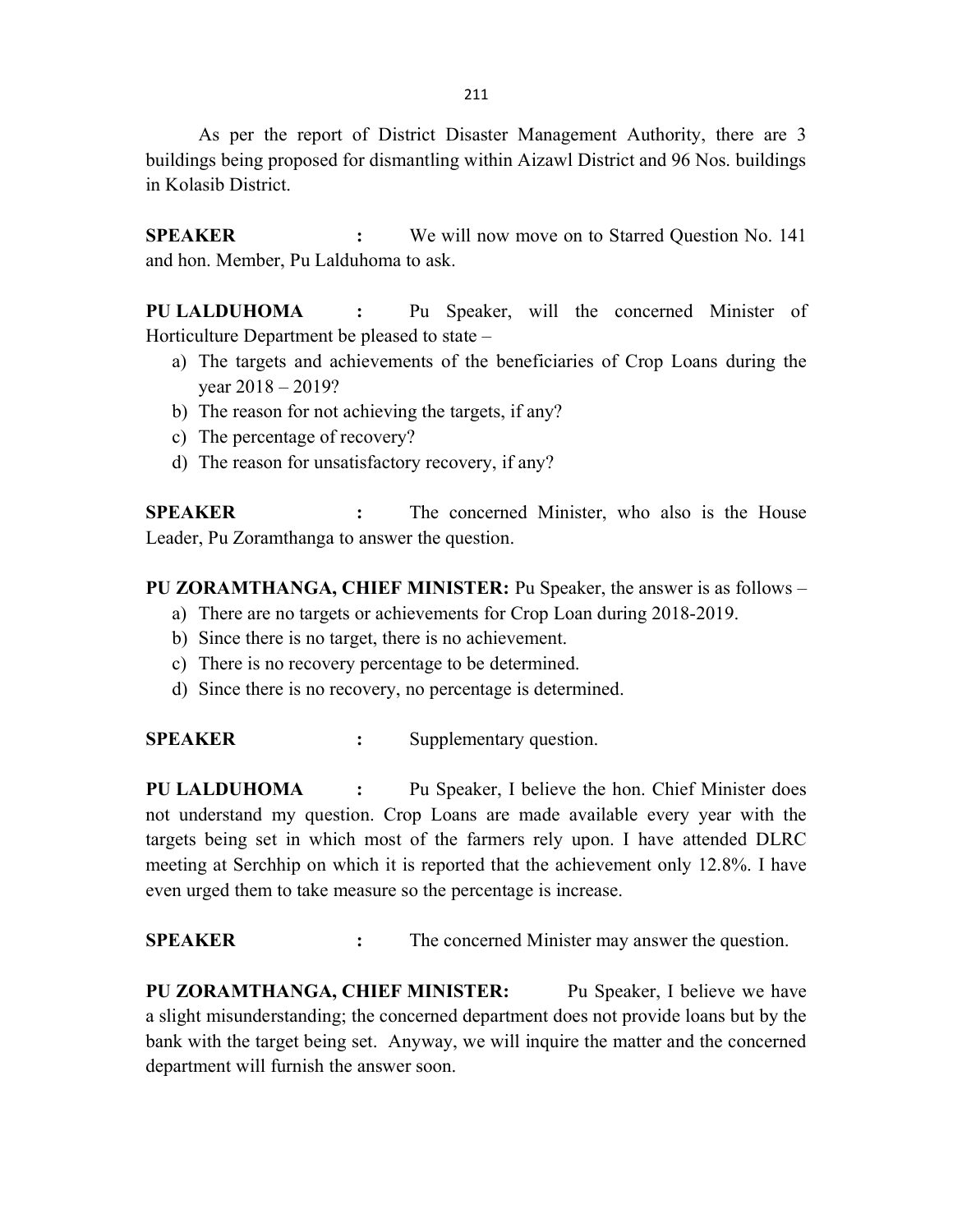**SPEAKER** : We will now move on to Starred Question No.142 and the hon. Member Pu Lalmuanpuia to ask.

PU C. LALMUANPUIA: Will the concerned Minister of Disaster Management & Rehabilitation Department be pleased to state: -

- a) If measure is taken by the government to prevent landslide in the prone area of Edenthar Methodist?
- b) If so, the amount of fund allocated for this purpose?

SPEAKER : The concern Minister may now answer the question.

PU LALCHAMLIANA, MINISTER: Pu Speaker, the answer is –

- a) The government is taking measure in landslide prone area of Edenthar Methodist from State Mitigation Fund.
- b) ₹107.70 lakh is allocated for this purpose.

SPEAKER : Supplementary Question from Pu Lalchhuanthanga.

PU LALCHHUANTHANGA: Pu Speaker, if there is any precautionary measure taken by the government on landslide prone areas of Ngaizel and Mission Veng?

**SPEAKER** : Hon. Member Pu Lalmuanpuia and he will be followed by Dr. Vanlalthlana.

PU LALMUANPUIA : Is there a plan to renovate the drainage which also is the boundary line of Electric Veng, Hebron and ChhingaVeng.

SPEAKER : Dr. Vanlalthlana.

Dr. VANLALTHLANA : Thank you, Pu Speaker. How many Village Disaster Management Committee do we have in the village or local level? There is a rumour that such committee could not be formed for lack of fund involved. Is there any proposal from Disaster Management Department to provide equipment for use in a disaster or accident? We recently had drainage collapsing in the boundary of Ramthar and Sihpui and also other areas of landslide prone. May such areas be inspected?

SPEAKER : I call upon the concern Minister to answer it.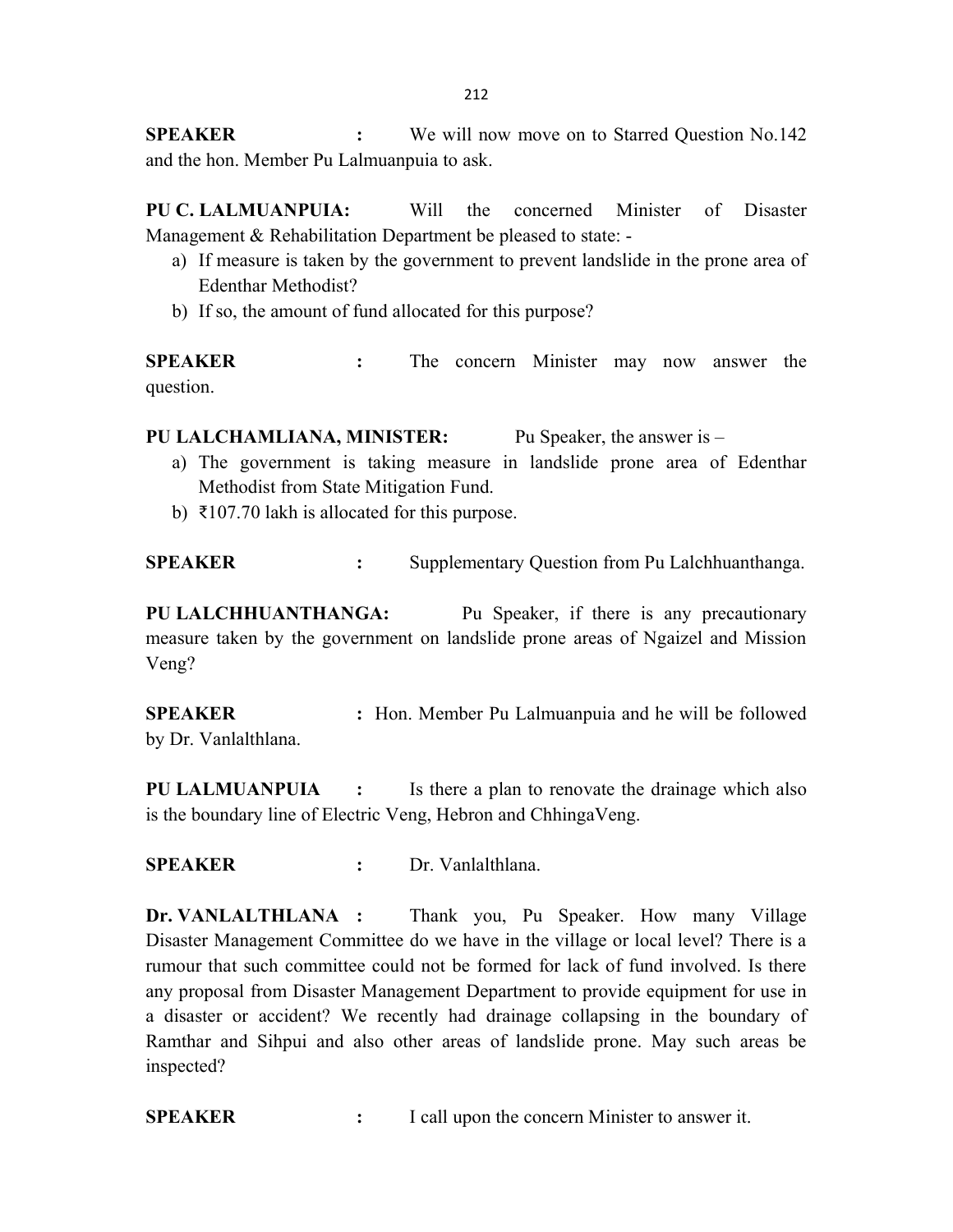PU LALCHAMLIANA, MINISTER: Pu Speaker, regarding the question by Pu Lalchhunthanga, we have discussed this issue with the UD&PA but there is no initiative from DM&R.

To answer the question from Pu Lalmuanpuia, yes, there was a proposal of strengthening the boundary of Electric Veng, Hebron and ChhingaVeng but due to some misunderstandings, fund for the work had not been allocated. So, we again submitted a proposal and received only ₹386 lakh which is opined to be less sufficient. It might have been difficult to allocate the desired amount for Edenthar Veng so we better off starting the work on Electric Veng and Chhinga Veng with the allotted amount of ₹30 lakh.

On the questions raised by Dr. Vanlalthlana, so far, Village Disaster Management Committee has not been established but under AAPDA MITRA, there is a proposal for training to be conducted in every district regarding disaster management; Aizawl is selected at the initial phase for such training and life-saving equipment as mentioned had also been distributed during the training. We hope it will soon be conducted in other districts as well.

In any of such kind of incident, it is important for every VC to be aware the need to give immediate and direct report to concerned DC or Directorate of DM & R so that action can be taken on time. Thank you.

SPEAKER : Starred Question No.143, to be asked by the hon. Member Pu KT Rokhaw.

PU K.T. ROKHAW : Pu Speaker, will the concerned Minister of Sericulture Department be please to state –

- a) Is Sericulture Department at Siaha District still in function?
- b) If there is any proposal to upgrade this office?

SPEAKER : The concerned Minister may answer the question.

Dr. K. BEICHHUA, MINISTER: Pu Speaker, the answer is as follows –

- a) Yes, the department is still in function under District Sericulture Officer.
- b) Initiative will soon be made on Eri Silk Development.

SPEAKER : Pu Andrew H. Thangliana.

PU ANDREW H. THANGLIANA: Pu Speaker, how to generate a revenue from our silk production?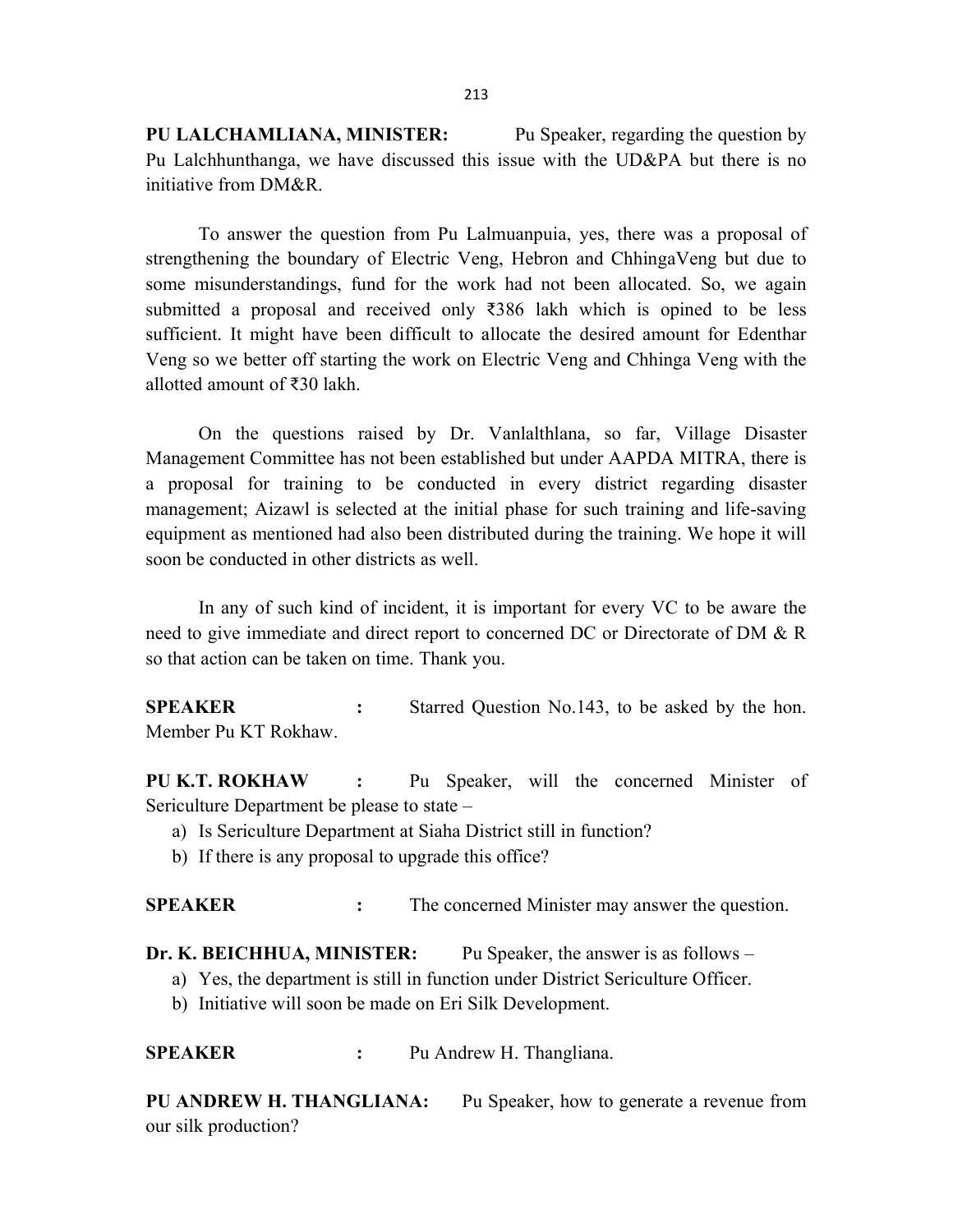SPEAKER : Pu K.T. Rokhaw.

PU K.T. ROKHAW : Pu Speaker, what is the estimate amount for the Eri Silk Development Project of Siaha District and in which place it will be established?

SPEAKER : The concerned Minister may answer the question.

Dr. K. BEICHHUA, MINISTER: Pu Speaker, silk productions are usually exported to other States such as Assam, W. Bengal etc. Silk cocoon is purchased at the rate of  $\text{\textless}350$  per kg; Grade 'A' is sold at the rate of  $\text{\textless}265$ , 'B' at  $\text{\textless}212/4$  and Grade 'C' at ₹160/-. A silk yarn is sold at the rate of ₹4,800/kg and Nerry at the rate of ₹4,000/kg. Muga cocoon costs ₹18,000/kg and a yarn costs ₹18,000/kg. One cocoon is exported at the rate of  $\overline{\xi}$ 3/kg.

The total cost of Eri Silk project is  $\overline{\xi}$ 12.3 crore which is expected to generate at least 400 beneficiaries. Decision will soon be made for the site of this project. Thank you.

SPEAKER : Starred Question No. 144 and to be asked by Pu Lalduhoma.

PU LALDUHOMA : Pu Speaker, will the concerned Minister of LESDE Department be pleased to state –

- a) If there any proposal to send our youths to participate in the Asia Pacific Youth Exchange at Seoul, South Korea?
- b) If so, how many will be sent?
- c) What is the procedure for selection of the participant?
- d) What is the expenditure for this purpose?

SPEAKER : The concerned Minister may answer the question.

PU LALCHHANDAMA RALTE, MINISTER: Pu Speaker, my answer is as follows –

- a) Yes, there is a proposal to send some youths to APYE, Seoul, South Korea.
- b) Selection will be made as per the sponsorship funds received from APYE selection team of South Korea.
- c) Selection will be conducted by APYE delegation team of South Korea.
- d) APYE delegation fee is \$1,000 per head.

SPEAKER : We have now come to the end of our discussion and we will now move on to Financial business.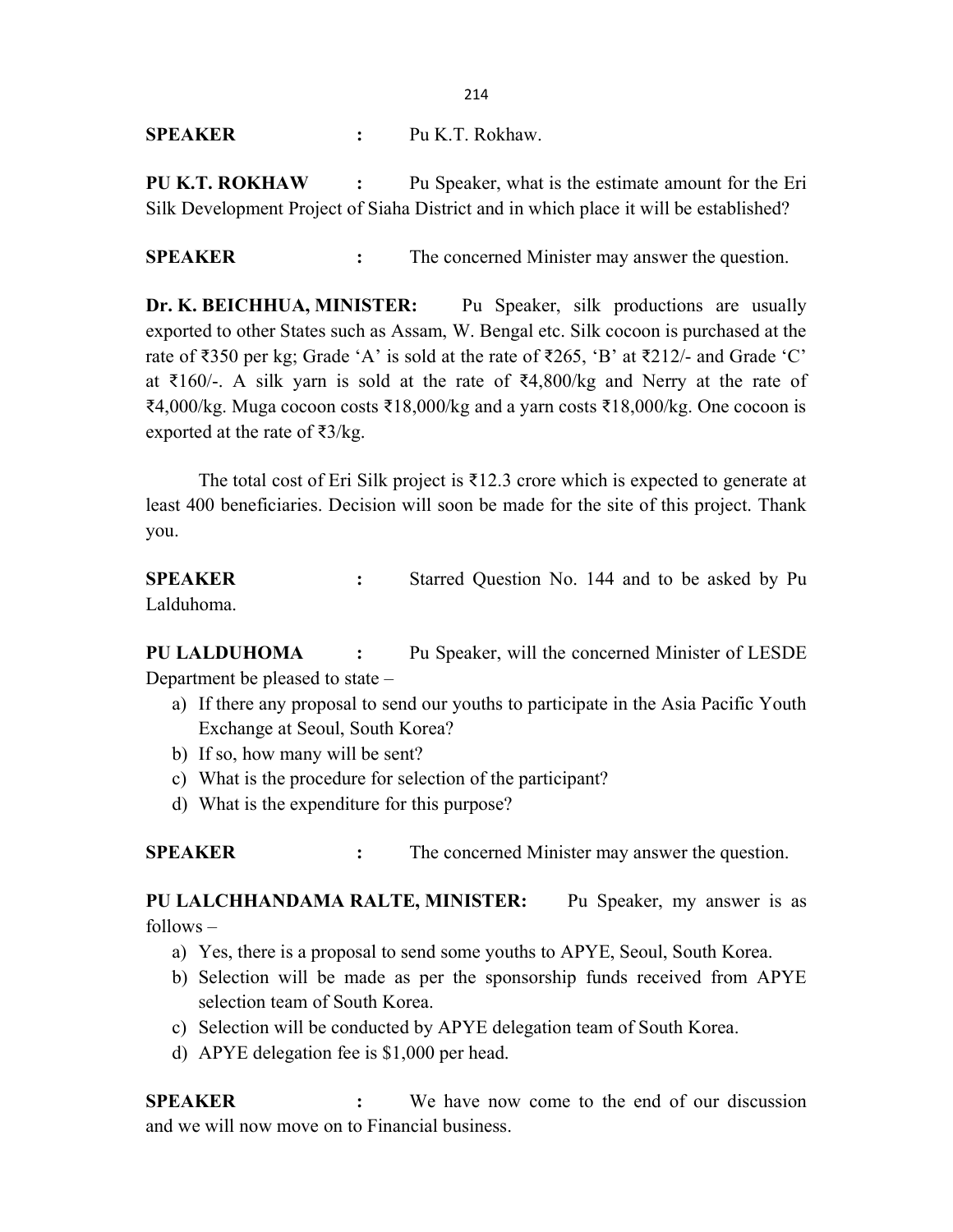Today, we will discuss the Demands of our three hon. Ministers such as Pu Lalchamliana, Pu TJ Lalnuntluanga and Pu Lalchhandama Ralte. The hon. Minister, Pu Lalchamliana may now lay his Demand on the Table of the House such as –

| Demand No. 8  | $\sim$ 100 $\mu$         | Taxation Department,                        |
|---------------|--------------------------|---------------------------------------------|
| Demand No.16  | <b>Contract Contract</b> | Home Department,                            |
| Demand No. 30 | $\sim 100$               | Disaster Management & Rehabilitation Deptt. |

PU LALCHAMLIANA, MINISTER: Thank you, Pu Speaker. On the recommendation of the Governor of Mizoram and with your permission, Sir, I move the following Demand Nos. 8, 16 and 30 for ₹8,50,23,28,000.00/- only for meeting expenses during 2019-2020 in respect of the following departments.

| <b>Demand</b><br>Nos. | <b>Name of Departments</b>           | Amount<br>$(in \bar{z})$ |
|-----------------------|--------------------------------------|--------------------------|
| 8                     | Taxation                             | 24,69,24,000.00          |
| 16                    | Home                                 | 7,98,09,27,000.00        |
| 30                    | Disaster Management & Rehabilitation | 27,44,77,000.00          |
|                       | <b>TOTAL</b>                         | 8,50,23,28,000.00        |

SPEAKER : The hon. Minister, Pu Lalchhandama Ralte may now lay his Demands such as–: -

| Demand No. 18 | $\sim$ 10 $\pm$ | Printing & Stationery,                  |
|---------------|-----------------|-----------------------------------------|
| Demand No. 20 | $\sim$ $-$      | School Education Department,            |
| Demand No. 28 | $\sim$ 10 $\pm$ | Labour, Employment, Skill Development & |
|               |                 | <b>Entrepreneurship Department</b>      |

on the table of the House.

PU LALCHHANDAMA RALTE, MINISTER: Pu Speaker, with the recommendation of the Governor and the with your permission, Sir, I lay the following Demands on the table of the House: –

| Demand<br>Nos. | <b>Name of Departments</b>            | Amount<br>$(in \bar{z})$ |
|----------------|---------------------------------------|--------------------------|
| 18             | Printing & Stationery                 | 16,98,55,000.00          |
| 20             | <b>School Education</b>               | 13,28,42,02,000.00       |
| 28             | Labour, Employment, Skill Development | 47,59,14,000.00          |
|                | & Entrepreneurship                    |                          |
|                | <b>TOTAL</b>                          | 13,92,99,71,000.00       |

SPEAKER : The hon. Member Pu TJ Lalnuntluanga may now lay his demands such as: –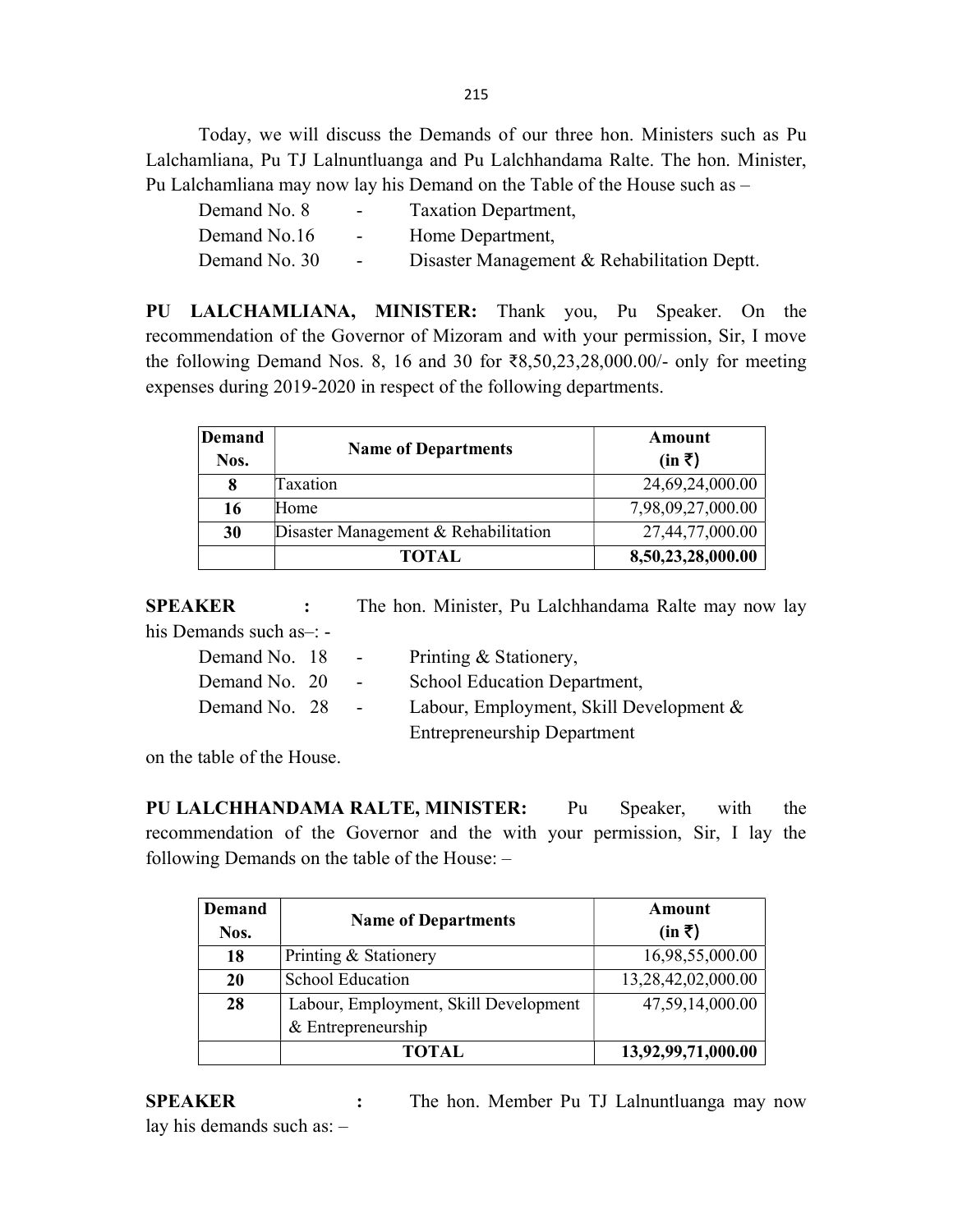| Demand No. 4  | $\sim$ 100 $\mu$         | Law & Judicial Department,                   |
|---------------|--------------------------|----------------------------------------------|
| Demand No. 12 | <b>Contract Contract</b> | Parliamentary Affairs,                       |
| Demand No. 36 | $\sim 100$               | Environment, Forest & Climate Change, Demand |
| Demand No. 42 | $\sim$ $-$               | <b>Transport Department</b>                  |
|               |                          |                                              |

on the table of the House.

PU T.J. LALNUNTLUANGA, MINISTER: Thank you, Pu Speaker. With the recommendation of the Governor of Mizoram and with your permission, Sir, I present the following Demands on the table of the House –

| <b>Demand</b><br>Nos. | <b>Name of Departments</b>                       | Amount<br>$(in \; \bar{\bar{\tau}})$ |
|-----------------------|--------------------------------------------------|--------------------------------------|
| 4                     | Law & Judicial                                   | 27,89,27,000.00                      |
| 12                    | Parliamentary Affairs                            | 1,05,91,000.00                       |
| 36                    | Environment,<br>Climate<br>Forest $\&$<br>Change | 1,60,07,28,000.00                    |
| 42                    | <b>Transport Department</b>                      | 50,31,08,000.00                      |
|                       | <b>TOTAL</b>                                     | 2,39,33,54,000.00                    |

SPEAKER : The hon. Ministers have submitted their respective Demands and we will now start our discussion. As usual, we may allot 10 minutes to each member. (PU LALDUHOMA : Pu Speaker, I think 10 minutes will be less sufficient for discussion of the demand of 10 departments) I believe 10 minutes is enough and we may try to accommodate with it or we could be a little lenient in time keeping. Now, I call upon the hon. Member, Pu Lalrinsanga Ralte.

PU LALRINSANGA RALTE: Thank you. Pu Speaker. I will first stress on the Demands of Pu Lalchamliana, the hon. Minister.

 Pu Speaker, our Home Minister is quite efficient in dealing of works and had visited all the border areas. While this is the case, lack of manpower is intensive in the Home Department allegedly due to 2,000 posts lying vacant. I believe such posts should be filled in order to be have more efficiency. I believe Finance Department should also consider the case. Apart from this, the need for more Police staff quarters and vehicles should be prioritized particularly of the remote areas.

Pu Speaker, I also suggest a check gate at Phainuam which is one of the centres of black marketing of vehicle. Likewise, I opine it is important to place IR Battalion at Vairengte so as to maintain and safeguard our boundary effectively. Also, it is important to renovate sub-Jail building at Vairengte so that it is functioning appropriately.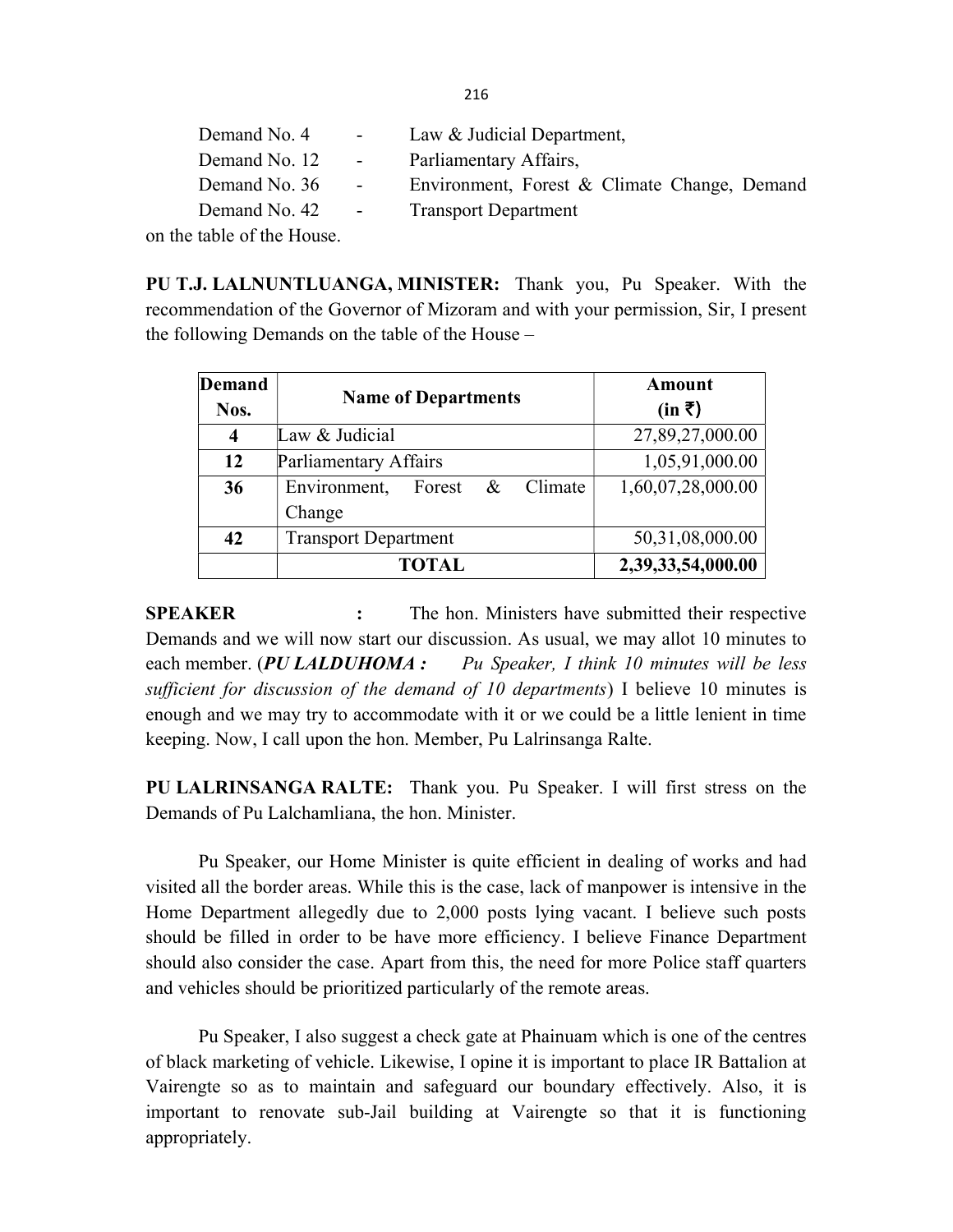I express my gratitude to DC Kolasib and the Directorate of DM & R for their performance in dealing with a disaster which affected the people within my constituency Serlui.

Pu Speaker, I am glad that we have a minister who has travels the length and breadth of Mizoram for educational campaign within these 6 months of this ministry; he has even taken worth-mentioning step for improvement of our educational system within this short period like plan for recruitment of 946 teachers on MR basis. At the same time, there is a need for improvement of our school building and the educational tools particularly in rural areas and thus may be attended. We are all aware of the fact that teachers posted in rural areas hardly stay in their place of posting and one of the reasons is for lack of accommodation. So, I suggest construction of staff quarters should be prioritized. Regarding the problem of deploying a substitute teacher by some regular staffs, it is desirable if immediate and effective measure is taken so as to improve our education system. It may as well be important to raise the honorarium given to cook in the elementary section for it is now a problem to find one who is willing to serve for this job. In short, it is important to allocate more funds to Education Department so as to meet all the aforementioned needs.

Under Forest Department, the main factor for our border dispute with Assam involves Forest Department. Thus, in order to deal with the problem, I opine DFO be posted at Vairengte.

 Pu Speaker, I truly appreciate the proposal for inter-state transport service with the Govt. of Manipur, Tripura and also with Tahan to resolve our communication gap with our fellow mizos living in such areas. At the same time, I suggest purchase of more buses to enable a regular bus services especially to rural areas. Lastly, Pu Speaker, Transport Deptt. has a vast area of land at Vairengte; and to make the best use of this land, I think it is wise for the government to transform it into a truck terminal. Thank you.

#### SPEAKER : Pu L. Thangmawia.

PU L. THANGMAWIA : Thank you, Pu Speaker. I will start by expressing my gratitude to our Home Minister for renovating police staff quarters in my constituency. At the same time, it is also necessary to take up more in various places as so in Aizawl. It is also important to establish a police outpost at Kawlkulh covering Vankal, Vancheng, Kawlkulh etc.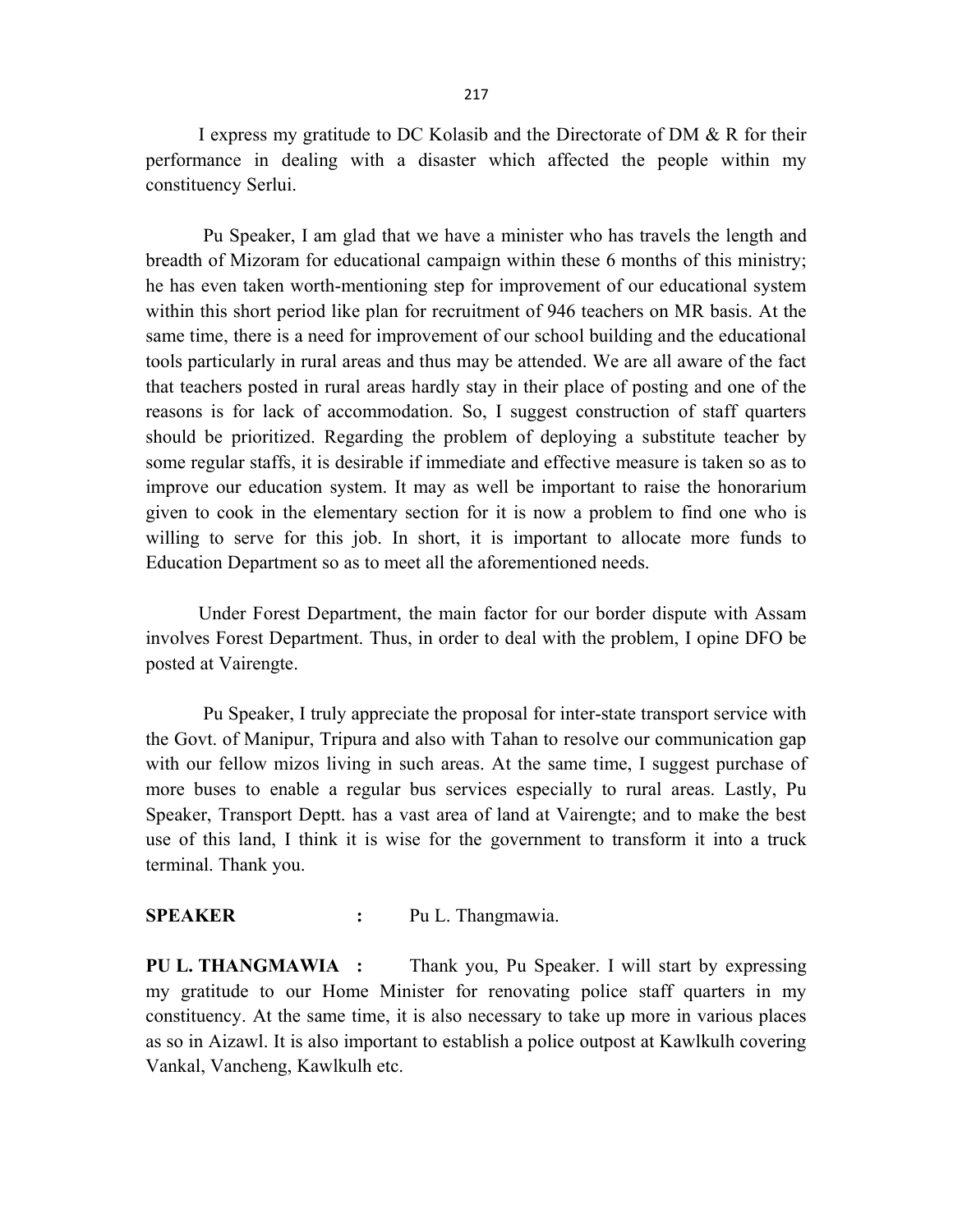Considering the importance of the elementary section of school, I opine special care should be given and that the quality of pupils needs to be upgraded so that they compete with other students of English Medium schools. In order to minimize shortage of teachers in rural areas, what is important for the government is to set up staff quarters to accommodate any teacher posted to such places from outside. In the previous MNF ministry, many schools were upgraded and the budget allocation to education had also increased comparing to last year showing that priority had been given for development of our educational system. At the same time, I urge the Cabinet as soon as its meeting is held to consider placing Forest Division Office at Ngopa.

Moving on to Transport Department, it is appreciating that initiative has been made by the hon. Minister for inter-state transport service. At the same time, I request him to arrange more transport bus services on this Christmas season particularly to remote places so that any one spends this important time with their family. Thank you.

SPEAKER : Pu Vanlalhlana.

PU VANLALHLANA : Thank you, Pu Speaker. Environment, Forest & Climate Change is an important department which concerns our socio-economic development. Thus, it is important that the government makes policy and programmes in tune with the changing environment which effects our socio-economic development.

 Within the premise of DIET complex at Chaltlang, there is a small space which is expected for a Sport Complex and project for the same has also been submitted. But since the proposed site is not of DIET, I request the concerned authority to allot the site for construction of the said Sports complex.

 On Demand No. 20, the budget allocation to School Education Deptt. increased by 23.19% which indicates substantial plan for improvement of our education department. Regarding teachers, I opine the existing ones are sufficient for our schools; what is more important is quality improvement for such teachers with the help of training and seminar. At the same time, it is also important that we implement the Mizoram Education Transfer and Posting of Teachers Rules, 2006. Regarding the performance of our schools, the pass percentage of our class 12 in private schools are always better than those of government institutions. So, I urge the hon. Minister to give more attentions to this problem.

 As of Home Department, I request the hon. Minister to give a clear explanation of Bengal Eastern Frontier Regulation 1873. Thank you, Pu Speaker.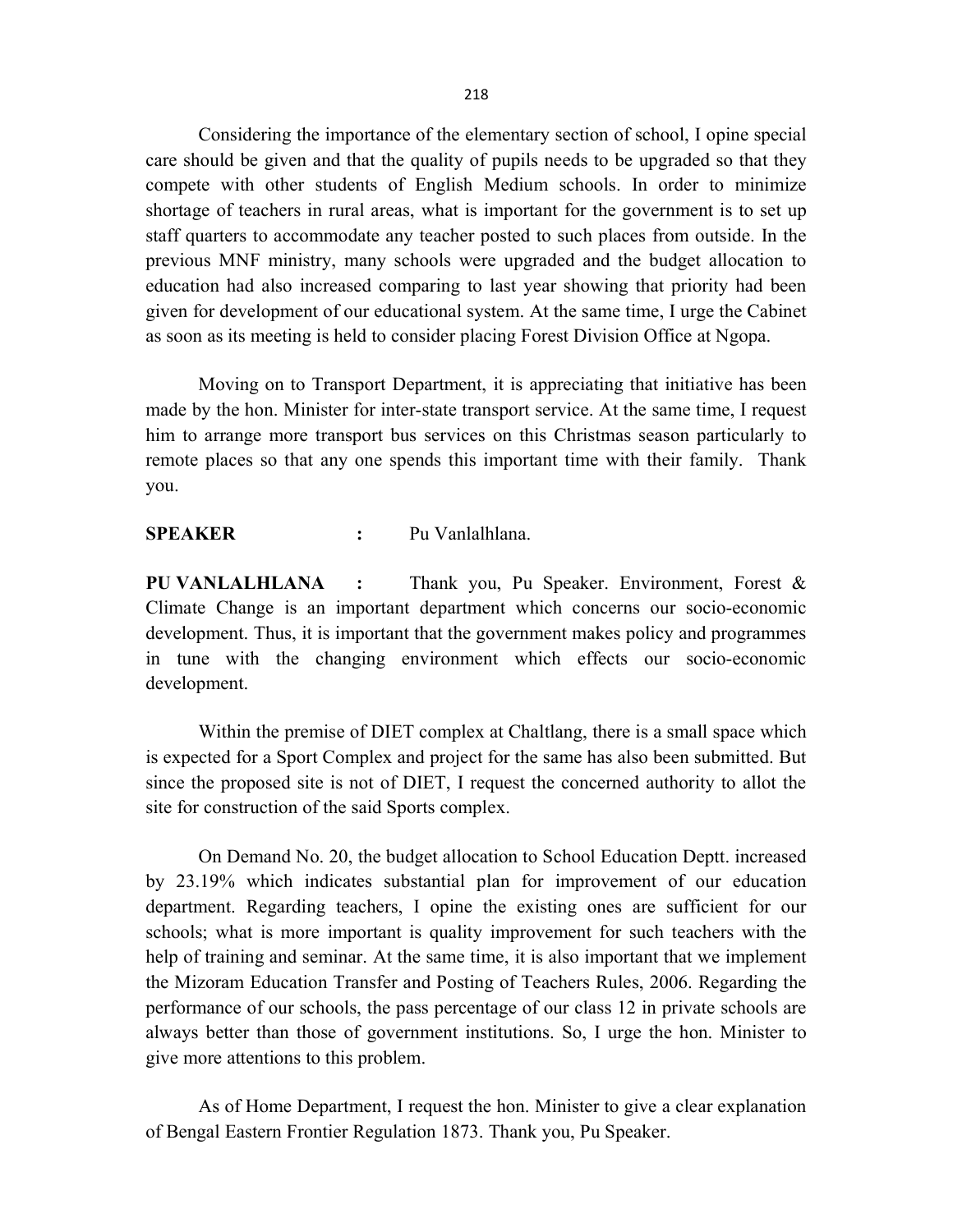#### SPEAKER : Dr. Vanlaltanpuia is next.

Dr. VANLALTANPUIA : Thank you, Pu Speaker. I am glad that today, we are going to discuss the demands of our three hon. Ministers. Let me start with Demand No.16, Home Department.

 I opine it is important to give attention to health and fitness of our policemen and that a medical check may be taken on regular basis. Secondly, I request the hon. Minister to set up a check gate at Haulawng to identify transport goods to and fro.

Regarding setting up Fire & Emergency Station, no response has yet been received for a proposal submitted to the  $13<sup>th</sup>$  Finance Commission. So, I request the government to approach the central in this regard. I would also like to ask the hon. Minister for Revenue Deptt. that on whose permission the Indian Air Force make their settlement in the area of Pukpui.

On Demand No. 8, Taxation Department, GST is implemented wef  $1<sup>st</sup>$  July, 2017 and I believe we now could make a revenue from petroleum products. On Disaster Management & Rehabilitation Department, ₹30 lakh is allocated for strengthening landslide prone area of Zotlang Tourist Lodge and Mualthuam North field which I believed to be less sufficient. I request the hon. Minister to once again verify the places and reconsider the amount. Likewise, verification may also be taken for improvement of a busy highway of ATL roads.

On Demand No. 20, School Education, I think it is important to change the mindset of our students by instilling our mizos traditional and religious value in them; and, we also need to concentrate on job-oriented education. It is heartening to know the hon. Minister appealing any member to set aside 10% of their MLA funds for promoting education in their constituency respectively. As for me, Pu Speaker, I have made a promise to provide a laptop to any successful student in JEE and NEET exams to encourage the students. In order to achieve quality education, I think it is necessary for the government to stop the practice of deploying a substitute teacher.

Under Demand No.28, I hope we would see a new phase in LESDE with the increase of budget allocation by 40%; I thank the concerned Minister for this initiative.

Moving on to Demand No. 42, Transport Department, I am glad that payment of life time tax is revised. At the same time, I request concerned Minister for issue of more of two-wheeler taxi permits in rural areas as it serves quite a purpose for the people.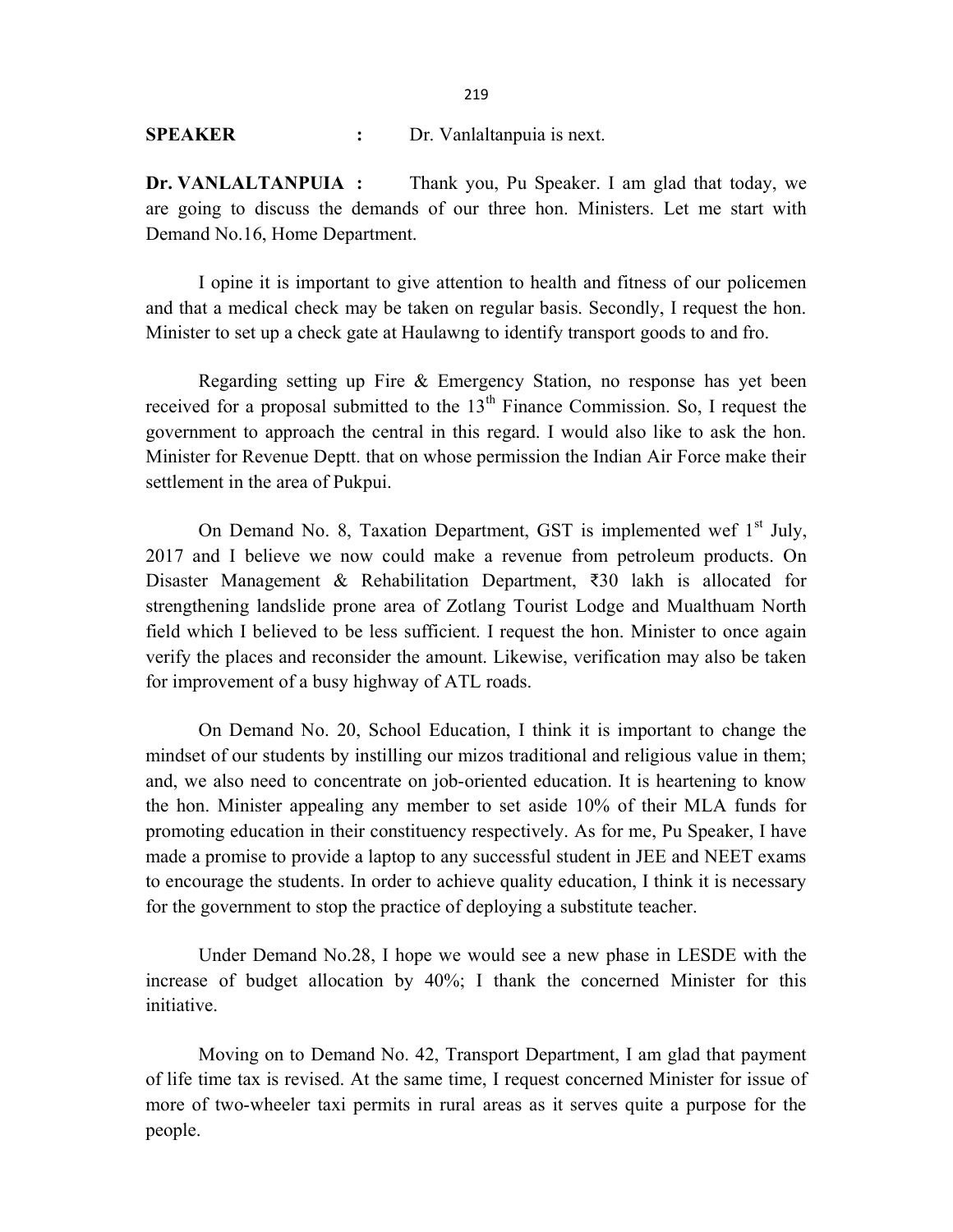Lastly, on Demand No. 36, I request our hon. Minister to give attention to preservation water sources in the area of Tawite and Pukpui to prevent greenhouse effect.

SPEAKER : The hon. Member, Pu Lalrindika Ralte.

PU LALRINDIKA RALTE: Thank you, Pu Speaker. I will stress on a few important points concerning my constituency.

 On Demand No. 20, it may be noted that education should bring out the best in oneself so that one will be able to survive and succeed. The success of a person lies in his determination. It is important for the concerned Minister to take the challenge of changing a person for the better even if it cost him his position.

 On Demand No. 8, taxation Department, we, the Mizos never hesitate to render help to others whether it is a community work or individuals. It is possible that we give out too much that we hesitate to give taxes to the government.

 On Demand No. 16, Home Department, I think we should give importance to physical fitness on recruitment of police. Regarding check post. My constituency, being in the border of Assam and Tripura need one with one inspector to take the charge.

Regarding Demand No. 36, Environment, Forest & Climate Change, I opine the need of afforestation is intensive since our forest area covers only of 28.42%, it is important that we give attention in this regard. Thank you.

SPEAKER : The hon. Member, KT Rokhaw.

PU K.T. ROKHAW : Thank you, Pu Speaker. First, Demand No. 20, School Education. I am glad that the former President of MZP happened to be Education Minister who is supposed to know the needs of our educational system.

Pu Speaker, within my constituency Palak, we have only one Higher Secondary School for 40 villages and we receive only ₹3 lakhs in a year which is very insufficient to run the School. So, I request the hon. Minister to upgrade this school to an adhoc grant-in-aid status. Besides, the school building could not accommodate all the students. Likewise, there is shortage of teachers in Govt. Hr. Secondary School, Siaha in subjects like, Geography, economics, Political Science and Mizo. So, I request the hon. Minister to post teachers for the said subjects as soon as possible.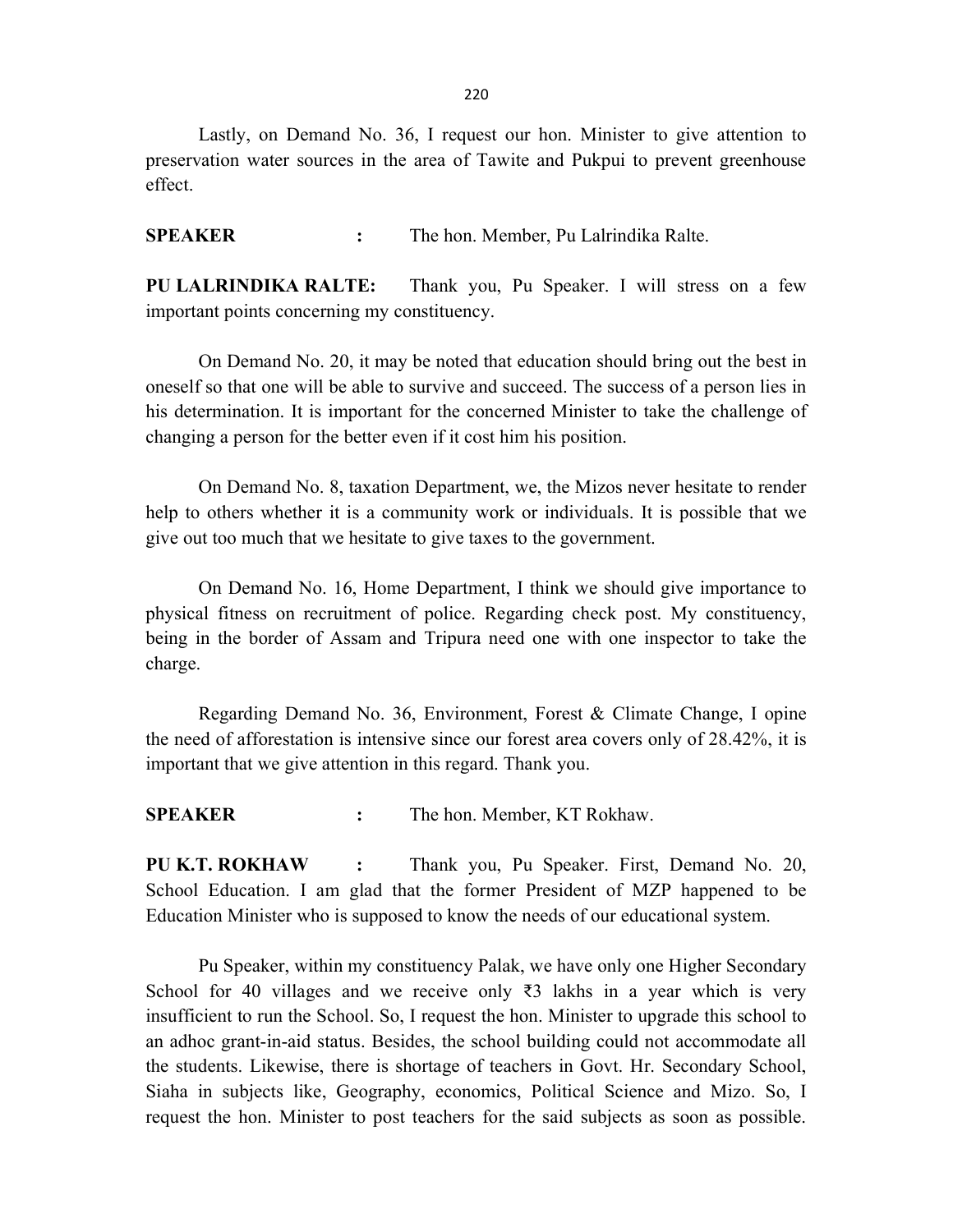Besides, we have no headmaster at Govt. High Schools of Zawngling, Chakhang, Serkawr, Phura and Tongkolong and only 2 or 3 teachers are there in some of these schools. So, our requirement for teachers are intensive in these areas. In the upcoming recruitment of 946 Nos. teachers, I request the hon. Minister to recruit only those certified under Teacher Eligibility Test so as to improve the quality of our education system.

Pu Speaker, my constituency Palak is located in the international border which happened to be a passage for smuggling. Thus, we need a Police Outpost at Chakhang. I would also like to request reconstruction of office building of Siaha SP which remain functioning in the old building constructed during UT era.

Moving on to Demand No. 42, I request our hon. Minister to provide a mini bus service plying to Siaha-Chakhang, Siaha-Phura and Siaha-Khawlchaw connecting villages such as Niawhtlang, Lungbun, Chhuarlung, Ainak, Siata, Tuipang, Zawngling, Khopai, Ahmypi, Laki, Vahai and Kaisih. Thank you, Pu Speaker.

#### SPEAKER : Dr. BD Chakma.

PU B.D. CHAKMA : Thank you, Pu Speaker. First, on Taxation Department. In my constituency, some hesitant to pay taxes due to irregular supply of power, water etc. So, if the government expect to receive a good revenue, improvement should be made on such supplies.

There are three Police Stations within my constituency for 83 villages and the demand for vehicles is very high to carry out the duties. So, I request the hon. Minister to provide at least 1 gypsy and two-wheeler to our Police Outposts.

Under Disaster Management & Rehabilitation, I request our hon. Minister to provide our need intensive for silpauline to prevent ourselves from soil erosion and landslide during this heavy rainfall.

On School Education, Chawngte Kalamanagar Higher Secondary School in my constituency has Arts stream only. So, is there a way for us to have Science and Commerce stream as well? At the same time, no teacher has been posted in place of the retired teacher of High School in Parva. So, I request that this post be filled and also to transfer Pu Sakib Ranjan Chakma to Chawngte since he has been there at Chawngtlai for more than 5 years.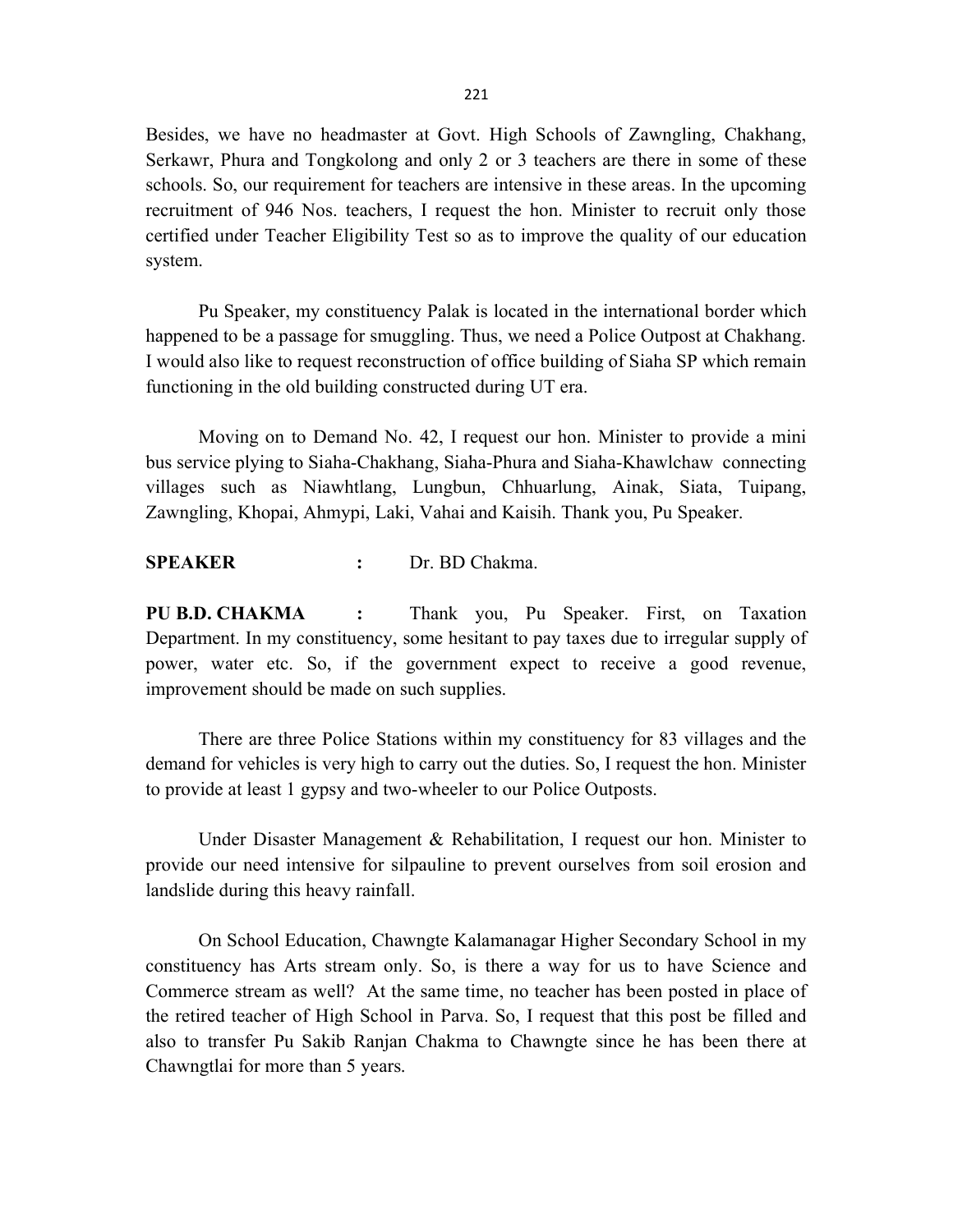On Demand No. 28, the amount allocated for implementing SEDP under this Department is only ₹5 crore which I opine as much too less and thus should be increased. Regarding Stationary Department, it is necessary that the government insist on every department to acquire the stationery requirements only from Printing & Stationery Department.

Under Demand No. 36, I hope roadside plantation is maintained properly. Apart from various departments, I think Students' union also could take part in it if more fund is allocated for such purpose.

Regarding Transport, issue of vehicle permit is quite a problem in Chawngte. So, I request the hon. Minister to look into this matter so that the process is simplified for the convenience of the public. In this relation, I suggest driving license holder of at least 5 years' experience only are assigned to drive public transport vehicle for the safety of the people. Thank you.

| <b>SPEAKER</b>      | We will have a short recess and we will resume our |
|---------------------|----------------------------------------------------|
| session at 2: 00PM. |                                                    |

#### 2:00 PM

SPEAKER : To resume our discussion, I will now call upon Er. H. Lalzirliana.

Er. H. LALZIRLIANA : Thank you, Pu Speaker. Today, we are discussing 10 Nos. demands of 3 hon. Ministers totaling 2,481 crore. So, I have to stress only to the points which concern my constituency.

 At the outset Pu Speaker, I would like to inform the hon. Minister of the demand for MST bus service in my constituency for we have none. So, I request our hon. Minister to take note of this.

 Secondly, I think it is important for us to determine how to convert our liabilities as revenue earners. Most of the states in the North-east too already had implemented corporate system for improvement of their transport system. I believe we may be able to convert our liabilities as revenue earners if we follow the same. We should also give more attentions to inland waterways which will no doubt contribute a great deal in our economy and our transport system. In order to alleviate our traffic problem, I think it is wise to render a good public transportation service by handing it over to corporate authority including maxi cab services to rural areas.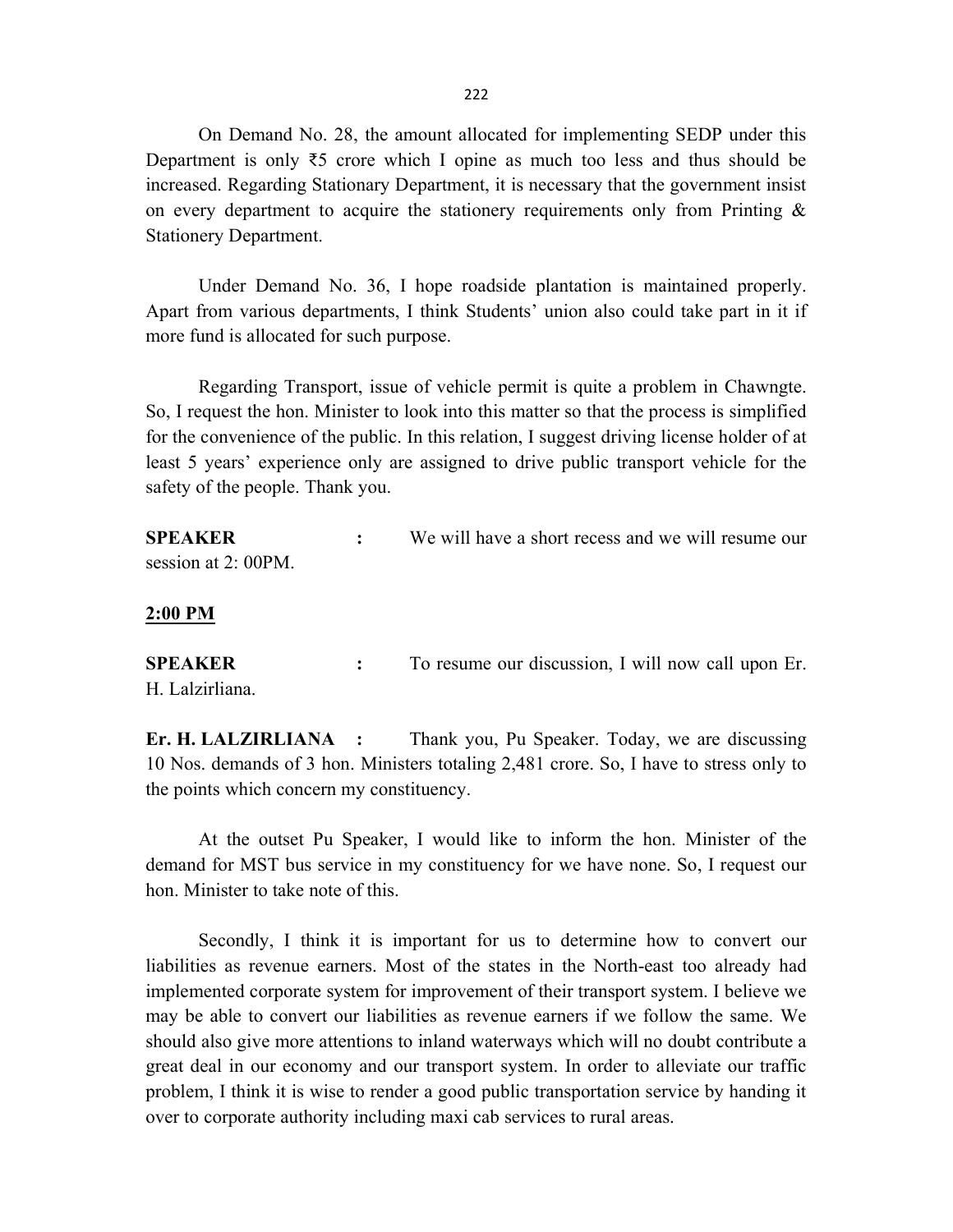Under Taxation Department, I believe petroleum products can be a great source of revenue for our state and so is wise to include petrol and diesel under GST product for revenue earning sources. I believe collecting wealth tax and income tax will help fund our state's expenses.

Under Mining, several disasters occurring in Mizoram were manmade. In the light of this, an applicable rules and safety regulations for stone quarries is necessary.

Moving on to Forest Department, Mizoram has 8 sanctuaries and 2 National parks and it is imperative that we develop these sanctuaries and parks as a tourist attraction. Also, we must better preserve and protect our trees.

I would like to urge the government to take more interest and take better steps to improve our education system, especially in terms of posting and transfer of teachers. Thank you.

#### SPEAKER : Dr. ZR. Thiamsanga.

Dr. ZR. THIAMSANGA : Pu Speaker, thank you. I would like to start off with Education as it plays the most important role in the development of the younger generation. Our government needs to make more efforts in this field with more effective systems so that every school can have teachers and head teachers.

We are fortunate that our government have provided us with computers, green boards and other necessary school supplies. In the meantime, majority of our school buildings are in dire need of renovation.

I am also grateful for the recruitment of qualified teachers who will stay in their appointed post.

I am planning to do my part for uplifting education and plan to donate 10% each for education and health from my MLA fund and 1% of my salary for healthcare.

Also, Pu Speaker, we need more staff at Champhai Labour & Employment Office and to renovate and reinstate Printing & Stationery office at Champhai.

 Moving on to Home department, we need to strengthen the police force at Champhai since it is an international border and renovating the office building thus is the immediate need. Likewise, having police outpost at Hnahlan is a must. Also, i believe more women are needed in the police force and that traffic police force deserves special allowance/standing allowance for their extra-time service.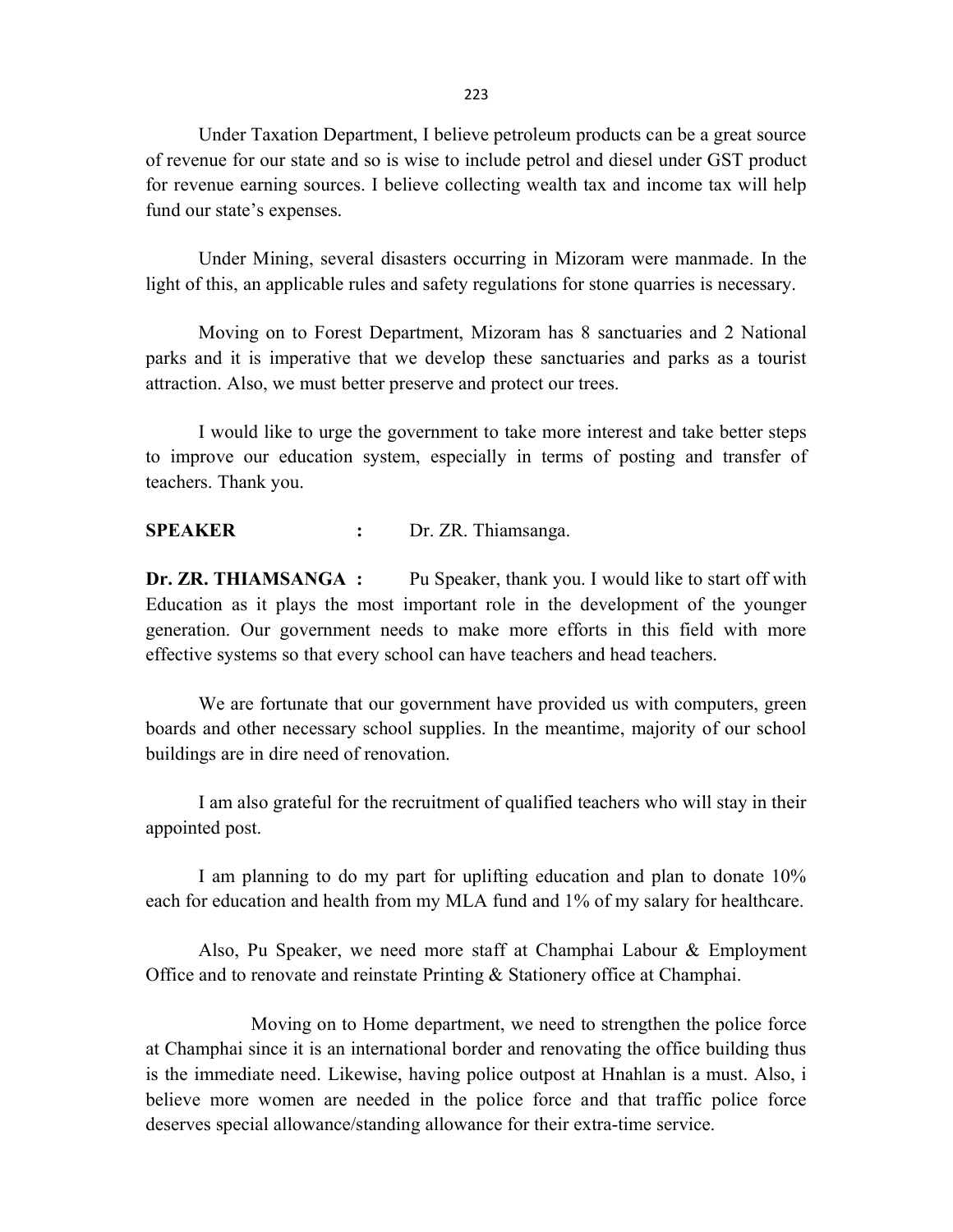Under Forest department, my constituency has potential for botanical garden and for development of eco-tourism. While this is the case, the guards at wildlife sanctuaries are understaffed and require additional guards. Thank you.

SPEAKER : Next is Pu VL Zaithanzama to be followed by Pu Biakzaua.

PU VL. ZAITHANZAMA: Pu Speaker, thank you. First of all, i thank the hon. Minister for Transport Department for his efforts in introducing MST bus services to Tahan and Churachandpur; i believe this will help us in the unification of Mizos.

SPEAKER : Please bear with us while as we exchange our seats.

(Dy. Speaker's in the Chair)

**DEPUTY SPEAKER :** You may continue.

PU VL. ZAITHANZAMA: I have heard in good authority that the Joint Director post at Transport Department have been shuffled constantly and i am concerned that this will affect the administration of the department. Also, the mechanics at the workshop are seriously understaffed and are in need of younger mechanics.

Under Demand No. 30, DM&R plays an important role and i believe it will be more practical and productive if we combine the directorate and secretariat offices. Also, State Emergency Operation Centre is a must in case of emergencies.

Moving on to Demand No. 36, Environment, Forest & Climate Change Department, resurvey and preservation of village supply and safety reserve, YMA parks and sanctuaries should be realized in order to preserve our forests.

Also, I am confused as to under whose purview the forest reserves on both sides of our rivers in Mizoram will fall to. Will it be under Horticulture department or Tourist department? Thank you.

DEPUTY SPEAKER : Pu H. Biakzaua.

PU H. BIAKZAUA : Pu Deputy Speaker, thank you. To start off with Demand No.16, I would like to advocate for the strengthening of police force. They are in need of more vehicles, renovation of existing quarters and new quarters.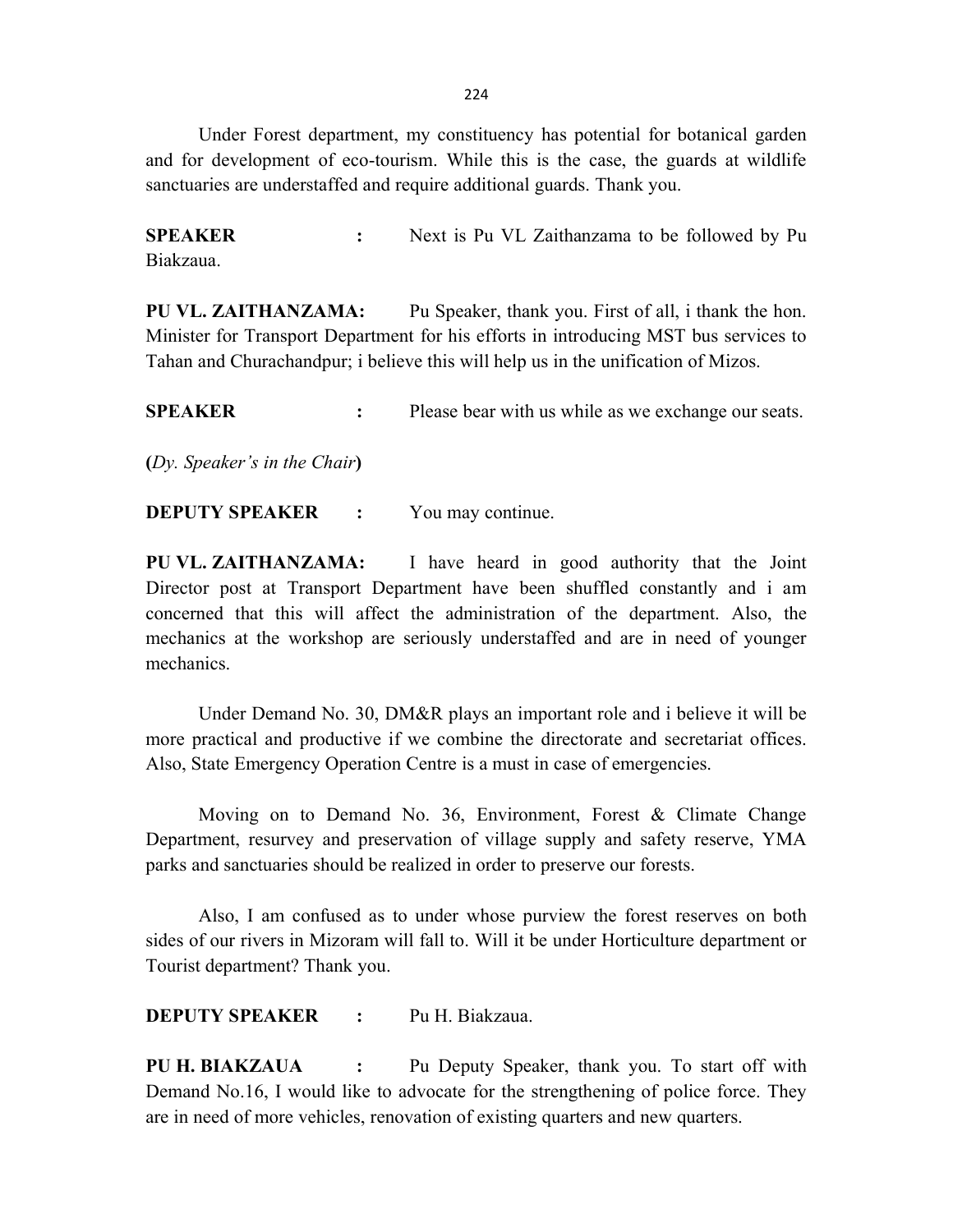Under Demand No. 30, Disaster Management & Rehabilitation Department, it played a critical role whenever there is a disaster and we need to provide them with proper equipments and provisions so that they can function accordingly. Pool vehicles are needed at every district as well as diving equipment for Lawngtlai district.

Moving on to School Education, there is no provision for science subject at Lawngtlai district and it would be grateful if the subject is made available at Lawngtlai government Higher Secondary School as well as a separate building for higher secondary.

There is shortage of teachers, headmasters as well as non-teaching staffs at various schools within my constituency and staff-quarters for teachers are almost collapse.

According to the  $6<sup>th</sup>$  Schedule of the constitution of India, Middle schools should be placed under the administration of District Council. However, several middles schools are still under the administration of the State government and this hampered the functioning and administration of the schools.

Under Law & Judicial, we have no Court building at Lawngtlai and only 5 regular staffs remain till date. Also, there is no District and Session Court at Lawngtlai with cases being referred to Lunglei. I believe it will be more convenient to both parties if we are under the administration of Siaha District Court and recruit additional Public Prosecutor to manage the workload.

Moving on to Environment & Forest Department, Demand No. 36, it is imperative that security at Ngengpui and Phawngpui sanctuaries be increased. Also, there is severe shortage of wildlife guards at Lawngtlai Division.

Lastly, under Demand No. 42, Transport department, I would like to ask for MST bus service plying to Aizawl - Lawngtlai. Thank you.

**DEPUTY SPEAKER : Pu Nihar Kanti Chakma.** 

PU NIHAR KANTI CHAKMA: Pu Deputy Speaker, thank you. I would like to start off with Home department. We are all aware that construction of Indo-Bangladesh border fencing is ongoing project which creates several issues to villages near the border, especially in my constituency.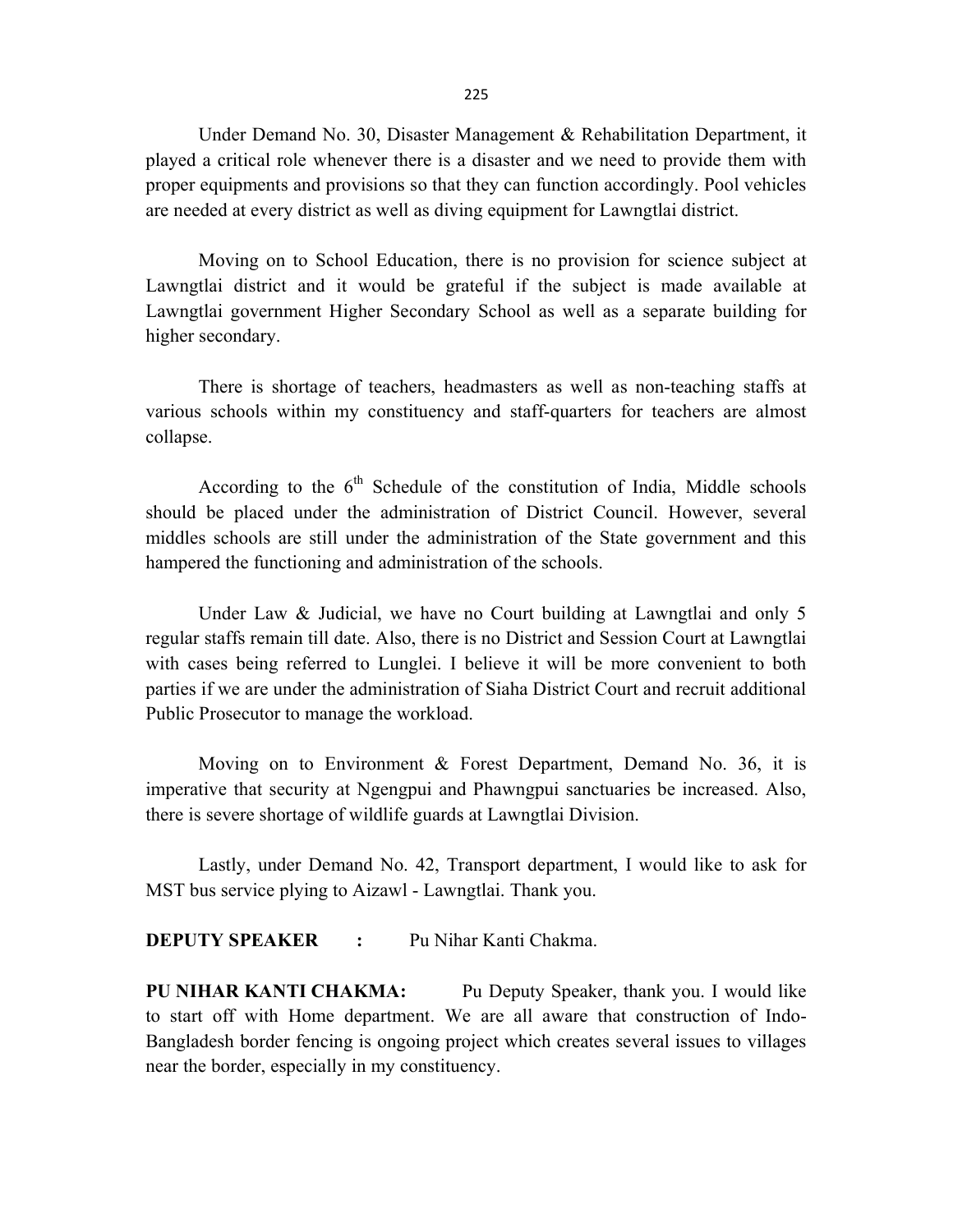Bifurcation of villages happened due to border fencing in which several villages are divided into half where as one half lies outside the fencing, the other half inside. Apart from this problem, the fencing destroyed several fertile lands and i would therefore like to urge the Home department to look into these issues.

Under Demand No. 20, School Education, Lungsen RD block has the lowest literacy rate and is covered by Tlabung KGP. Thus, I inform the House that the building at Tlabung KGP is in dire need of renovation.

Pu Deputy Speaker, we have severe shortage of teachers at my constituency and i beg the department to take action so that we can have a regular teacher for Mizo subject in particular. Majority of the schools in my constituency have no teachers and those who do have are with only one teacher to teach the entire classes. I would be grateful if our hon. Minister look into these matters as soon as possible. Thank you.

DEPUTY SPEAKER : Pu Lawmawma Tochhawng.

PU LAWMAWMA TOCHHAWNG: Pu Deputy Speaker, thank you. To start off with Home department, i would like to advocate for inclusion of Home into state priority list. Our police force has about 2800 vacant posts whereas the need for more personnel and proper staff quarters on the other hand are intensive. But I would like to focus only on the demand of my constituency as we require more personnel and renovation of staff quarters.

As mentioned before me, i do agree that out traffic police force deserves additional pay. Also, due to expansion of Lunglei city, we require more traffic personnel and a separate post of Deputy SP, traffic. We also have only one fire station and we require one more.

Also, I believe we require another battalion other than BSF at Tlabung border as it is located at a critical region.

Moving on to Demand No. 20, Education Department, this ministry needs to make more efforts to improve the education system in our state also revise and reexamine the syllabus for all classes. We also need an office building for MBSE Regional office.

Under Demand No. 36, Environment, Forest & Climate Change, we need to consider and focus on how to reduce our carbon footprint and increase and manage with our forests and greeneries.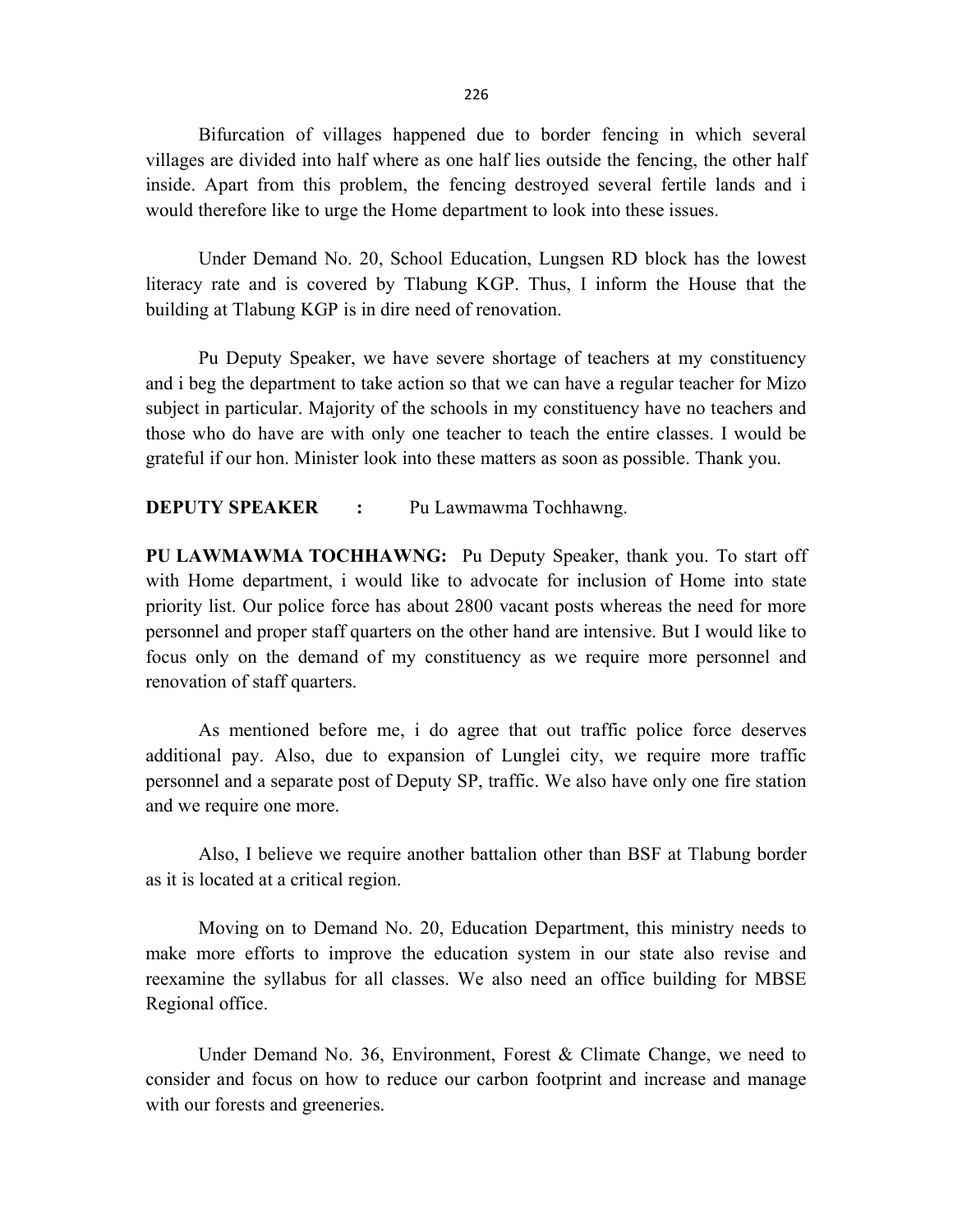We also need to preserve local medicinal plant *anchiri* trees, we also have to educate the public on how to preserve our bamboos, introduce bamboo plantation area and bamboo treatment plant.

Under Labour  $\&$  Employment department, it is necessary to have appropriate rules for labour work permit for the benefit of the local workers so that they will not supersede by laborers from outside.

Lastly, on Entrepreneurship and Skill Development, we have an ongoing project at Lunglei to promote entrepreneurship and skill development and is important to provide financial assistance from the State government. Thank you.

DEPUTY SPEAKER : Dr. Vanlalthlana.

Dr. VANLALTHLANA : Pu Deputy Speaker, thank you. I would like to start off with taxation department which has its budget increased by 55.84% and this could be due to major works which amount to 612.90 lakhs. We need to educate and provide more training to entrepreneurs and business owners about GST as there has been much confusion regarding this matter.

Tax receipt from SOTR is only 5.57% and i believe we need to collect cess from diesel and petrol to increase this.

Under Demand No.16, Home department, major works for police quarters and offices have seen a significant decrease in the budget from 763.90 to 346.18. As the department play the central role, I believe this estimate needs to be revised.

Moving on to Disaster Management, Demand No. 30, we are in dire need of check dams at several sinking points at my constituency such as Ramhlun Sports Complex and Sihpui as well as repairing of existing check dams.

The budget for Printing & Stationery has increased by 125.95% but reports for this department were not included in the latest economic survey.

Moving on to School Education, Demand No. 20, we are placed second in India in terms of per capita expenditure on education. However, the results we see do not reflect that and more efforts should be taken to improve our ranking.

Also, we are at the lower level of the ranking (third from last) in providing medical checkups for students and we should aim to provide the best medical care we can to students.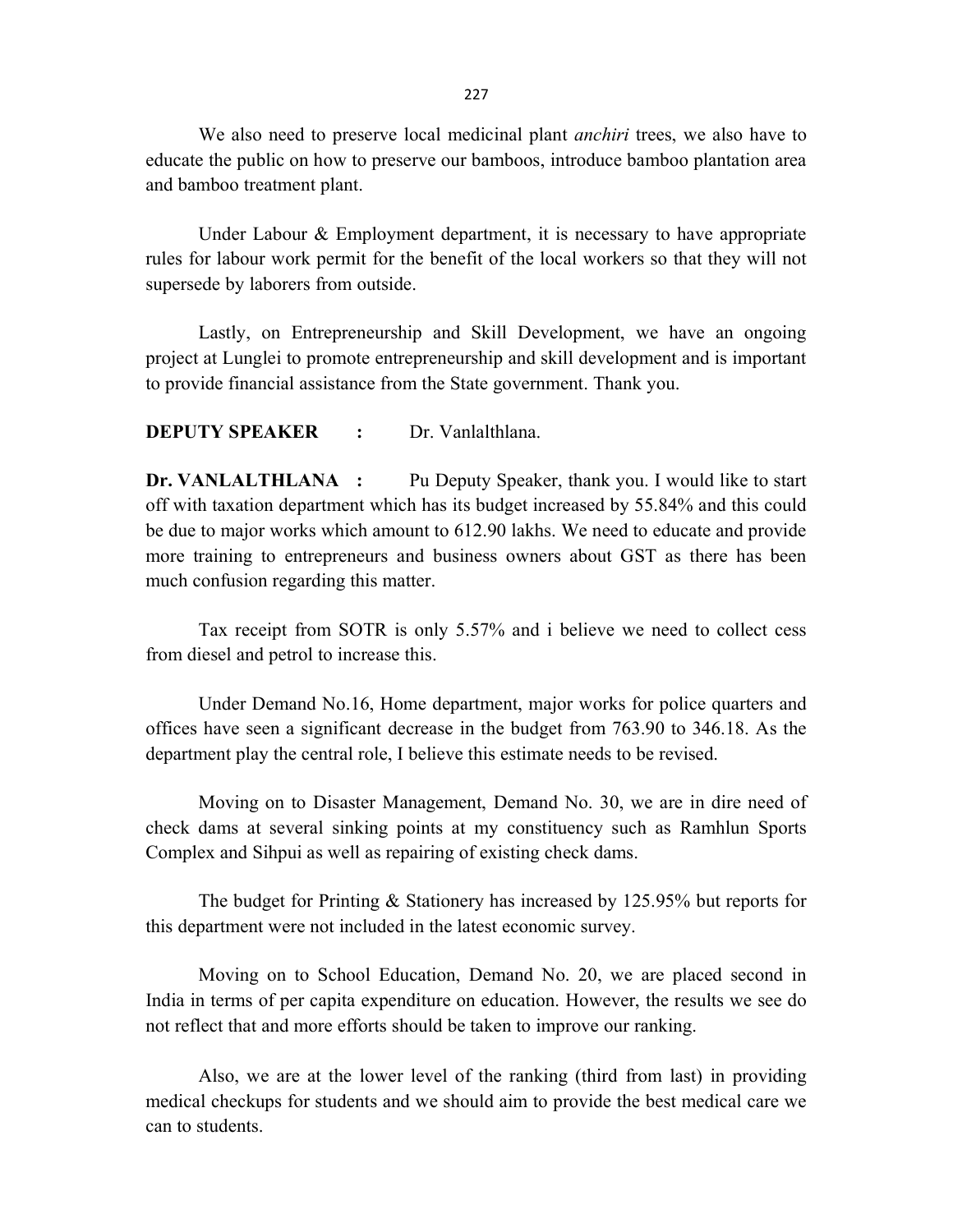Under Labour, Employment, Skill Development & Entrepreneurship, we need to focus not only in skill development and give priority to innovation and research as well. We also need to educate entrepreneurs on the subject of cess fund.

The budget for Law & Judicial has increased by 28.23% and i would like to point out that we need to utilize the Legal Services Authority.

I would also like to mention one point under Environment, Forest & Climate Change (Demand No. 36) and that is the rate of decrease in forest reserve is the highest in India.

Transport Department have introduced smoke emission test with notification for this test being circulated. We have to start using this method and commence with checking vehicles violating this rule. Thank you.

## DEPUTY SPEAKER : Prof. F. Lalnunmawia

Prof. F. LALNUNMAWIA: Pu Deputy Speaker, thank you. I would like to start by how grateful i am that the budget for Labour, Employment, Skill Development & Entrepreneurship Department have increased considerably compared to last year. I hope that this budget increase will have optimum results in delivering change and improvement to this department.

The budget for School Education has increased by 23.9% and i believe this reflects how the current ministry has placed importance on elementary education. I am certain they will provide professional courses and job-oriented education to the students of Mizoram.

We have shortage of teachers at my constituency Sumsuih and would like to combine Primary School I & II so that this problem can be solved.

We have two HSS at Sialsuk and Aibawk which is inside my constituency. Due to increase in number of students at Aibawk, we would like an extension of the school building to accommodate the students.

We are seeing several ventures under Transport Department such as new bus service at several remote villages and a new payment system for road and vehicle tax. I would also like to request for the widening and repair of the roads between Melthum and Hlimen.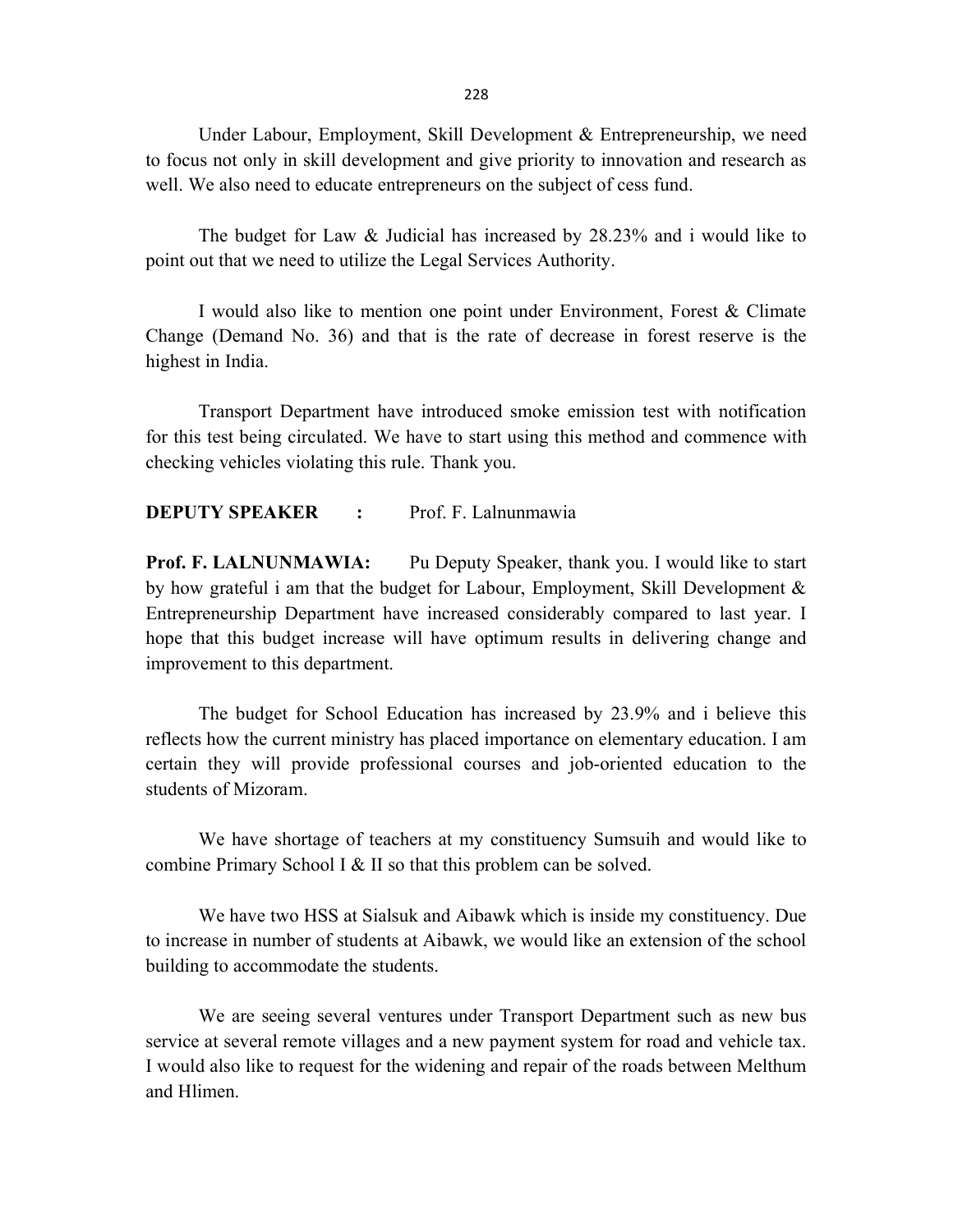I hope to witness system changes under Forest Department and would like to suggest that plantation and maintenance should be carried out equally. Thank you.

#### **DEPUTY SPEAKER** : Pu Lalchhuanthanga

PU LALCHHUANTHANGA: Pu Deputy Speaker, thank you. I would like to start off with Taxation Department and mention that there are around 810 business owners from outside Mizoram. I would like to urge our government to look into this matter as they can create a problem for local business owners in the future.

The amount paid for professional tax by government workers is the same for all levels and i would like the government to revise this so that professional taxes can be paid in accordance to their salary.

Under Forest Department (Demand No. 36), i believe the area around Ngaizel is an ideal place to raise Serow since it is a free land and the Local Council and Forest Officers have agreed to it as well.

Moving on to Printing & Stationery (Demand No. 18), printing department has played an important role for the government and there has been optimum utilization of this department. However, this cannot be said for stationery department as their location is not ideal and has become a source of unnecessary expenditure for the government.

Under Labour, Employment, Skill Development & Entrepreneurship Department, it is not ideal to appoint an officer who is not of Mizo origin as the head of the department as majority of the people they serve are not highly educated and this affects the productivity of the department.

One important point under Home Department is that consumption of alcohol is very prevalent within our police force and we have lost several lives due to this. I believe recruitment to fill up vacancies is ongoing and i would like the government to focus on physical fitness instead of political fitness.

Lastly, under Education department (Demand No. 20), I regret that our education system has suffered due to political interference and would like to suggest that recruitment of teachers should be handled by MPSC alone on the basis of merit only. Thank you.

**DEPUTY SPEAKER : Dr. K. Pachhunga.**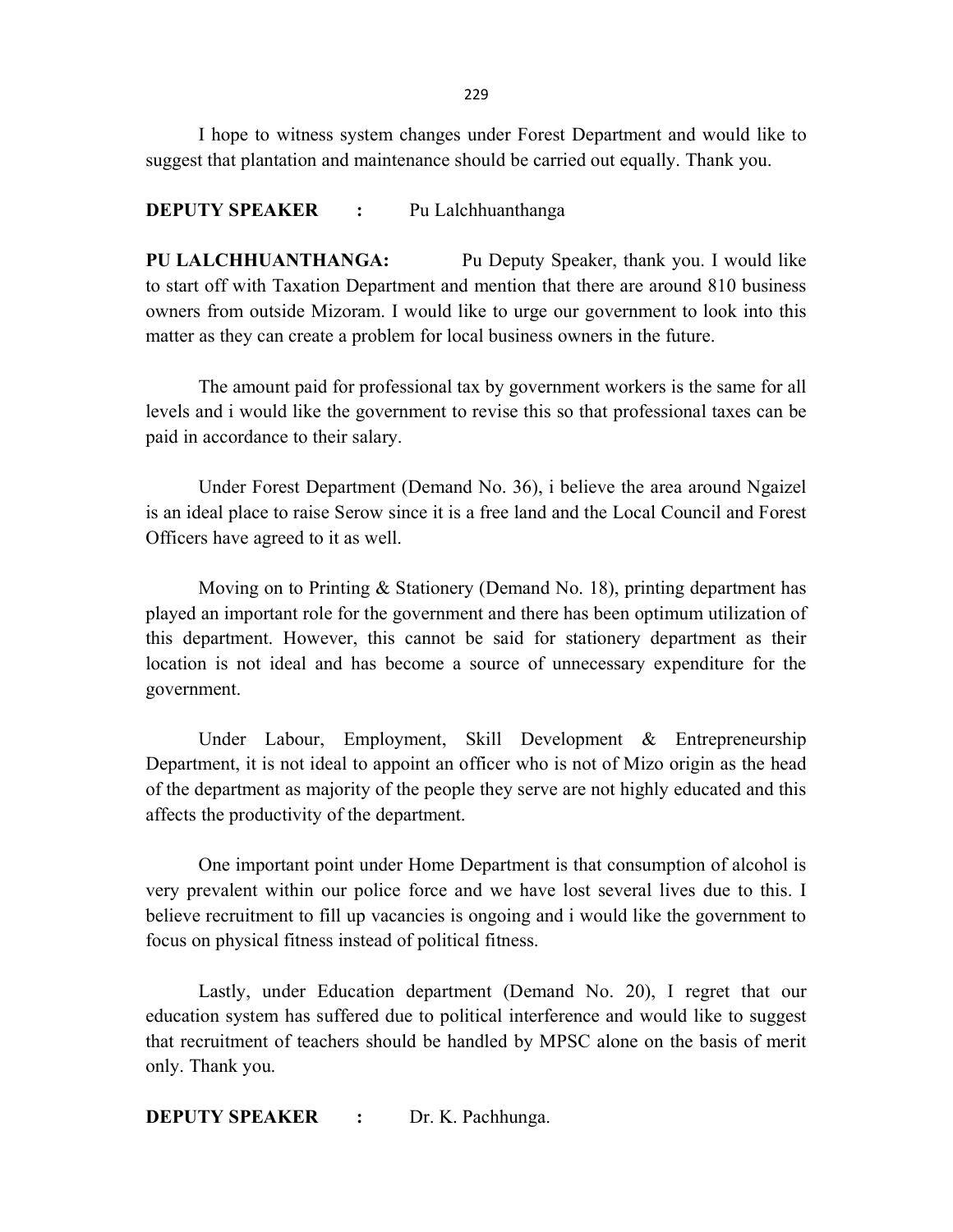Dr. K. PACHHUNGA : Pu Deputy Speaker, thank you. I would like to start with Home Department (Demand No.16) and would like to thank the government for the creation of outpost at Hrangchalkawn and providing vehicle for this outpost as well as repairing the police quarters at Luangmual.

Under Demand No. 30, Disaster Management Department, as we are entering rainy season, there have been several landslides and demand for silpouline has increased considerably. Also, education and training should be given to the owners and workers at quarries to avoid manmade disaster as much as possible.

The quality of our education system has declined in the past few years and i regret that political interference has played a part in this decline. Recruitment, transfer and posting of teachers should be conducted according to merit and requirement and posting and transferring should be done fairly and equally so that students from remote villages can have a fair chance at education.

I would like to urge our government to make more effort to utilize and protect our forest reserve to benefit the people of Mizoram.

I applaud our honorable Minister for Transport Department (Demand No. 42) for introducing a better payment system for vehicle tax.

Under Demand No. 8, Taxation Department, i urge the government to urge the payment system for professional tax so that tax could be paid in accordance with their salary. Also, i believe it is high time that wealth tax should be collected as it will serve as a source of revenue for the government.

The Printing & Stationery office at Lunglei Salem Veng is in need of repair and I would like request our honorable Minister to resolve this issue for us.

Under Demand No. 28 Labour, Employment, Skill Development & Entrepreneurship Department, it is necessary that focus should be given to skill development to provide employment to the younger generation. Thank you.

DEPUTY SPEAKER : Pu C. Lalsawivunga.

PU C. LALSAWIVUNGA: Pu Deputy Speaker, thank you. I would like to start with Forest Department and urge the government to prioritize climate change and emphasize on protection of wildlife and forest reserve and increase the budget for the department to tackle these issues.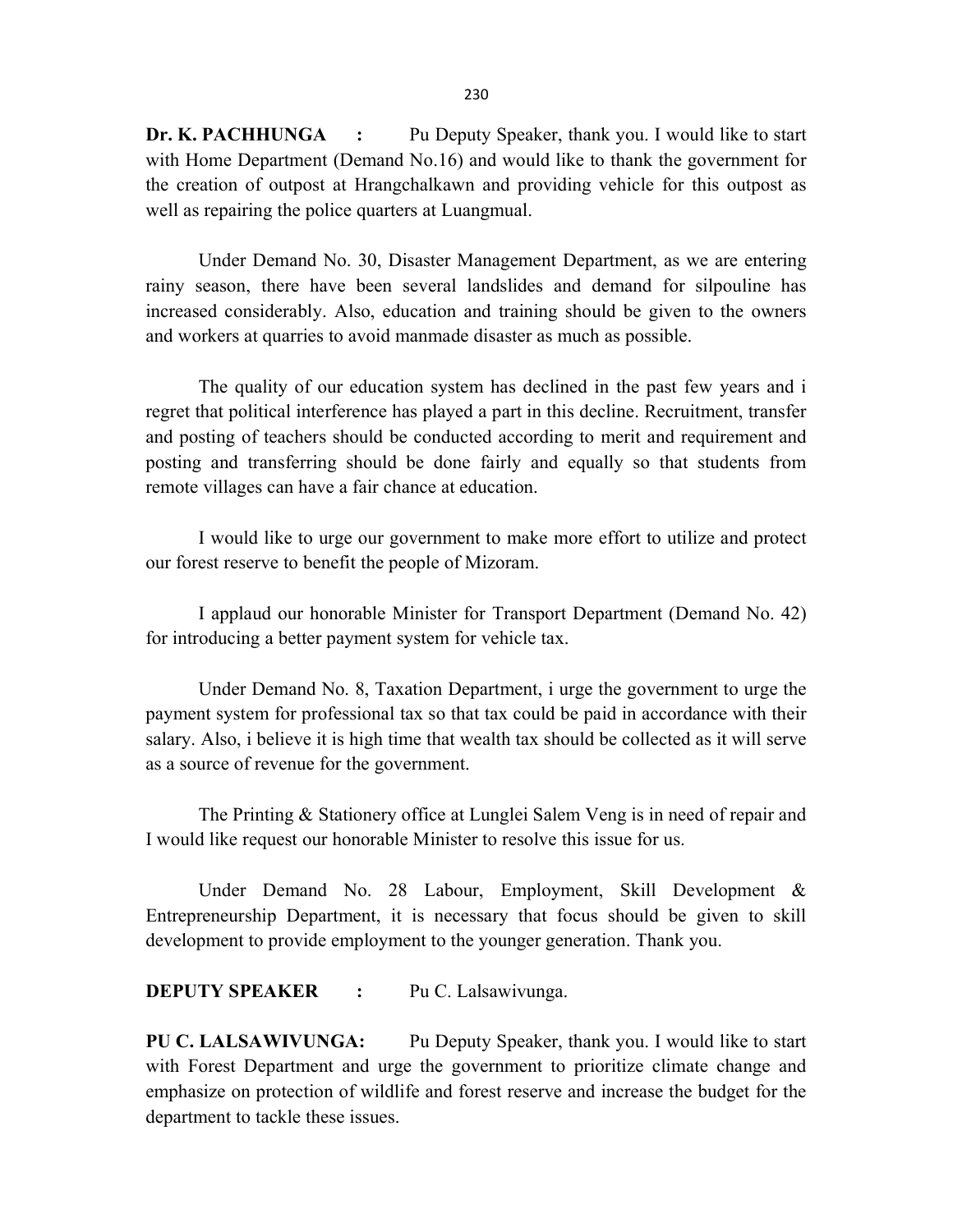As mentioned by members before me, I would like to urge our honorable Minister for transport to increase the number of bus services to remote villages to benefit the people and to develop and enhance Bairabi railway station as they played an important role for the people of Mizoram.

One question came to mind when mentioning Printing & Stationery Department (Demand No.18), why is that several departments under the government do not purchase their stationery requirement from them? This will provide revenue for the department as well as the state government.

Under Education Department (Demand No. 20), I would like our hon. Minister to clarify their plan for CSS. What scheme will be used under this and how will the budget for CSS be utilized. Also, there are some school buildings under my constituency that are in need of repair such as government Bethlehem Vengthlang High School, government Central High School and Model School.

Moving on to Demand No. 8, Taxation department, i believe there should be a more efficient and official system on how to pay professional tax.

Under Home department, Manipur PWD has constructed a road with blacktopped at the border and inside Mizoram area, is the government aware of this encroachment? Not only that our borders at Vairengte and Zophai have been encroached by our neighboring states and i would like our government to take necessary action so that we can safeguard our land. Thank you.

#### DEPUTY SPEAKER : Pu Zothantluanga.

PU ZOTHANTLUANGA: Pu Deputy Speaker, thank you. I would like to start off with Home Department and urge the government to make more efforts to develop and enhance the police force by providing more manpower, providing vehicles, quarters and better qualities. Also, the discipline of the force has been declining which affects the productivity of the force.

The same could be said for central jail, they are severely understaffed and need more workers. The quarters and office buildings are also in dire need of repair and have no adequate supply of medicine. They work tirelessly both in urban areas and rural areas. They are as important as the police force and their welfare thus should also be considered accordingly.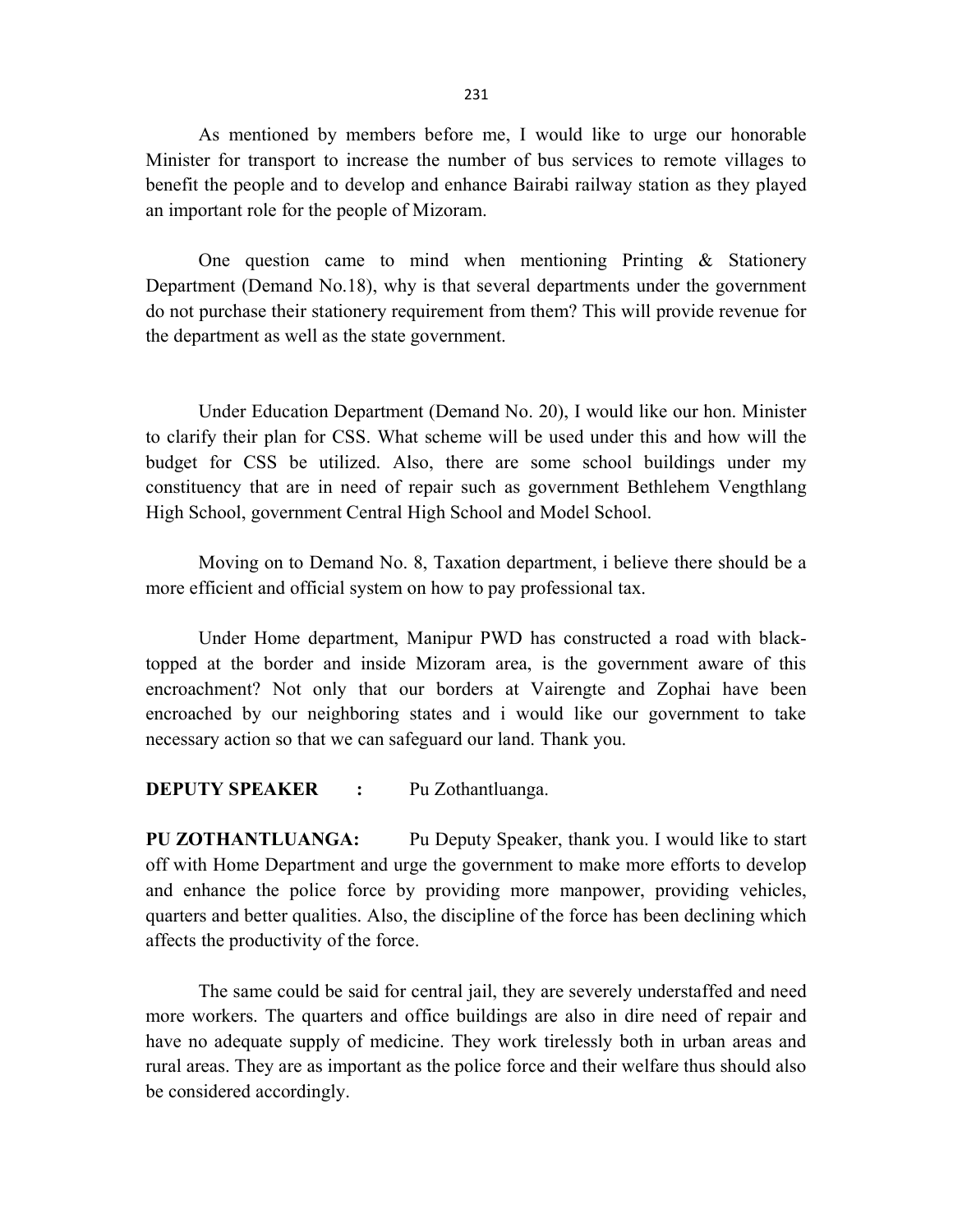Regarding Demand No. 20, Education Department, it is correct to say that the objective of education is to bring about human development. It is an instrument to develop an individual to the fullest. During the past ten years, there is a huge setback in our education system as well as educational infrastructures. Therefore, immense effort is needed in this department.

In this connection, enrollment in Mizo medium schools has been declining especially in Aizawl. While this is the case, number of enrollments in Tanhril Primary School-I and Complex Primary School-I are noteworthy. Yet, the school buildings could not accommodate the students and i hope the Hon. Minister take note of this problem. Besides, Pu Speaker, there is not a single Higher Secondary School within my constituency. I beg the department to look into this matter so that at least one is allotted within this constituency.

Moving to Demand No. 26, Environment & Forest Department, we have a Forest Protection Squad consisting of only 18 personnel. It is desirable if this is strengthened. In the current situation regarding state boundary dispute also, it seems the squad play an important role in protecting the forests within our state border.

Regarding Transport Department, I am glad to hear about the result of the efforts made by the Hon. Minister as certain changes are made in the system of payment of taxes and insurance. It is obvious that two-wheeler taxi service is much benefited in the heart of Aizawl, yet less enough in the outskirt of the city like our constituency. Thus, it is quite desirable if more are allotted in such areas as well.

On Demand No. 30, Disaster Management Department, we are having number of drowning cases at the river Tlawng every year. In such cases, the volunteers from the surrounding villages used to search the bodies with very limited equipments. Thus, it is desirable that they are equipped with better quality of life jackets, flash lights, lifesaving boats, etc. I request the Hon. Minister to prioritize the matter. Thank you, Pu Speaker.

**DEPUTY SPEAKER** : Let us now call upon Pu C. Ngunlianchunga, Lawngtlai West Constituency.

PU C. NGUNLIANCHUNGA: Thank you, Pu Dy. Speaker. Starting from Taxation Department, I would like to make a simple suggestion. Looking at the budget, the expected revenue is quite high. Professional tax could not be changed as it is a union subject. The State's government servant contributes only  $\overline{22,500}$  despite having 1 lakh or more salary. I think that arrangement should be made in this regard so that at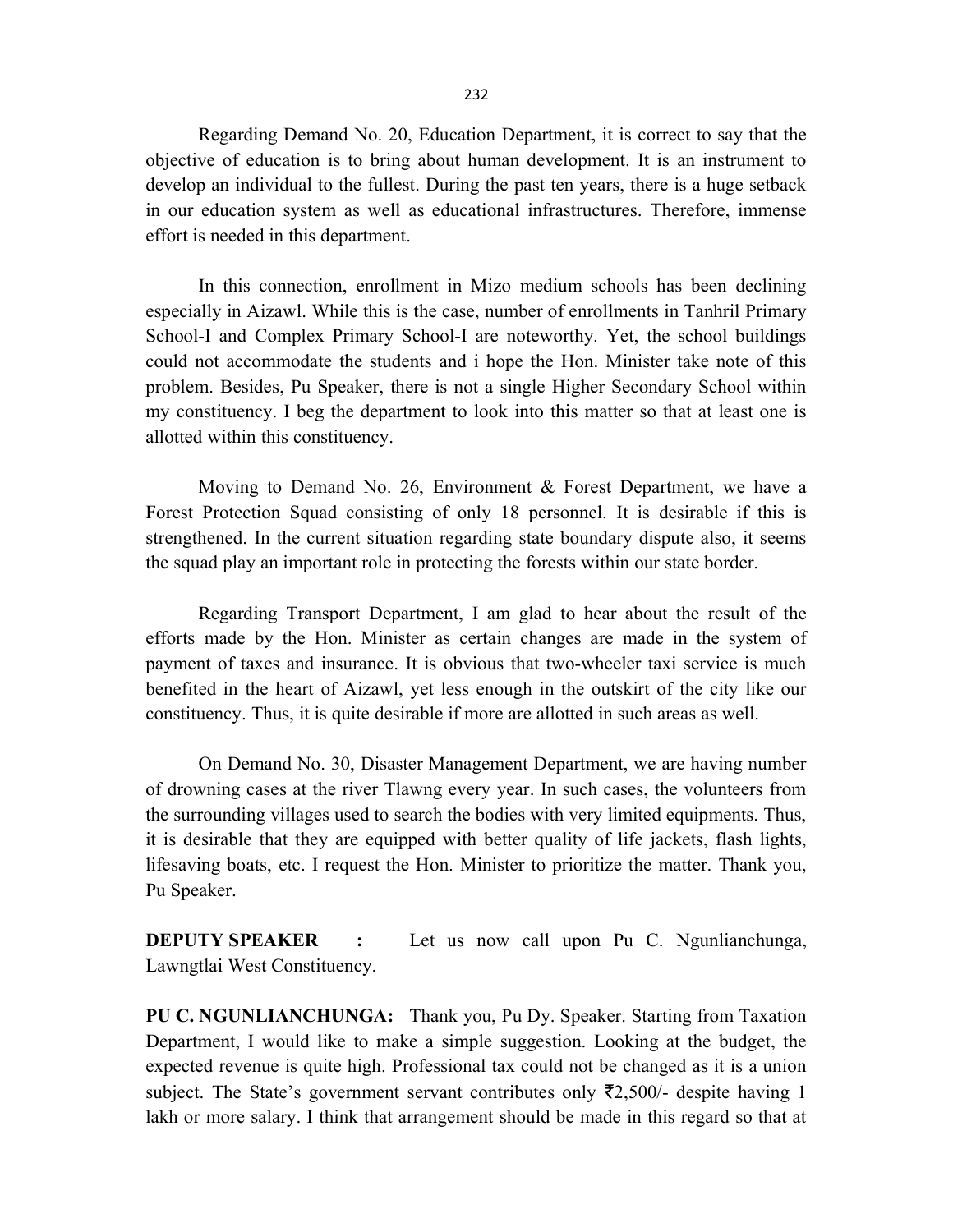least 2% salary of each Govt. Servant is contributed for healthcare expense for it need a huge amount as it covers all sections of the society.

Secondly, regarding Home Department, a new building of SP office is set to be constructed. I hope that the mistakes in the past during the previous MNF ministry would not be repeated as several buildings constructed during that period are not as per the project and estimate. I urge that the proposed new buildings should be constructed as per the guidelines and is free from any form of corruption in its expenses.

I would also like to express the need of police outpost at Zochachhuah. It has now become an important point with the development of Act East Policy. It is situated in a strategic junction of our boundary with Myanmar. Besides, we also need at least a police outpost at Vathuampui for the nearest police outpost is at Vaseikai which is very far. I beg the hon. Minister concerned to look into this matter.

On Demand No. 30, Disaster Management & Rehabilitation Department, it is unfortunate that the hon. Minister concerned had stated in his answer that the fund for rehabilitation of landslide at Hunthar is availed solely through the efforts of the present ministry. I am pretty sure that this is not the case. We have already submitted DPR for the same during our ministry. Obviously, it is not the brainchild of this ministry at the first place.

Regarding Printing & Stationery Department, I wish each and every Department may purchase office stationery materials from this department. The profit made through this department is not for the department itself or the staff of the department; we need to keep in mind that the profit made by this department is for us all. It is an important source of revenue for the government and the state.

Pu Dy. Speaker, i would also like to raise a question regarding RMSA teachers who are posted in offices instead of teaching in class rooms. It is inappropriate that they are posted in offices while they are recruited to teach the students. In this regard, I ask if there is a plan for reversing these teachers in their respective posts. We are all aware that there is a huge shortage of teachers. Several new teachers are also recruited recently which I opine is not the real solution. The real solution lies in proper transfer and posting. Many teachers hesitate to stay in their post when posted in rural areas. Therefore, we need to have proper administration of transfer and posting to solve our problem.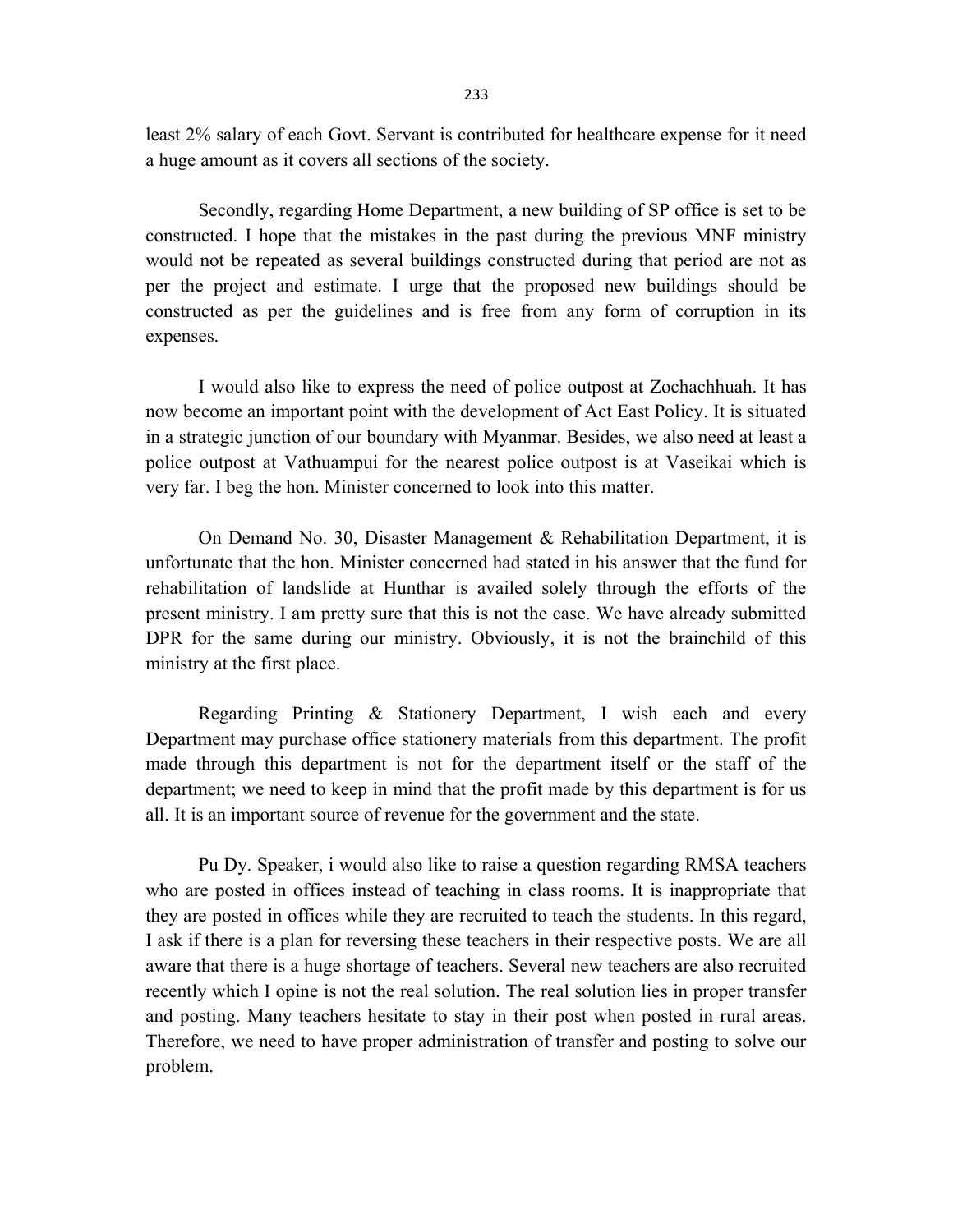Regarding Transport Department, I am glad to hear that transport service plying to Tahan is set to be started. Meanwhile, the previous service route plying to Lawngtlai - Vaseikai is not available anymore which means no MST Service is there within Lawngtlai District. I implore the Hon. Minister to look into the matter and make necessary arrangement for MST Services within Lawngtlai District. Thank you, Pu Dy. Speaker.

DEPUTY SPEAKER : We shall now take a break for half an hour and resume the sitting at 5:30 PM.

#### 5:30 PM

SPEAKER : We shall continue the discussion. Let us call upon Pu Lalrintluanga Sailo, who will be followed by Pu Andrew H. Thangliana.

PU LALRINTLUANGA SAILO: Pu Speaker, I would like to thank the hon. Home Minister for establishing Police Outpost at N. Kanghmun and the appointment of DG of Mizoram Home Guard which has been is resolved amicably.

Pu Speaker, it seems that the previous ministry could not interact with the central NDA Government despite their claim of several DPR as being submitted for several projects. However, it is one thing to submit a DPR but another to become a success for a particular project. I have submitted DPR for a number of projects within my constituency which yield a high rate of success. I think that the previous ministry is not that expert in pursuing DPRs.

Pu Speaker, I would like to stress the intensive need of upgradation and reforms within the Police Department. Many buildings of the Police Station and Outpost need to be reconstructed whereas the vehicles allotted to some places are rather old. I opine this hinders their performances in maintaining law and order.

At the same time, I opine more stringent discipline should also be maintained among our force personnel. It seems that maintaining physical fitness is also a must for them also. Besides, there is a huge shortage of police personnel. I opine this problem could be resolved by recruiting more Home Guard volunteers to serve as guards to government establishments like banks. In some cases, they may be deployed as a substitute to traffic police as per the need.

Speaking about Prison, there is a District Jail at Mamit. The law underlines that the prison staff should resides in close proximity to the prison area. However, due to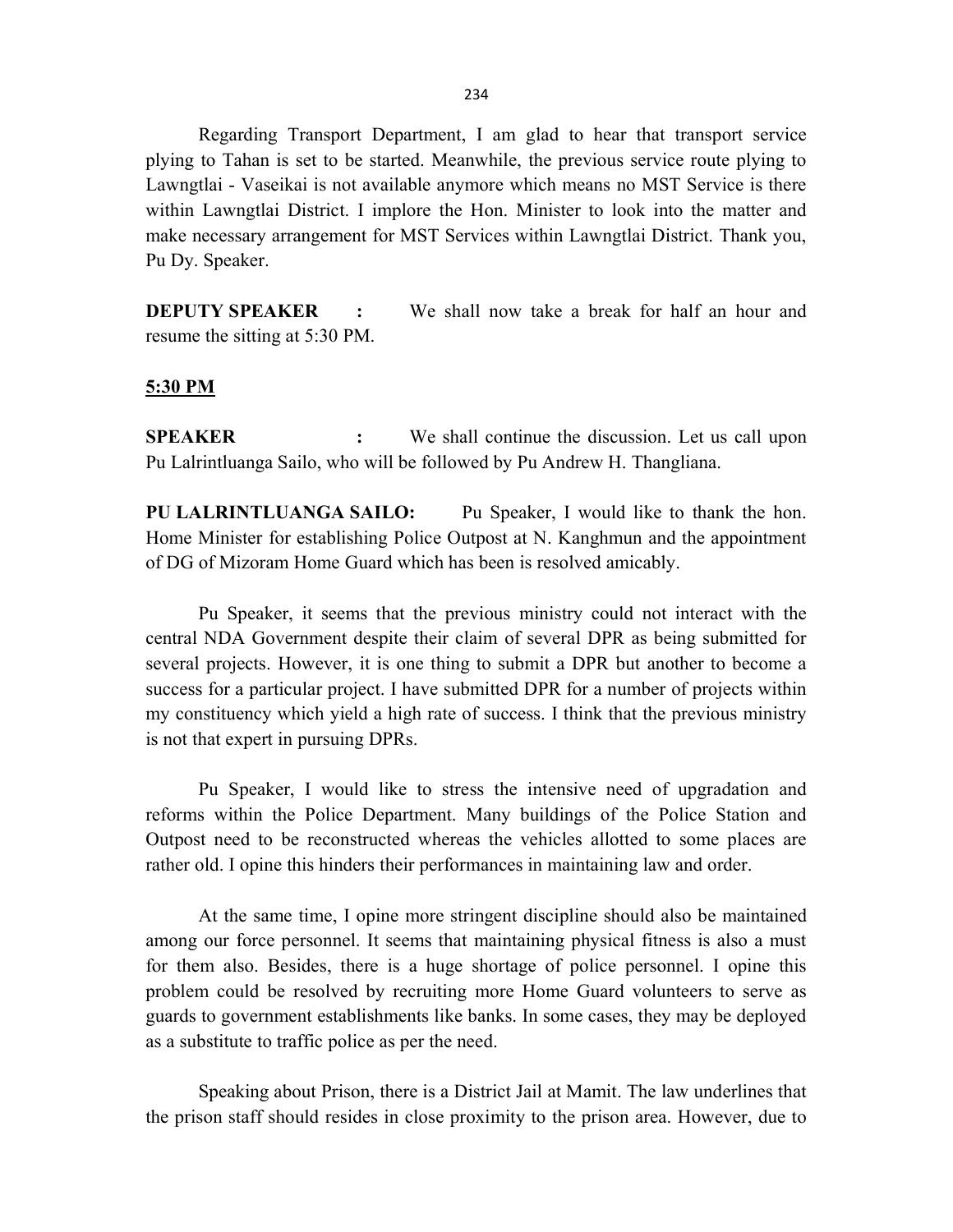unavailability of staff quarters, many of the prison staff are residing in a very far area. I implore the hon. Minister to look into this matter.

Upgradation and strengthening of Forensic Science Laboratory is also an important subject regarding Home Department and this need is more profound with the increasing criminal activities.

Regarding Demand No. 30, Disaster Management Department, I am glad that the members have been provided with fair amount of silpauline for distribution in our respective constituency. The material is very useful for preventing landslides. I, therefore praise initiative of the department.

Regarding Demand No. 20, Education Department, I am overwhelmed to learn that 946 new Primary School teachers are set to be recruited and the school timing being rescheduled corresponding to our culture and lifestyle. This certainly is a positive change made within the department. I would also like to thank the hon. Minister for posting a permanent DEO within my constituency. There are also a number of dilapidated school buildings within my constituency. I beg the hon. Minister to take necessary steps in this regard.

Pu Speaker, we have a huge chakmas population within my constituency. Some students have communication problems in facing the state level services and other government jobs. I opine this problem could be solved if Mizo language is taught in the elementary schools. This will further create close relationship among the communities and drive off the language barriers for the students also.

Next, I would like to stress on Environment, Forest & Climate Change Department. With the present scenario of global warming, the Zoo Authority of India introduced different schemes for Sanctuaries and National Parks. In this connection, it seems the department is too much caught up in acquiring lands for the said purposes. It is very difficult to return the lands to the public once it is acquired. Therefore, I opine the department should concentrate more on maintaining and developing the present ones instead of acquiring new lands. Besides, Pu Speaker, I opine introduction of chainsaw in forest causes a huge loss to our forests. It is thus important for the department to impose more stringent regulation for use of chainsaws.

Lastly, regarding Transport Department. It is desirable that replacement provision for taxis is introduced and I beg the hon. Minister concerned to take note of this matter. Thank you.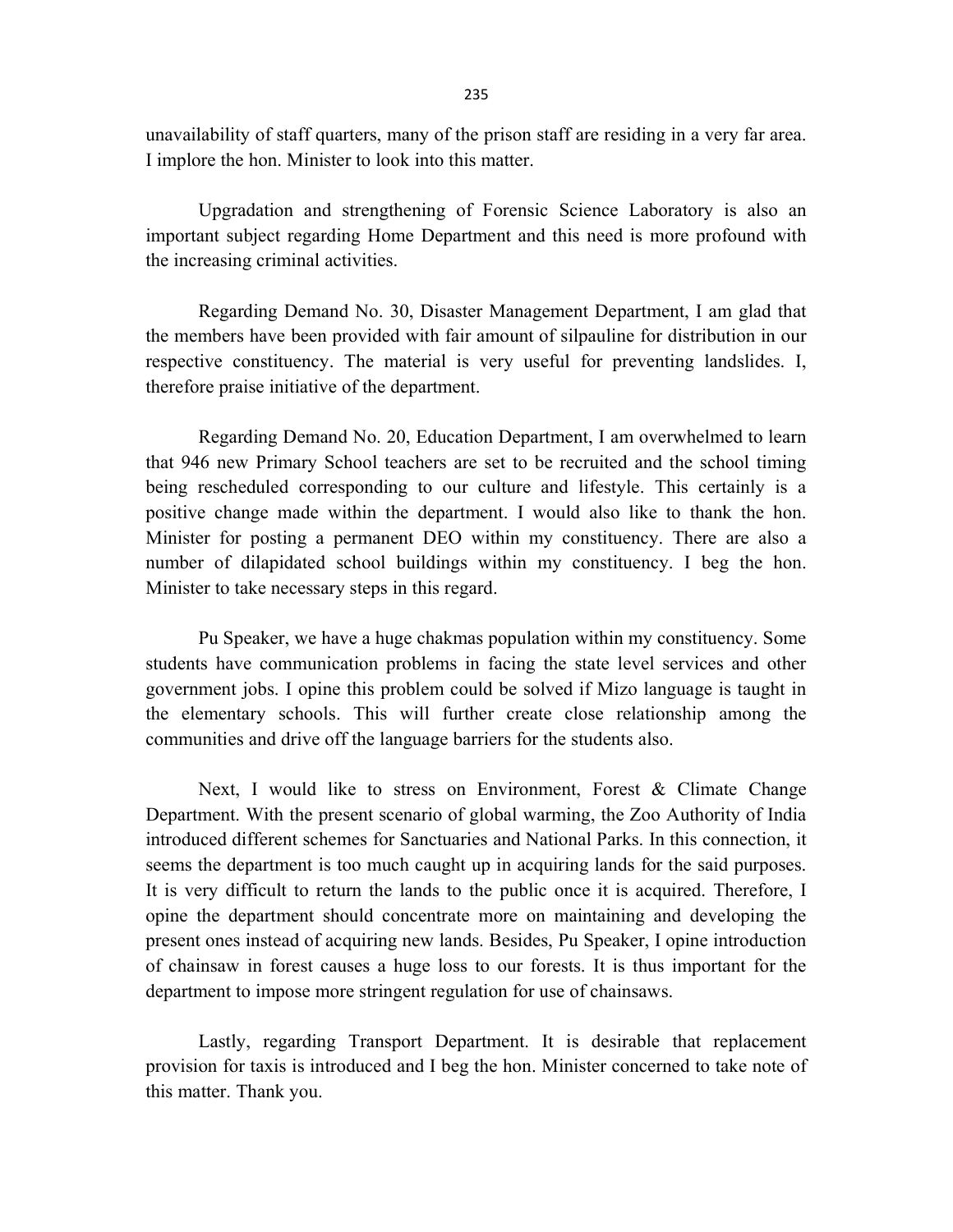PU ANDREW H. THANGLIANA: Thank you, Pu Speaker. I will start from Demand No. 30, Disaster Management & Rehabilitation Department. As earlier mentioned by Pu Mathlana, most of our roads in Mizoram are accident prone. In case of accidents, there used to be a huge need of better equipments. It is quite desirable that better equipments could be provided to every villages.

Regarding Home Department, we have learned that there is a proposal for establishment of the Police Outpost at Bukpui area. I am glad to hear about it since it is the immediate need of the people of this area.

On Demand No. 36, I opine plantation should be done in collaboration with NGOs to enable easier maintenance of our plantations for an individual NGO will take the charge of their respective areas.

Regarding Demand No. 20, School Education Department, we have heard from various sources of shortage of teachers in villages. Thus, i request the hon. Minister to look into this problem especially within my constituency. Regarding transfer and posting also, we are provided with a good rules and regulation to administer transfer and posting of teachers. However, it seems that the past ministries did not follow the laid rules and regulation as it should be which creates a huge problem in rural areas. Therefore, I would like to express my opinion that the department as well as the ministry should stick to the existing rules and regulation regarding transfer and posting. This is imperative to have good education quality in rural areas. Thank you.

SPEAKER : Let us call upon Pu Ramthanmawia.

PU RAMTHANMAWIA : Thank you, Pu Speaker. I will discuss the demands only of three departments due to limits of time. Starting from Demand No. 20 School Education Department, it is a very important department involving all the community and every nook and corner of the state. The ongoing recruitment process of 946 MR teachers is a very great and notable move of the government. According to this process, applicants from a particular area will be given priority to work in their own area. This will hopefully eliminate the transfer and posting problem in rural areas.

Besides, we have a Higher Secondary School at Farkawn, Khawbung and Vaphai yet, only Arts stream is available in such schools. I beg the hon. Minister to take necessary steps so that Science stream could be given in these schools. The students who are willing to pursue Science stream are unable to continue with their study for they could not afford to study in major towns. Thus, we will be much grateful if our demand for this subject is achieved.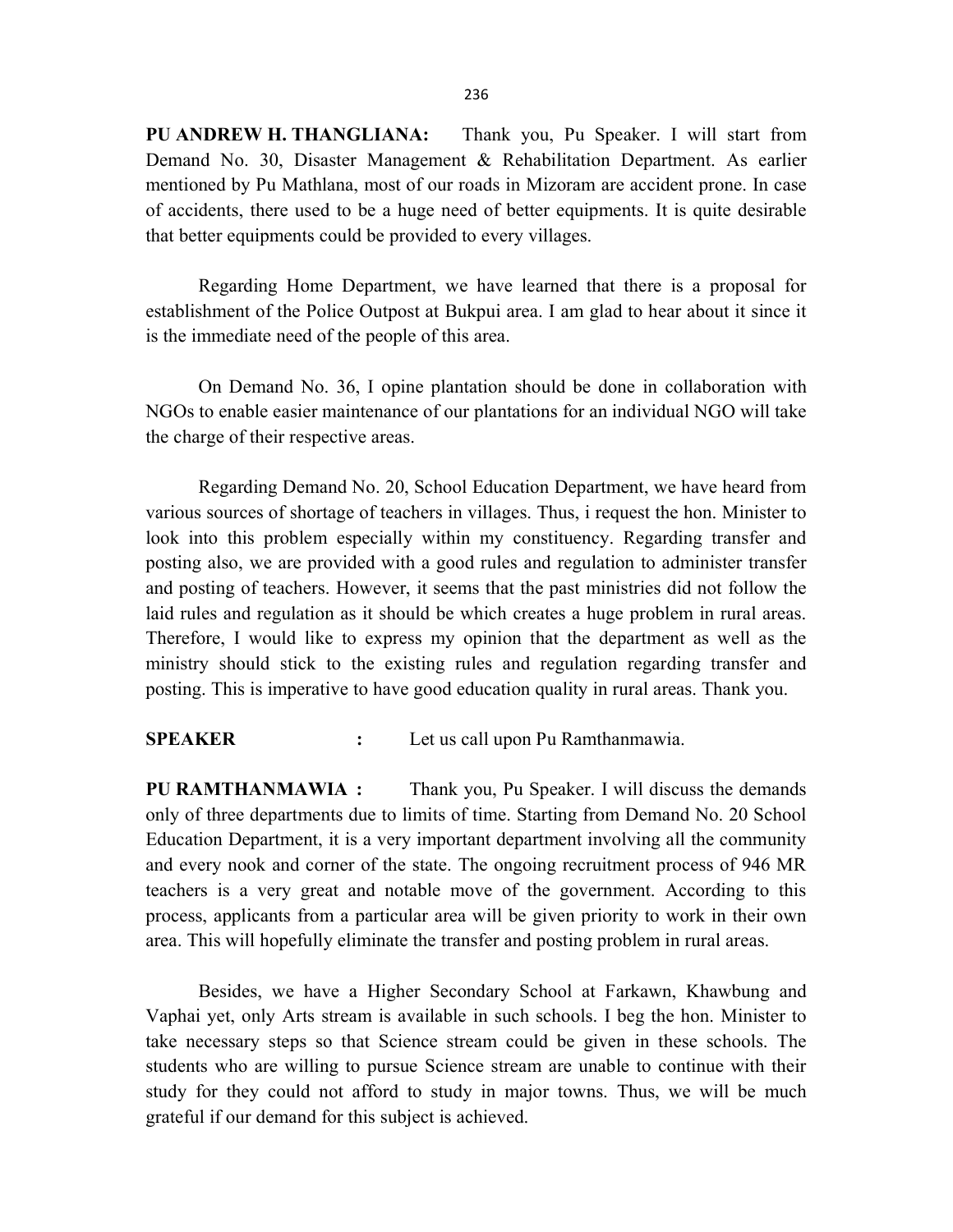Regarding Demand No. 16, Home Department, I am grateful that the hon. Minister and the hon. Chief Minister have planned to upgrade the Dungtlang Police Outpost to a full-fledged Police Station. It is a wise decision since it is situated along the international border.

Lastly, regarding Demand No. 42, Transport Department. I would like to thank the hon. Minister for restarting MST Bus service, one for Khuangthing and another for Farkawn. The people in that areas are also very pleased with this decision. Besides, we are eagerly waiting for the time for us to have more MST bus services. Thank you.

SPEAKER : Hon. Member, Pu Zodintluanga Ralte may now take his time.

PU ZODINTLUANGA RALTE: Thank you, Pu Speaker. Starting from Demand No. 20, Education Department, the hon. Education Minister in the beginning of this ministry stated that he will give importance to rationalization of teachers. It is a fact that teachers are superfluous in urban areas while shortage of teacher is intensive in rural areas. But while we are hoping to see the real rationalization of teachers through proper transfer and posting as stated by the hon. Minister himself, we have learned about many new teachers set to be recruited. I opine the issue of prioritizing local applicants indicates nepotism for a particular political party. If recruitment of teachers will be based on one's residence in the stead of qualification or quality, it is very unfortunate especially for those aspirants who are giving all efforts for teaching job as their dedications and hard work will become in vain. So, I implore that recruitment of teachers should be done through MPSC. I would like to ask at the same time as to when the Mizoram New Educational Policy will be implemented.

Regarding Demand No. 16, Home Department, the hon. Home Minister stated that the government is enquiring about to which extent the state boundary is to be accepted. However, in the Socio-Economic Development Policy published by Planning & Programme Implementation Department, the Govt. of Mizoram, it is stated that the government accepts the boundary based on the Northeast Bengal Frontier Regulation, 1873. Therefore, I would like to request the government to recall all the publications which have been distributed if the government does not yet decide its stance in this matter.

Pu Speaker, regarding Demand No. 36, Environment, Forest & Climate Change Department, I have heard of many staff employed under CSS are terminated which create huge problem and it seems to be a very undesirable precedence. I, therefore, ask if the hon. Minister may assure us that it will not be repeated in the future.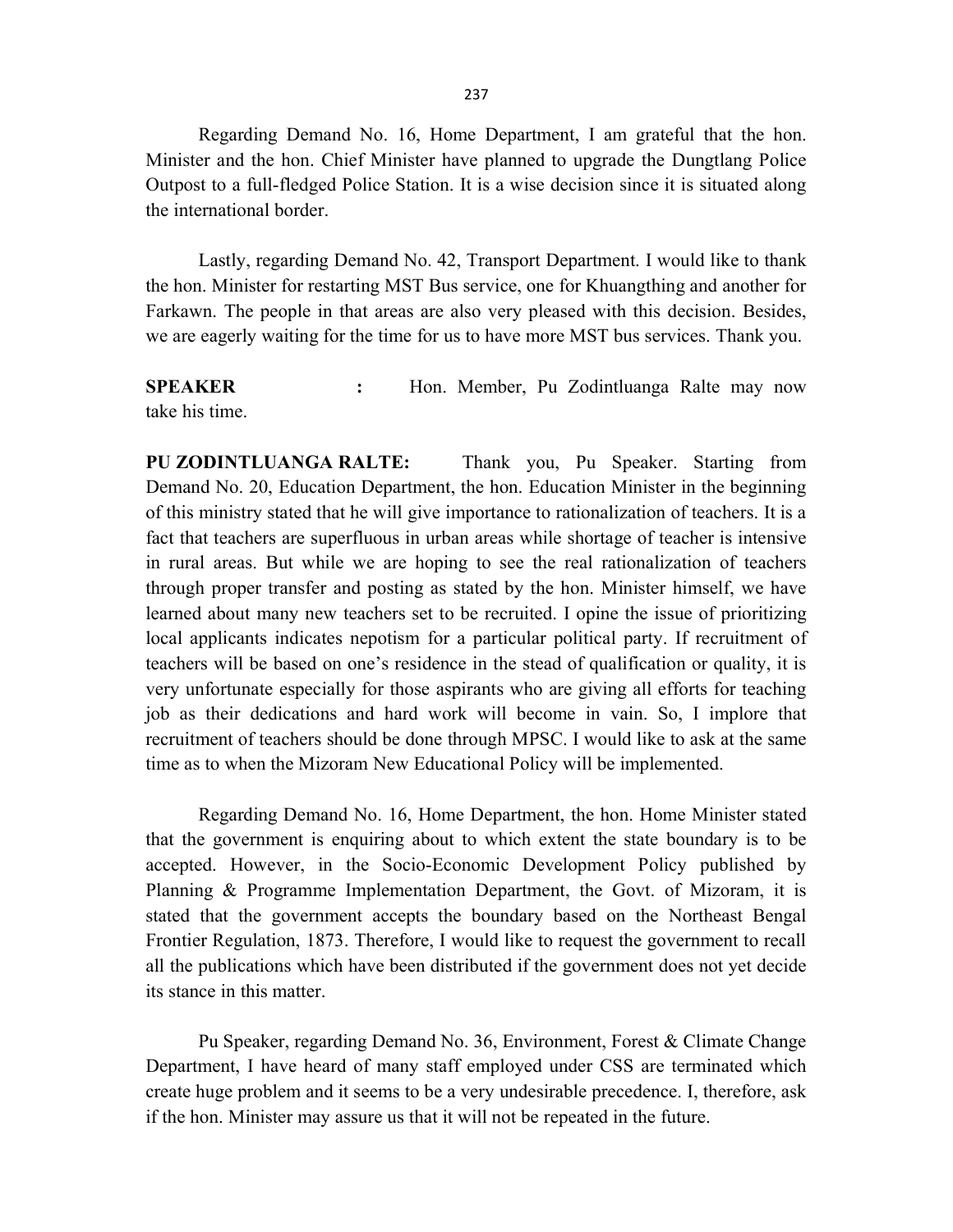Lastly, Pu Speaker, regarding Demand No. 28, Labour, Employment, Skill Development & Entrepreneurship Department, I implore the hon. Minister to enquire about the Labour Cess and to take necessary steps so that the fund from this collection may soon be utilized as it is supposed. Thank you, Pu Speaker.

SPEAKER : Let us call upon hon. Member, Pu C. Lalmuanpuia.

PU C. LALMUANPUIA : Thank you, Pu Speaker. Regarding Demand No. 16, Home Department, it is learnt that there are 2,800 vacant posts in this department which indicates the need to strengthen this department. Apart from that, upgradation of arms and ammunitions and also other equipment also is very important.

On Demand No. 30, Disaster Management & Rehabilitation Department, we have many disaster-prone areas in Mizoram. Thus, I opine more funds should be kept for disaster mitigation fund.

Demand No. 20, Education Department, it is an important cornerstone for development. There are many vacant posts of teacher at elementary section and we have further learned that more than 900 new teachers are set to be recruited soon. This is an important step taken by the government. Furthermore, it is pleasing to know that only trained and qualified applicants are set to be recruited.

Repairing and reconstruction of dilapidated school buildings also is one of the immediate needs under this department. Besides, learning of Hindi language should be given more importance.

Providing mid-day meal at elementary schools is important especially to those of poorer families. Besides, it is my desire that the mid day meal scheme could be introduced at the higher sections as well. Rescheduling of school hours based on our culture and lifestyle is also an important step taken in this department.

On Demand No. 42, Transport Department, I am very pleased with the works done by the hon. Minister concerned. Yet, I would like to add the need of more MST Bus services. It is my desire that more MST Bus service could be provided in view of the need of the people especially from remote villages and special considerations should also be made to improve urban transport system with the growing population in the urban settlements. Thank you, Pu Speaker.

SPEAKER : Let us now call upon hon. Member, Pu Lalduhoma.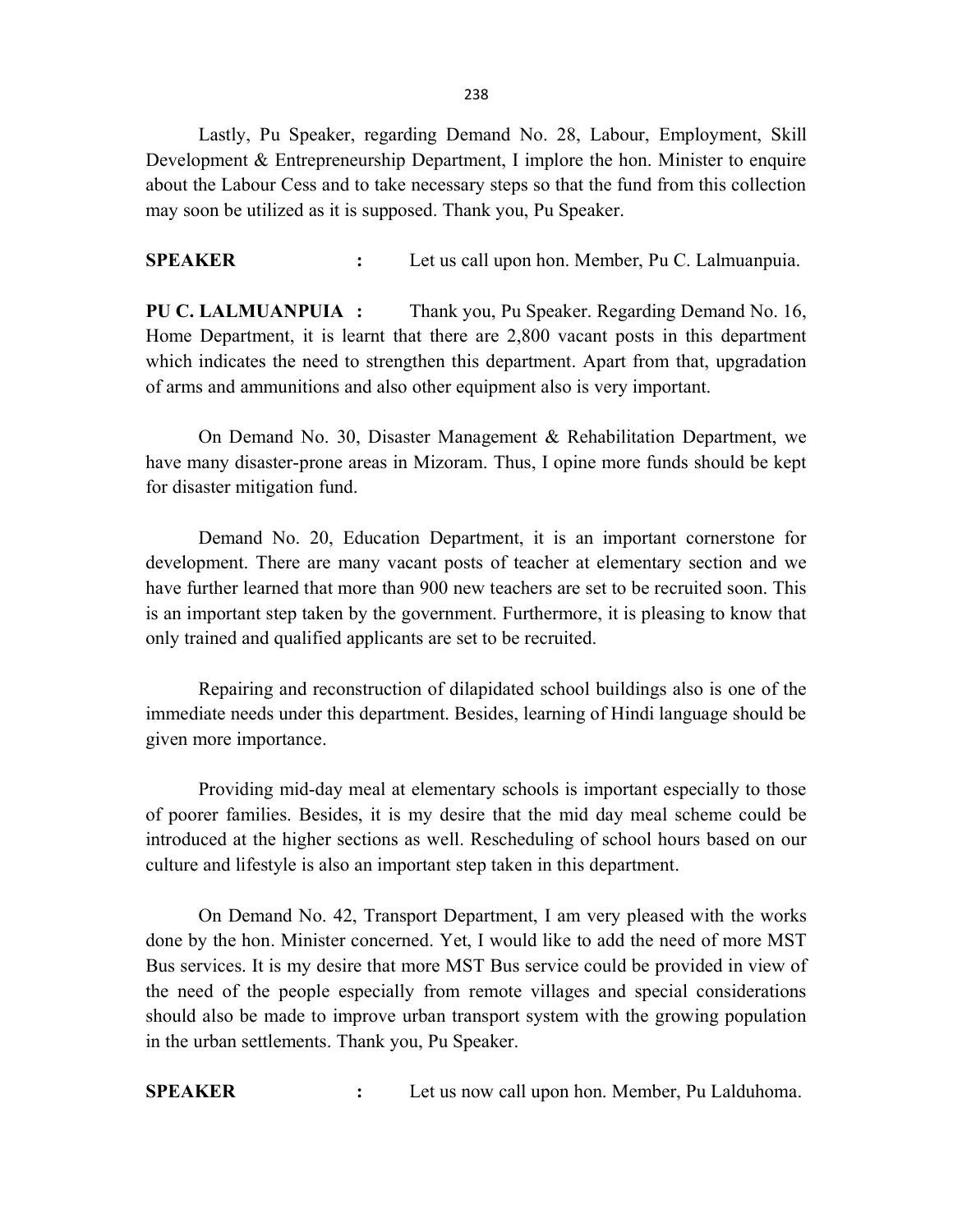PU LALDUHOMA : Thank you, Pu Speaker. One thing we have learned from this session is the main hindrance in the government which happened to be our lack of adequate fund. Thus, I would like to start from Taxation Department.

 Looking at this Budget Estimate, it is stated that the income expected from owned tax and non-tax revenue is  $\overline{2225}$  crore the amount which will be collected from the citizens. I am dumbfounded thinking of how it would be collected. We did not find any other sources in the budget which means that it has to be collected solely from the pocket of the people. This clearly shows how this budget is the key of burden for the people. It is obvious that various taxes and fees collected by the government is on the verge of increasing.

Moving to the Demand of Home Department, we have availed funds for construction of Thenzawl Higher Secondary School from NECS through Home Department. I wrote a DO letter to the Home Secretary two months back which is still not replied. I, thus request the hon. Minister to kindly inform the present status of this fund.

The Police Insignia worn by the Police personnel is supplied mainly on contract basis; and for that items,  $\overline{\xi}200-\overline{\xi}400$  is deducted from the salary of the concerned police personnel. I implore the hon. Minister to clarify this matter.

Regarding the state boundary, the Northeast Frontier Regulation is written in the SEDP booklet. However, this regulation is not existed at all and what we found is only Bengal Eastern Frontier Regulation, 1873. Thus, the said publication needs to be edited. Anyway, we generally accepted the Inner Line, 1875 as of our state boundary. However, we have now come to learn that the even this ministry has no idea as to where our state boundary is demarcated; I consider this as a very serious matter. Discussion should be held and consensus among the political parties as well as the public as a whole is necessary in dealing with this important of subject.

Under Forest Department, there is a huge plot of land at New Serchhip which the department is applying to acquire. Meanwhile, there are many families without land holdings in the process of applying financial assistance under Housing for All Scheme. I, therefore, urge the hon. Minister to set aside such land to the needy families and help them stay in their own home.

I thank the hon. Minister for Disaster Management & Rehabilitation Department for moving DPR for the rehabilitation and prevention of landslide at Serchhip which causes huge problem since long time back. I do hope this initiative will improve the situation then after.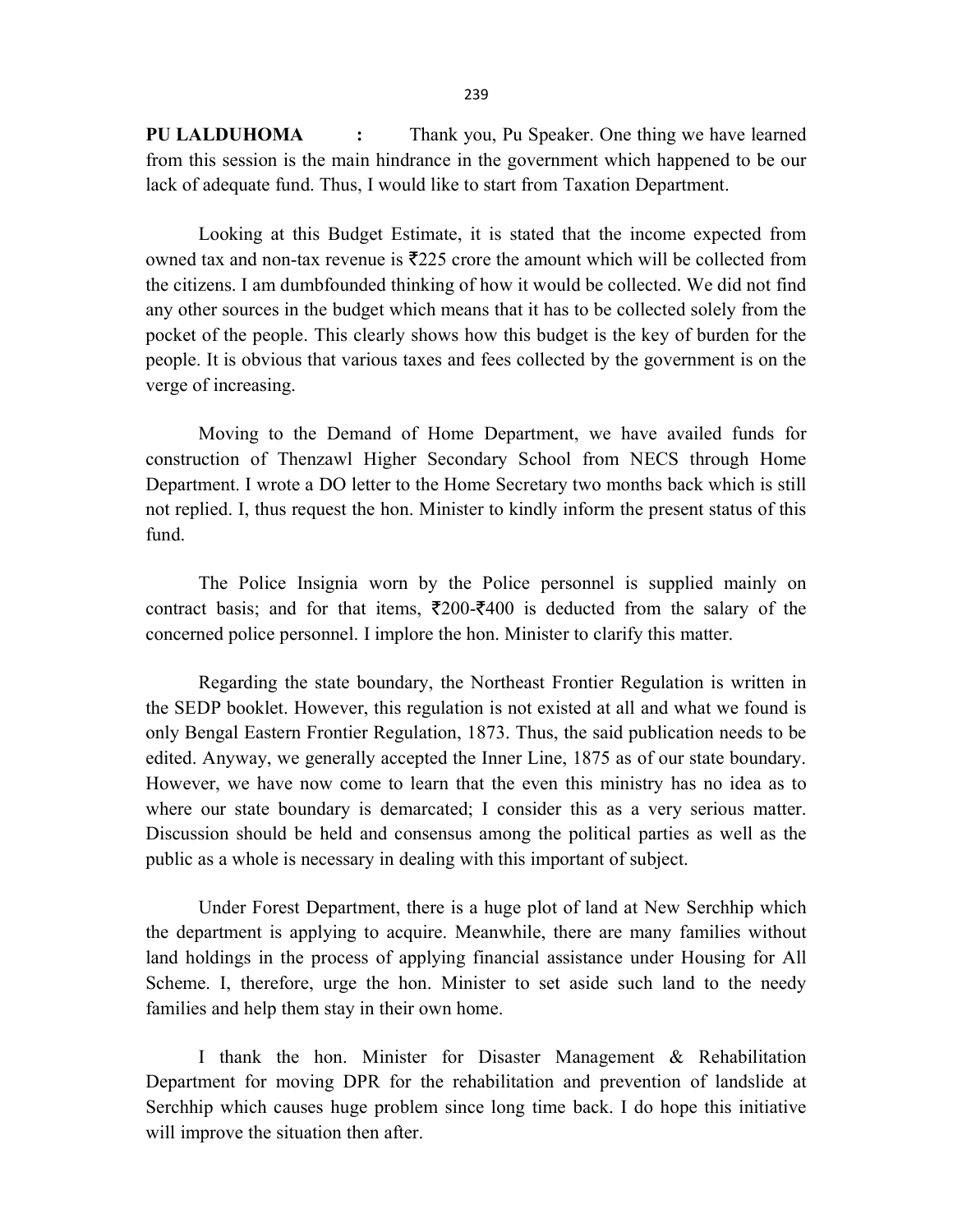Regarding LESDE, we need to encourage our entrepreneur to give more efforts on innovation. MZU has recently organized an exhibition in which I have seen many innovating products. Yet, they need assistance to move up to the next step. I beg this Ministry to provide aid to these remarkable entrepreneurs to achieve success. Besides, I suggest that the funds available under Labour Cess should be made available for other things in addition to the present guideline. By amending the present regulations and guidelines, I hope that Labour Cess would contribute in building a huge infrastructure development.

Regarding Transport Department, High Security Number Plate is made obligatory. However, it has no use literally as it does not help in retrieving lost vehicles or help in identifying vehicles for which taxes are not cleared. I, therefore, request the hon. Minister to consider discontinuing the use of this kind of number plate. I would like to mention at the same time that awareness is necessary regarding use of indicator lights in vehicles as it highly tends to cause accidents. The way we observe 'No tolerance week' also seems ineffective. As per the present practice, it seems that all other weeks other than a particular week are tolerance weeks.

Regarding Education, I would like to praise Prof. KRS Sambasiva Rao for bringing the Mizoram University among the top 36 Universities in India. This is an important milestone in our educational history.

In this relation, I suggest we introduce privatization of educational institutions. The Government spends huge amount of funds for education without achieving the real quality education. I opine that by privatization, we can improve our education quality. Besides, we may also save a lot of state finance. Thank you.

SPEAKER : Let us now call upon the hon. Home Minister to wind up the discussion and to beg the House to pass his Demands.

PU LALCHAMLIANA, MINISTER: Thank you, Pu Speaker. I am very grateful for the sincerity and hard work of the hon. Members in studying and analyzing of the Budget. In this connection, I would like to inform the basic features of my Demands.

 There are six departments under my Demand which we generally known as Home. The largest is Police Department with a budget sanction strength of 11,923. The next one is Mizoram Home Guards & Civil Defence. Under this department, there are two different types of staff, regular and volunteer. The sanctioned strength of regular staff is 158 while that of volunteer is 1260.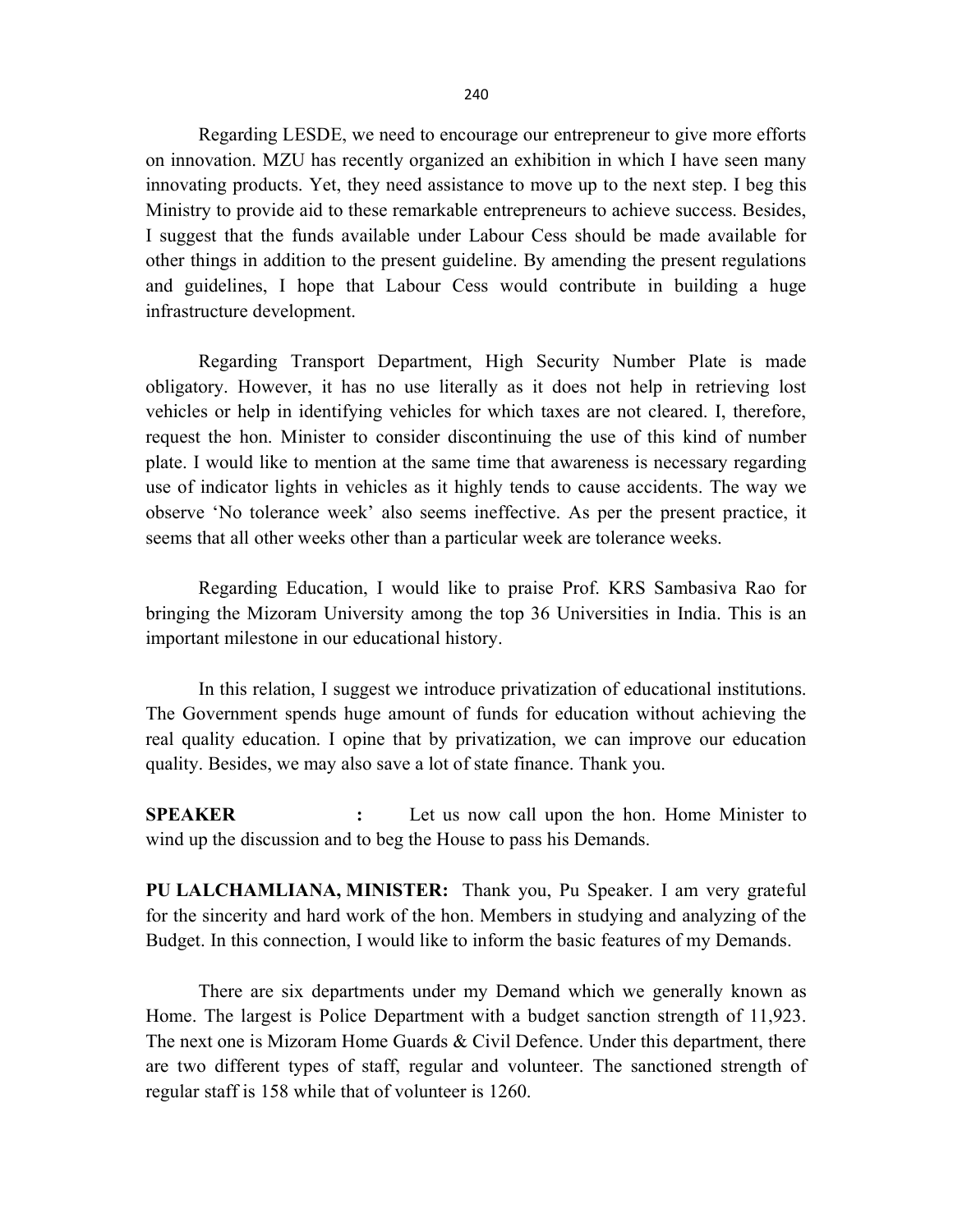Under Fire & Emergency Service, there is a sanctioned strength of 225 headed by a Director. There are 12 Fire Stations within Mizoram and mobile service operating at Chaltlang and Aizawl South.

Another Department is Prison Department. The sanction strength of this Department is 428. We have District Jail in every district and a Central Jail at Aizawl. Improvement is very important in this department. We have had a committee with the stakeholders in this regard also.

Another is Sainik Welfare & Resettlement Board which is headed by a Director. It is functional in Aizawl, Lunglei, Champhai and Kolasib District. The total sanction strength is 27. Forensic Science Laboratory is also under Home Department and functioning in a separate directorate.  $\bar{z}4$  crore is availed under Nirbhaya Scheme to upgrade its equipments. We now have DNA test laboratory.

Another department is Taxation Department. The sanction strength of this department is 297. And, last, not but the least, Disaster Management & Rehabilitation Department also is under Home Department having total strength of 58. I would like to add that there are several vacant posts in every department and is intensive that we strengthen each of them.

Speaking a little detail about Police Department, we presently are having two Ranges outside Mizoram. We have District Executive Force (DEF) in eight districts and 17 Sub-Divisions. There are 41 Police Stations including Special Narcotic Cell and Cyber Crime Police Station. There are 16 Police Outposts including the newly established at Chhingchhip.

There may be some shortcomings in the functioning of this department, yet, I am proud to say that we are among the bests in the country. The police work very hard during the general election and they are also patrolling the streets nowadays to prevent crimes. We have highest conviction rate during 2015-16. We are also having good relationship with NGOs and civil societies. Another notable achievement of our Police recently is that they have rescued 8 girls who had been handled through our state. It is unfortunate to know that our state is used as a route of human trafficking.

 In regard to Police Department, the majority of the members discussed how damaged the quarters and how insufficient the vehicles are. However,  $\overline{\xi}600$  crore is set aside for Police Housing and we hope to make improvement when it is sanctioned. 33/34 vehicles are also arranged for hiring so that we have less problem on vehicle insufficiency.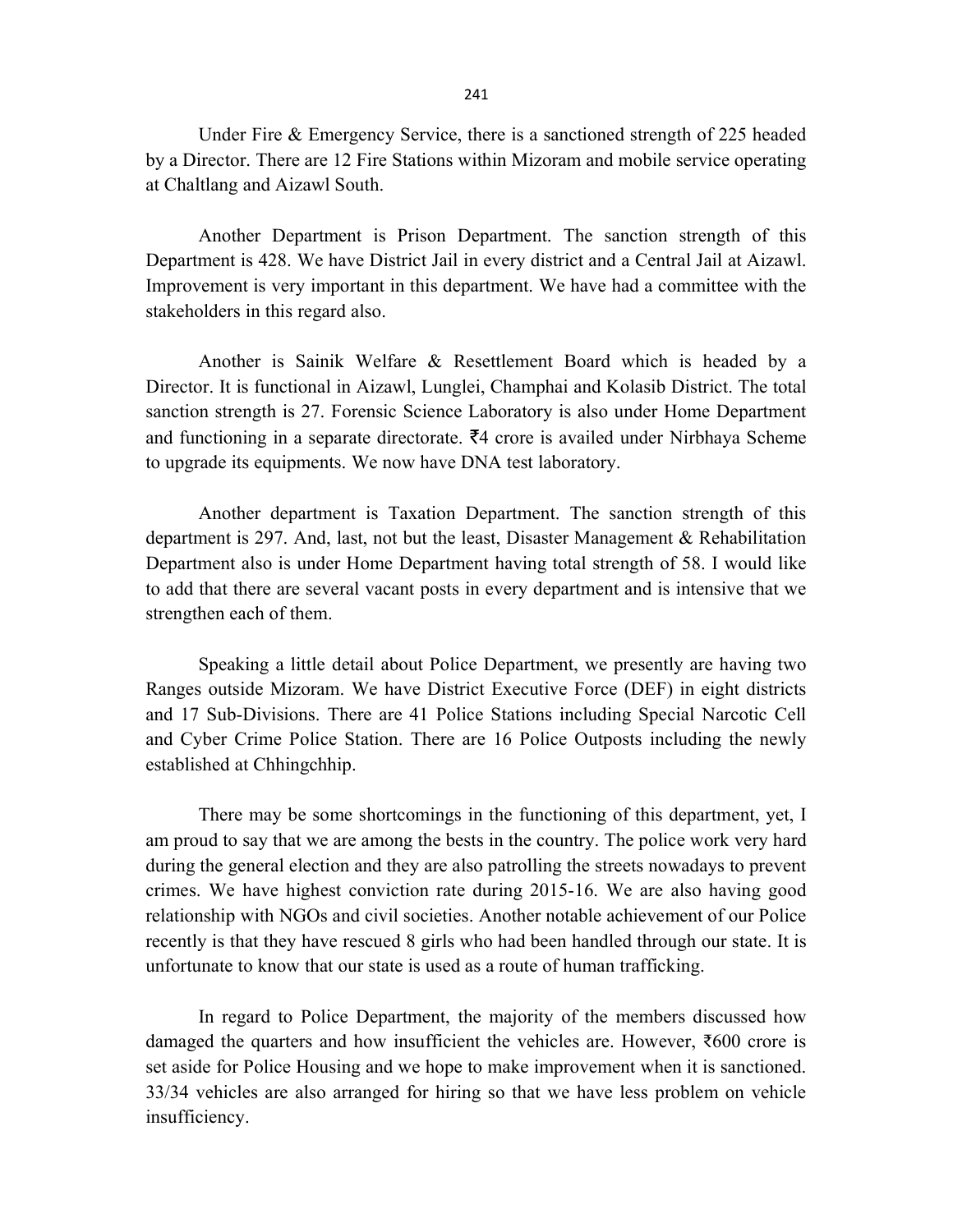In response to Dr. Vanlaltanpuia, we are taking measures to give importance to Police fitness, and in response to Pu C. Lalrinsanga, we could not yet provide a Check-gate at Phainuam but we have a temporary one at Vairengte next to Phainuam road.

Lawngtlai East representative stresses the necessity to have Police Outpost at Vaseitlang, Chawngte and Borapansuri. I also have visited such areas lately and they also need many others things as well like improvement of their roads. So, I think it is important to provide at least bikes for Police Outposts in such areas.

In response to Champhai North representative, I was wondering if there is any rule on Standing Allowance and I would like to mention that there are around 593 Nos. female officers and constables out of the total of 9,000 Nos. police.

In response to Pu Lalduhoma regarding border, we all agrees with Inner-line Regulation,1875 but I believe the Core Committee will have a consensus and examine our situation sooner or later.

I am also concern about the vehicle signal indicator which is often not followed by the drivers and is necessary to take measure here also. Regarding Thenzawl Hr. Sec. School, the  $1<sup>st</sup>$  installment of MHRD fund received through Home Department was paid and a meeting was called last year on how to pay the  $2<sup>nd</sup>$  installment which remains unpaid till today. (PU LALDUHOMA: I am not sure about the exact amount but the Home Department claimed some amounts being expected.)

In response to Pu Andrew, there is a proposal to operate Police Station at Bukpui and Lengpui Airport. And, for Pu Muanpuia's question, some say revolver shoots better and is not fully loaded for safety.

Regarding Daido boundary mentioned by Pu Sawivunga, it is proved that Manipur excavated road crossing the border and we are taking measures.

In response to Pu Laduhoma regarding tax, the Taxation Department will not increase tax because GST items have fix rates; and, among the non-tax revenue, it can be increased on water and etc. and I am not sure if the concern departments are obliged with to do so. The state Govt. also did not increase the Electricity bill but the Joint Electricity Regulation Commission with Manipur did. Regarding the cost of application form, it was fixed by the previous ministry.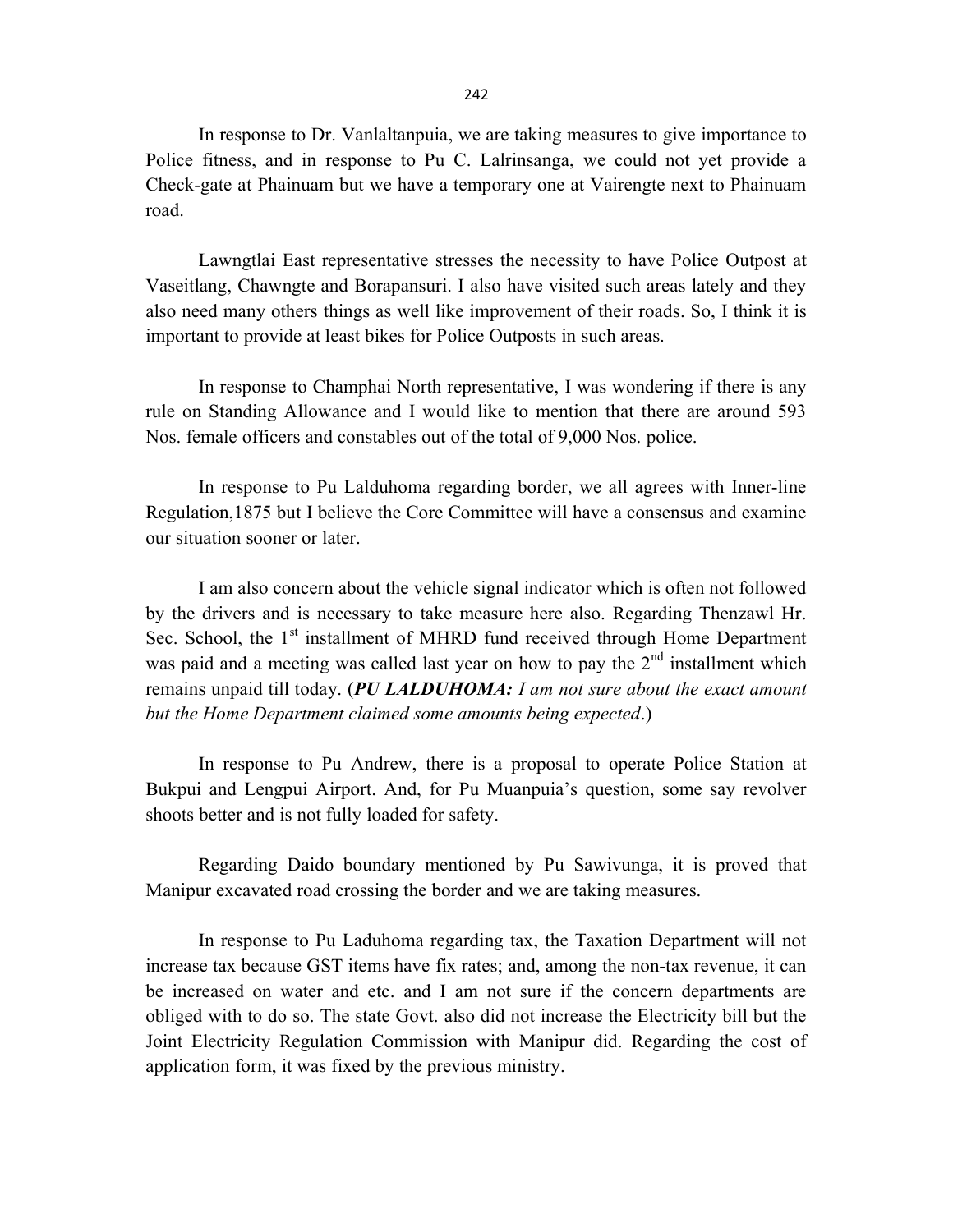Regarding GST registration of non-mizos as mentioned by Pu Lalchhuanthanga, this is quite a problem and GST has its merits and demerits for our state. Mizoram State's GST Act underlines that a person requires ILP for a minimum of 2 years validity for business. However, the Central did not include such details and allegedly some registrations thus are often accepted which is much regretted. On the other hand, GST increases our income taxes whereas the estimated budget was ₹37,400 lakhs last year while our actual collection was ₹57,888.31 lakhs. Our budget estimate for this year is ₹52,195 lakhs and so far, we have collected ₹13034.78 lakhs during the past 2 months.

According to the Parliament, the maximum amount for Professional Tax is ₹2,500 and the PT Slab is as follows-

| <b>Yearly Salary Range</b> | <b>PT/Month &amp; Year</b> |
|----------------------------|----------------------------|
| Up to ₹5,000               | Nil                        |
| ₹5,001 - ₹8,000            | ₹900 per annum             |
| ₹8,001-₹10,000             | ₹1,440 per annum           |
| ₹10,001-₹12,000            | ₹1,800 per annum           |
| ₹12,001-₹15,000            | ₹2,160 per annum           |
| ₹15,001-₹20,000            | ₹2,340 per annum           |

Regarding cess, Mizoram Road Fund Board is currently taking measures to collect cess for road maintenance on petrol and diesel and a help desk and facilitation centre is open every day for more GST information.

PU C. LALSAWIVUNGA: Pu Speaker, Professional tax is collected at every shop and if this system should be regularized? If not, it needs change.  $(PU$ LALCHAMLIANA, HMINISTER: We will look into it.)

Dr. K. PACHHUNGA : Pu Speaker, we have huge amount of rice stored at Sangau godown. So, is it possible to deploy the Home Guards to watch the godown again whereas empty staff quarter is available for their lodging?

PU LALCHAMLIANA, MINISTER: We will look into it. In response to Pu Lalsawivunga, I hope assessment is made considering various turn-overs. That will be all, Pu Speaker.

Pu Speaker, I beg leave of the House to pass my Demand –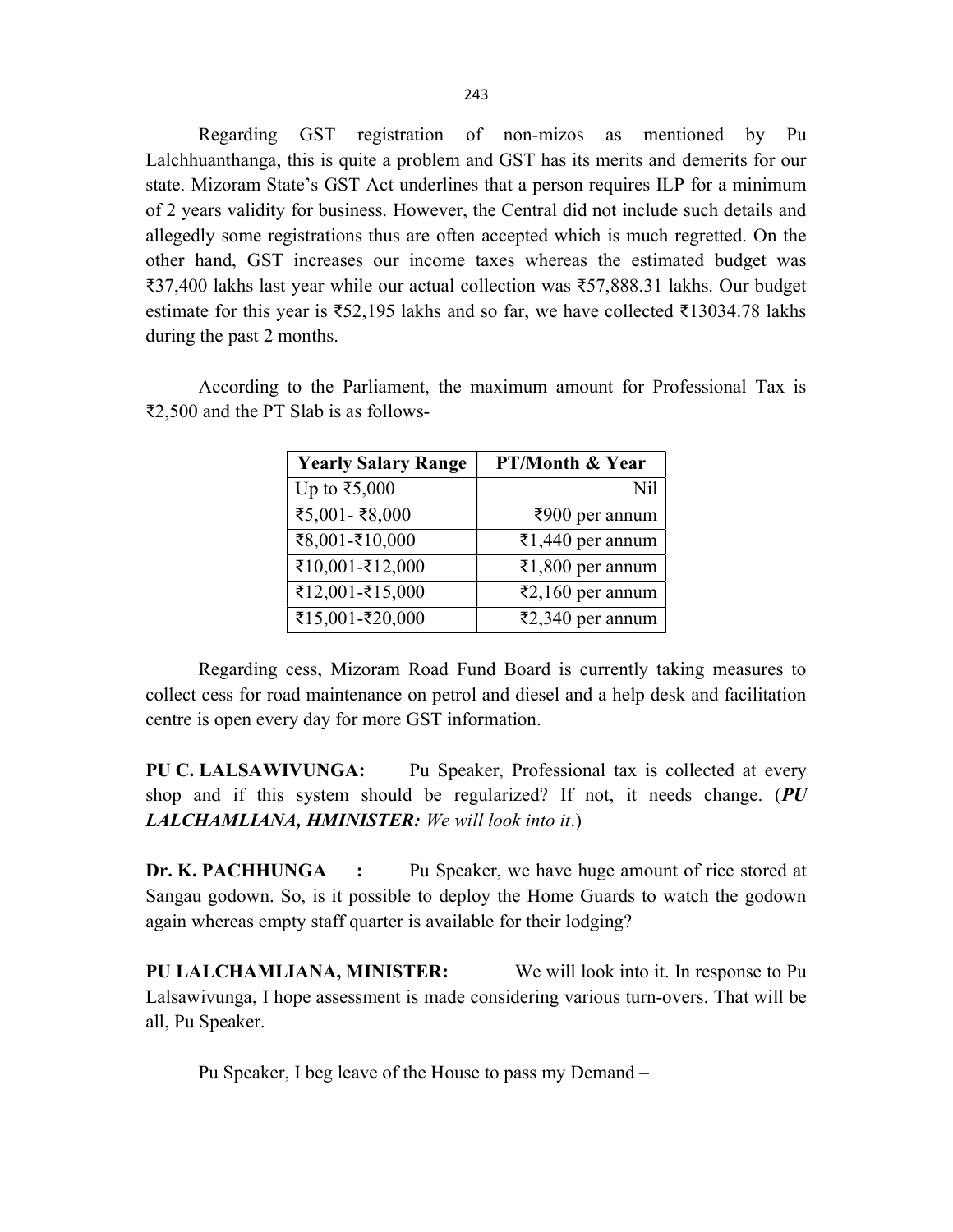| Demand                                     | Department   | Amount                  |
|--------------------------------------------|--------------|-------------------------|
| Nos.                                       |              | $(in \; \bar{\bar{z}})$ |
| 8                                          | Taxiation    | 24,69,24,000.00         |
| 16                                         | Home         | 7,98,09,27,000.00       |
| Disaster Management & Rehabilitation<br>30 |              | 27,44,77,000.00         |
|                                            | <b>TOTAL</b> | 8,50,23,28,000.00       |

SPEAKER : The hon. Minister has begged the House to pass his Demands and the members in favor may say, 'Yes' (Members: Yes). Those not in favor may say, 'No'. The House has unanimously passed the Demands of our Hon. Minister, Pu Lalchamliana.

PU LALCHAMLIANA, MINISTER: Thank you, Pu Speaker.

PU LALRINTLUANGA SAILO: Pu Speaker, if I may, we will be having a discussion on Art & Culture Department tomorrow. So, if possible, may we all dress up in our Mizo traditional dress?

SPEAKER : We will give it a try. I request Pu Lalchhandama Ralte, the hon. Minister to wind up our discussions and beg the House to pass his Demands.

PU LALCHHANDAMA RALTE, MINISTER: Thank you, Pu Speaker. It is impressive that the members shared their opinions. Pu Speaker, 7 members had discussed Printing & Stationery Department, and as we all have known, it is not a big department but is involved in many confidential activities the like our budget book. So, may the credit be given for their hard work. We have office establishment and depot at Aizawl, Lunglei and Siaha with well-equipped machines but 124 out of 291 sanction posts are vacant. Besides, we have many employees who are about to retire and we need to upgrade and equip this department since it is an essential department. The Govt. had passed 'Guidelines of Execution of Printing Works in Mizoram Govt., 2008' and we have worked on so many printing works and even tied-up with Mizoram Press Owners for we are cannot afford to manage alone.

The department also issue non-availability certificate if we do not have the specific item. We made a trade with 44 departments and I would like to remind the House that 13 departments still do not participate. We made DPR worth ₹12.23 crore for establishing Modern Printing Centre and we need to be given priority on accommodation since we need more rooms for our machines as the rooms provided by SAD is not enough.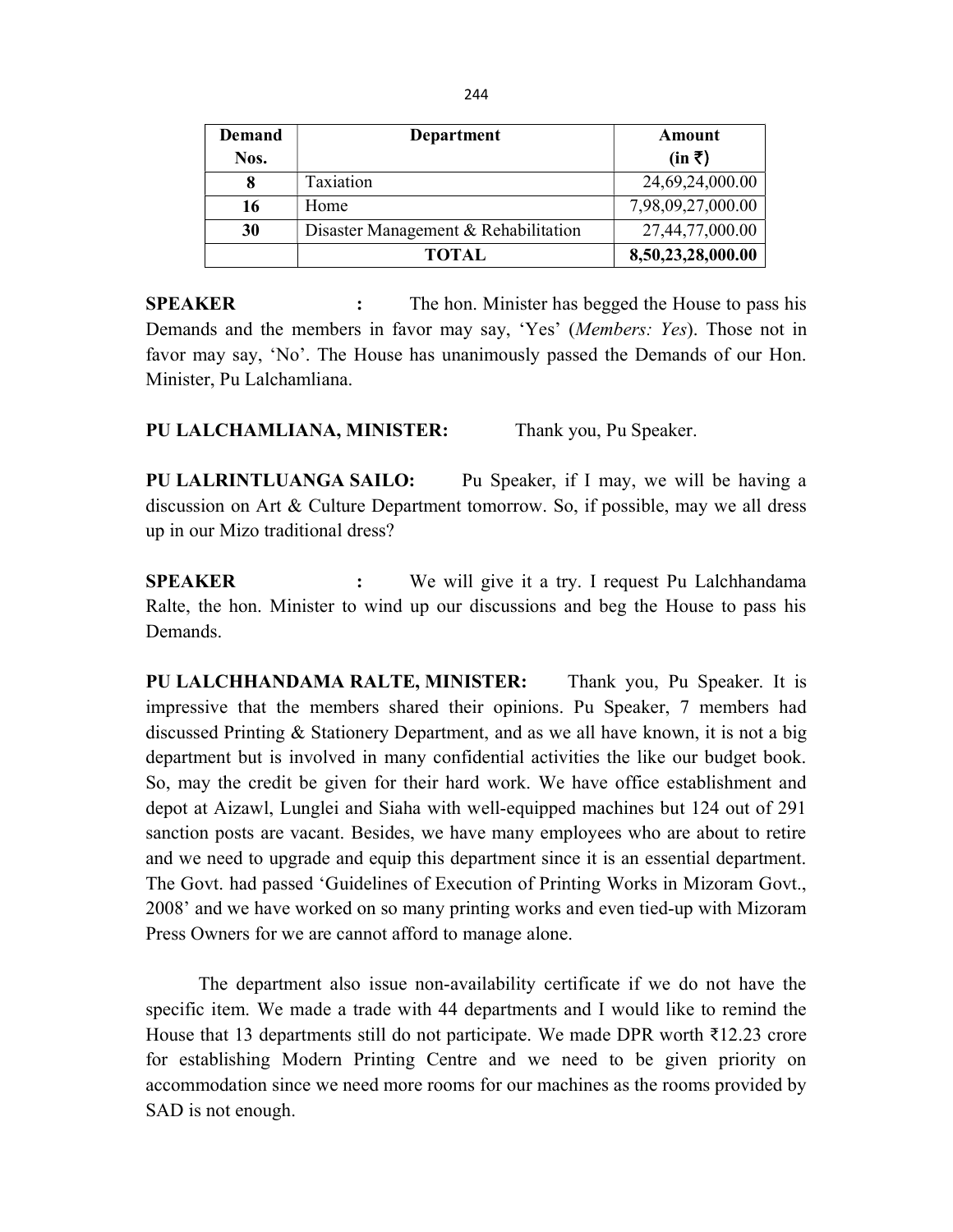Moving to Demand No. 28, Labor, Employment, Skill Development & Entrepreneurship Department, 10 members shared their discussions and I would like to add that we are a developing department. Our budget has also increased by 256.54% and ₹5 crore is allocated for improving skill development as mentioned on SEDP. Our Department is divided into 3 sections - Labor Administration, Employment Service and Skill Development & Entrepreneurship. We currently have 173 sanctioned posts out of which 56 posts are vacant and 117 are filled. We could not make much progress at Champhai due to limited manpower and since the Govt. is concerned about skill development, we hope that we are equipped with more staffs.

Skill labors are having new hopes since the current Ministry is making a proposal to increase the minimum wages and this shows how much the Govt. is concerned about the workers welfare. All the Contractors and Suppliers under the Govt. submit 1% cess for 'Mizoram building & Other Construction Workers Welfare Board' under this department. We received ₹85,22,46,638 during 2011-2019 out of which ₹20,97,13,866 was spent and we still have around ₹63 crore. We are currently working on how to spent the remaining since the guideline is very particular.

We are taking extreme measures under skill development by giving training to 5,000 youths out of which 765 trainees received employment. State Skill Mission is established and measures will be taken shortly on SANKALP. Industrial Training Institute was established in Aizawl, Lunglei and Siaha and 23 skill development trades were initiated. Locations for setting up ITI at Serchhip, Champhai and kolasib have also been decided as construction work has even been started for Serchhip and Champhai and proposal for the same is in process for Kolasib District.

Mizoram Youth Commission under LESDE Department was established in 2008 by the previous MNF Ministry to help the youths in meeting livelihood and in which coaching for Civil Service, IIT, JEE, NEET, Banking and Army are given. A partnership is formed with reliable firms and a proposal is also made for incentive cash reward carrying 1 lakh which will be awarded for passing Preliminary, 2 lakhs for Main Entrance and 40 thousand for Topper in Master Degree from a recognized university.

Measure is also taken for setting up Youth Centre in Aizawl, Lunglei and Serchhip and the contractors and locations have already been selected. We rented a private building for our Directorate office as well as for our district level offices and so is important for the department to have its own buildings. We were provided with a site at Secretariat Complex during the previous ministry but was cancelled for not receiving the building fund within the allotted time. We requested our hon. Chief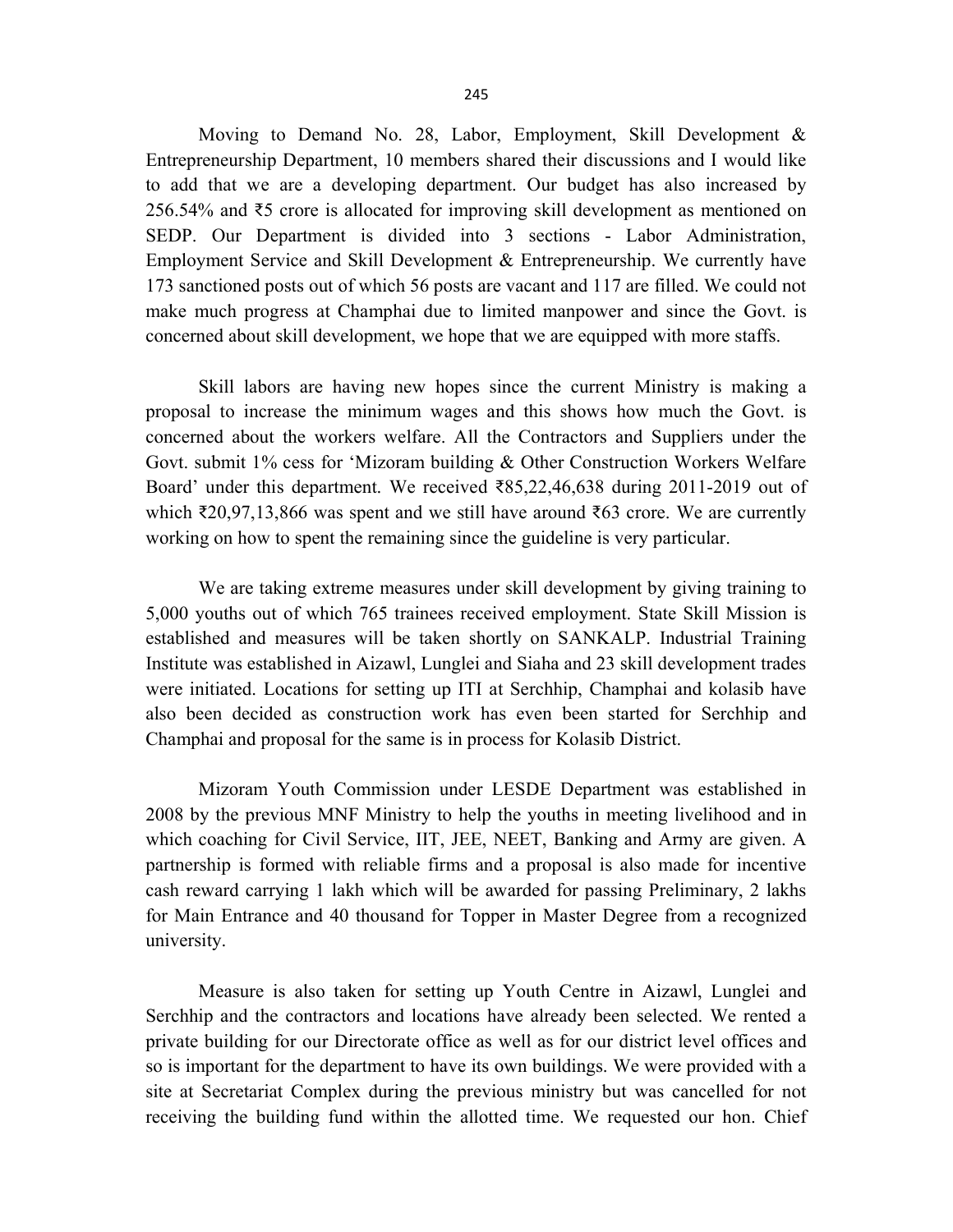Minister to allot us another site and hopefully we will have an excellent Directorate building soon where we could also accommodate a training center in it.

Moving to Demand No. 20, Education Department, 27 members discussed this department and as it is being said, it is the largest department with the most employees, having the highest budget and reaching every village, without it, there can be no development despite having great buildings, roads etc. Our budget increased by 23.19% and ₹30 crore is also reflected on SEDP. It is a relief that our hon. Chief Minister gives extreme importance to Education and Health.

We are divided into 4 sections, such as: -

1) MBSE - It is an autonomous body who prepares examinations like HSLC, HSSLC, D. Led and MTET. It is a secondary level on academic authority who selects High School and Higher Sec. School textbooks and also make reviews. NEET, JEE etc exam results are often poor and MBSC thus believes that our exam system needs to be revised. It recommends books that are recommended by NCERT and also published 'Schemes of examination and Question Design' on April, 2019 for a better education quality. A proposal is also made to change the pattern when setting exam questions for the upcoming 2020 HSLC examination, and for this, trainers from outside Mizoram are invited to train our teachers. Measures are also taken to include our traditions, social life, manners and etiquette, nationalism etc. in the textbooks.

2) SCERT - It has a separate Directorate which looks after DIET at 8 districts. It also has B. Ed institution at Aizawl, Lunglei and B. Ed (Special course) at SCERT. It looks after primary, middle and nursery level and maintains the standards and textbooks. The textbooks are revised every 5 years and a proposal is also made to include a mother's love, respecting elders, family value etc. that can lead them back to 'Mizonization'. It also has Wings such as SSA, RMSA and TE etc. which will be subsumed as Samagra.

3) The other is School Education Directorate that we are all aware of.

It is impressive that there will soon be 1120 vacant posts in Education Department; apart from the 946 vacant teacher posts, approval is obtained for 54 posts of Grade IV (MR). The 36 substitute teachers who were deployed during the aerial attack are also regularized by the Council of Ministers' meeting.

Measures taken by the previous Ministry regarding the 94 Primary teachers and 58 Middle School teachers, the result was published this February and appointments were given previously. Regarding MTET relaxation, we prefer a person with MTET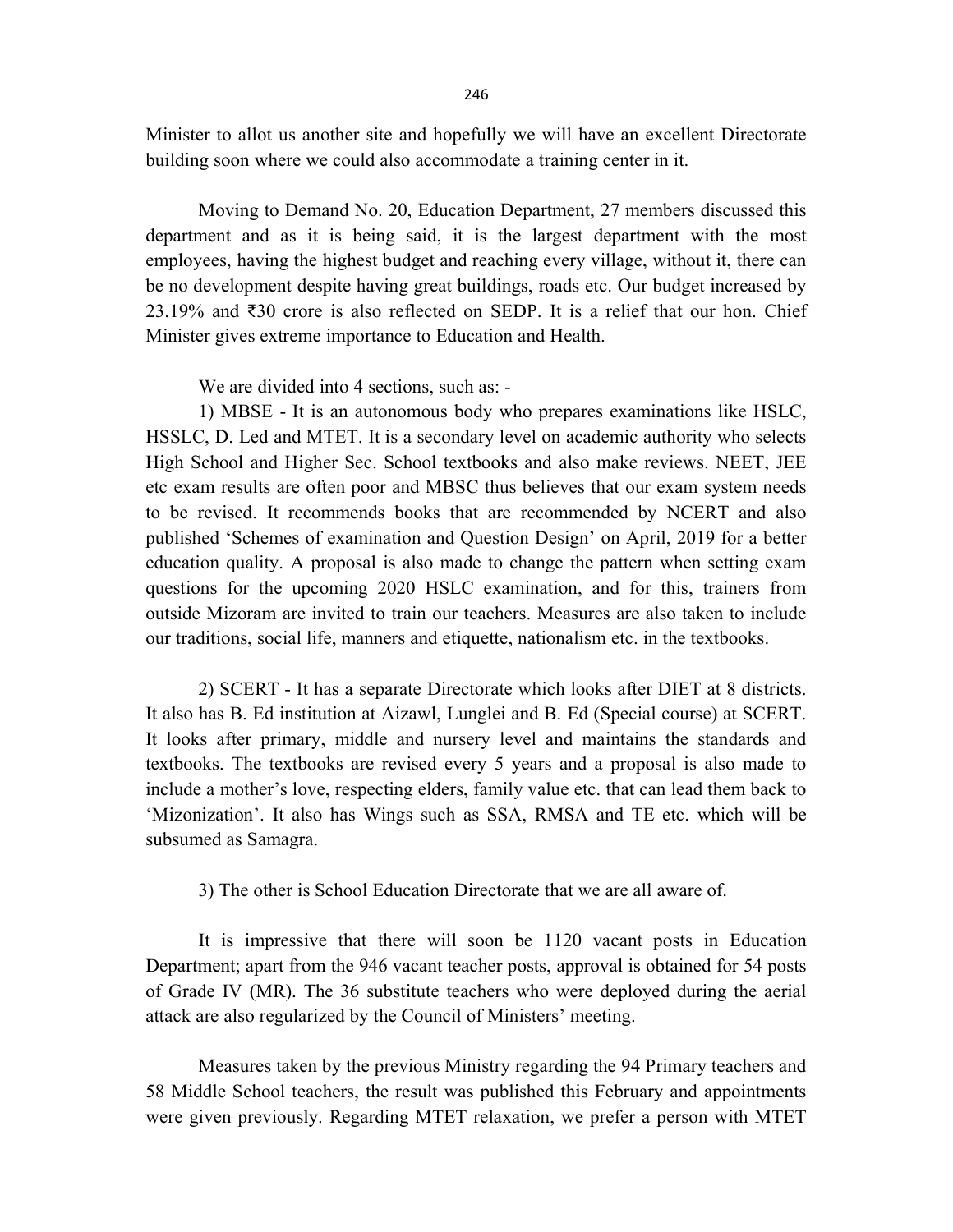degree holder but only 149 holders registered themselves under Employment Exchange and that is why it is necessary to make the relaxation. I like to add that we will only recruit a trained one who is qualified with D. Led. degree for teachers.

An explanation is also needed regarding MR teachers. There are 13 schools without teachers and we have many single teachers as well. The national norm of teacher : student ratio according to TPR is 1:30. But since we have schools in every rural areas, RTE expects us to give education to all and only 1 teacher could not afford to look after 4 Classes, even if there are only 2 students in one class. So, the Council of Ministers approved 946 posts so that every classroom has a teacher.

Many teachers wish to be posted in urban areas and are reluctant to go to rural areas. Such teachers often hire substitute teachers belonging to local residents in their place. Therefore, the Govt. will be taking measures to recruit local residents in the first place if the applicant meets the desired qualifications. We plan to proceed in a much systematic way without any political interference and we will recruit only those who are qualified. I would also like to point out that 'Hnam Run' never has a list and we never heard of it. (PU ZODINTLUANGA RALTE: Could there be any further explanation regarding the recruitment of local residents?) Pu Speaker, we have identified all the vacant posts at every district and we will soon notify how many posts for a particular school and district. The applicant will provide 2 options and will be interviewed by DPC where the District DC will be the Chairman and DEO, its Secretary.

I was also concerned about the rate of the Grade-IV application form but the previous Ministry had charged  $\overline{5150/4}$  and the gazette was also published on 15<sup>th</sup> Feb., 2015 (PU ZODINTLUANGA, RALTE: Pu Speaker, the hon. Minister has mentioned that Printing & Stationery Department is relocated hesitantly due to order issued by the previous Ministry and since they now hold the Ministry, why not relocate it back at the same place? They also have the power to lower the form rate and it is not necessary to drag the previous Ministry.) (PU LALDUHOMA: Pu Speaker, it would be appreciated if he is not interrupted.)

We did not say we are upset about the relocation of Printing & Stationery. We simply asked to relocate us at a better and more fitting building. Pu Speaker, we are just continuing what they started.

 Pu Speaker, in the case of vacant posts of 54 MR, 8,871 people had bought the form out of which 6,617 had submitted the appication and we are currently checking as to whether the forms are complete or incomplete. The exam will be conducted at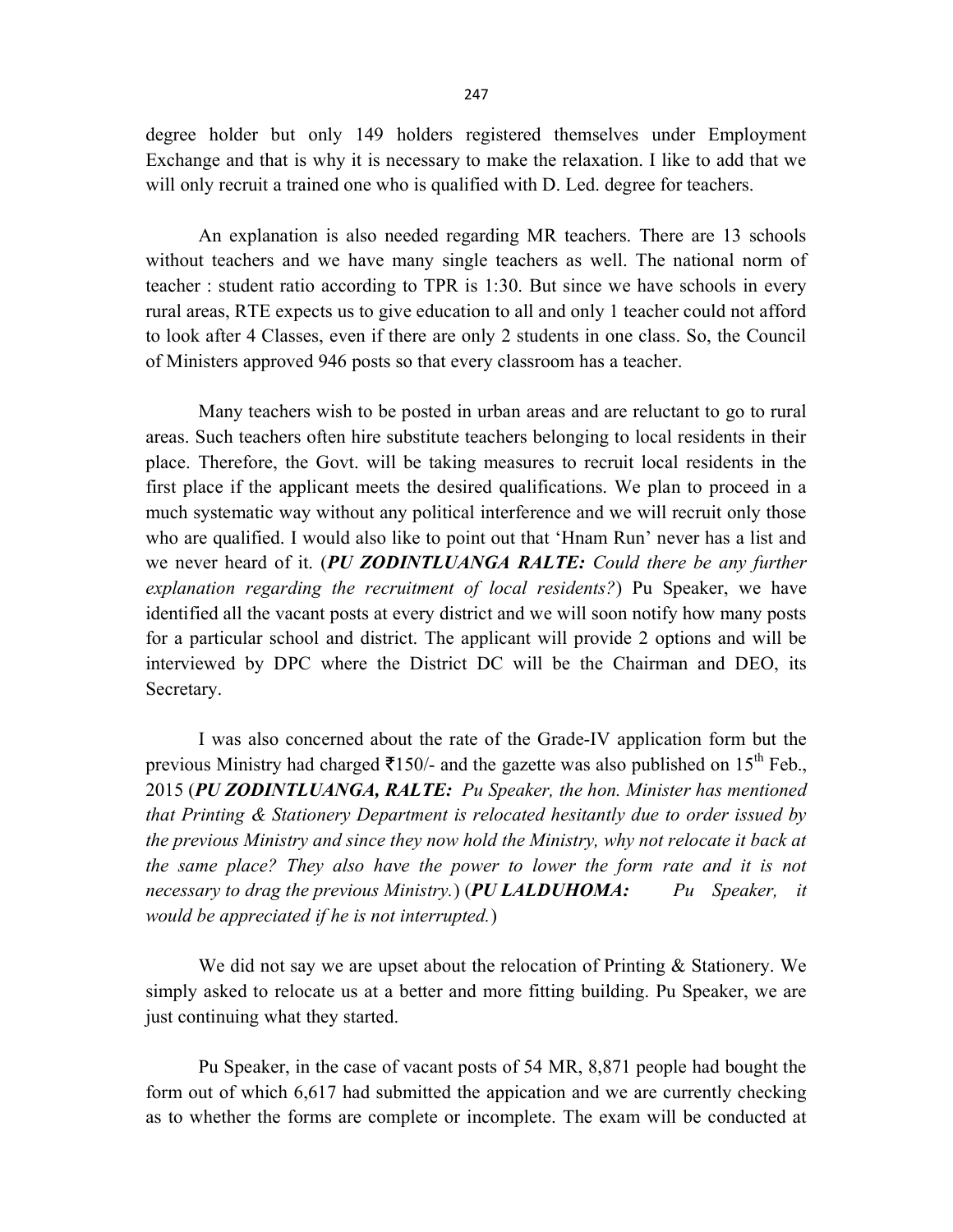every district at the same time with the same questions and this will also be easier for the applicants from the remote villages.

We are doing our best for reemployment of the 1,305 Hindi teachers who were dismissed from their job and also for the terminated 4,000 Nos. teachers under SSA and RMSA. Apart from these, there are some schools demanding provincialization and the Govt. will soon look into it; we are also working on filling the 164 vacant posts of High School teachers. There are 5 Hr. Sec. Schools, 73 High Schools, 129 Middle Schools and 209 Primary Schools without headmaster and we will soon be able to fill up 134 Nos. of such posts.

Regarding the TPR, we have many small villages having several schools in which some have only 20 students and 1 teacher. Since it is exhausting for 1 teacher to teach Classes I-IV from 9:00 AM to 2:30 PM, we are also doing rationalization as much as we could. However, we are still facing shortage of teacher and we are doing our best to recruit more teachers in a much significant way. (PU LALRINDIKA **RALTE:** Pu Speaker, according to the Statistical handbook, the ratio is  $1:18$  for Primary School, 1:9 for Middle School and 1:8 for High School. So, is this wrong information? How is it calculated?)

Transfer & Posting rules was made in 2006 by the previous MNF Ministry but was scrapped by the Assembly Committee for further studying and being left untouched for 10 years. So, we establish a committee to finalize this within this June and a proposal is also made to include Mizoram villages at different categories and posts the teachers on rotation.

The Govt. gives importance to improve school inspections and thus purchased 10 bolero vehicles for Inspecting Officers so that they cover remote villages as well. A proposal is also made to recruit 5 CEOs through MPSC and exams will be held on October. Apart from this, actions will also be carried out for quality assessment and grading for a much higher competition.

Hiring a substitute teacher is a common practice even by the MR teachers of SSA and RMSA and the department is quite concern about this problem. So, I request all the members to report any teachers in their respective constituency hiring a substitute so that we can take actions.

The Central Govt. had passed "The Children School Bag (Limitation of Weight) Bill, 2006" but Rules and guidelines needs to be made as per this bill. And so, we published 'Guideline for reducing the weight of school bag' on 7.06.2019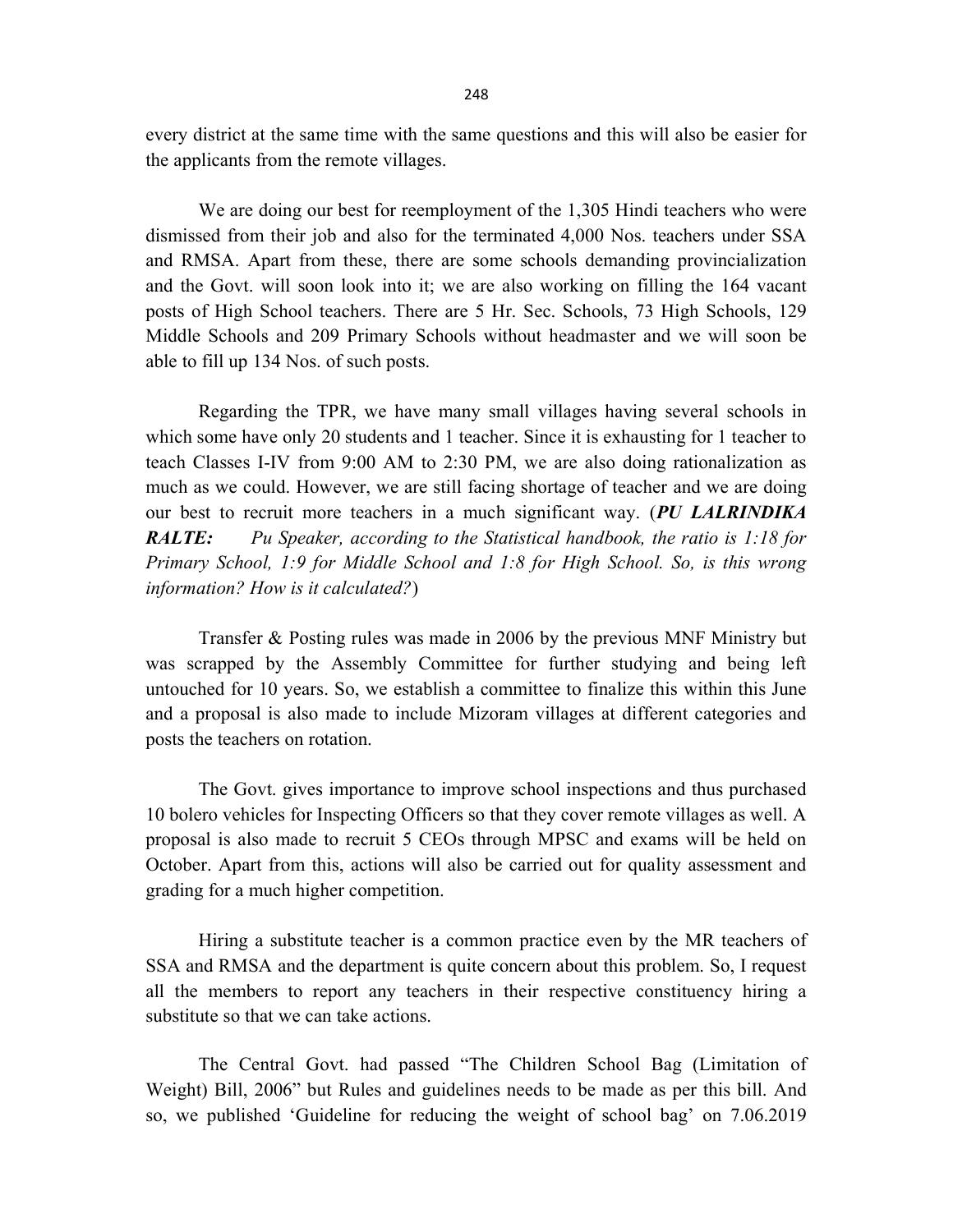where it should not be more than  $1 \frac{1}{2}$  kg for Class I & II, 2-3 kgs for Class III to V, 4kg for VI & VII and 4  $\frac{1}{2}$  kg for Class VIII and above. A proposal has also been made to weigh the bags as convenient.

CCE was reviewed and a modified form is made without excluding the Principle Act. The exam system will proceed as  $1<sup>st</sup>$ ,  $2<sup>nd</sup>$  and  $3<sup>rd</sup>$  term and the CCE mark grading will be 30% for 1<sup>st</sup> term, 30% for 2<sup>nd</sup> term and 40% for 3<sup>rd</sup> term. The school calendar is also changed according to the CCE modified form and a proposal is also made to repair old school buildings.

We are deeply concern about the decrease of enrollment in Govt. Schools. Our society needs to change our value system because we admire English medium too much. The Govt. School provides everything for free with more qualified and trained teachers unlike private schools and we need to change our value system according to our economy.

Lastly, I would like to request all the members to contribute not less than 10% of their MLA area development fund for education concern so that our literacy rate increase more by the census, 2021. This will also help us in improving our quality (PU ZODINTLUANGA RALTE : Pu Speaker, when will the Mizoram New Educational Policy be started?) It is on SEDP. (PU LALDUHOMA: It is quite interesting and is filled with challenges. We will cooperate as much as we could if actions are carried out with true determination. However, it would be appreciated if he could just assure us about recruiting teachers without having to say as much as they could. We heard about the increasing budget of Education Department as well as SEDP providing the finances, so it seems unnecessary to ask for our fund.)

SPEAKER : The Church elders are always careful with their choice of words.

Dr. K. PACHHUNGA : Pu Speaker, before we pass the Demand, I would like to say that Printing & Stationery Office, Lunglei is at Lunglawn and not at Salem Veng as stated.

PU B.D. CHAKMA : Pu Speaker, before passing the Demand, the TPR according to the national level is 1:30 and so on. Should this be evaluated as 'total strength of the school' or 'subject wise'? If it is ''total strength of the school', there are many schools with less than 30 students in class IX and X. I am not sure if there will be only 1 teacher for such schools and I believe the ratio should be determined as per subject wise.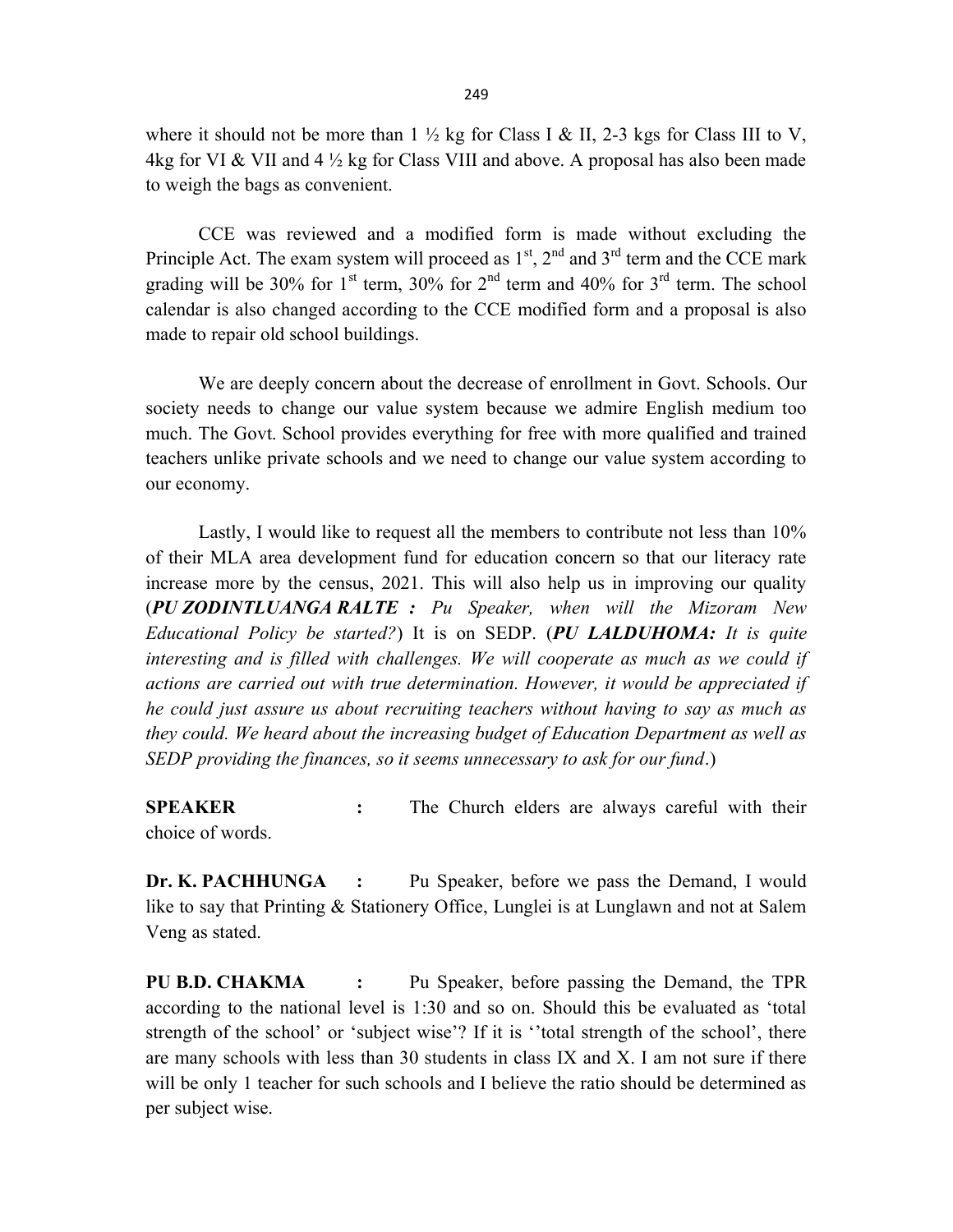PU LALCHHANDAMA RALTE, MINISTER: Pu Speaker, in response to Pu BD Chakma, it will take more teachers if we provide them according to subject wise because there are many subjects. Our TPR is calculated on the basis of the number of students and teachers. In response to PuZodintluanga Ralte, I believe New Education Policy could be processed within these 5 years and it will be more operative than Education Reform Commission. (PU NIHAR KANTI CHAKMA: Pu Speaker, it is for improving girl-child education and the building is also completed. When will this be started?) I will look further into the question made by Dr. BD Chakma.

Demand Nos. Department Amount  $(in \bar{z})$ 18 | Printing & Stationary 16,98,55,000.00 20 School Education 13,28,42,02,000.00 28 Labour, Employment, Skill Development & Entrepreneurship 47,59,14,000.00 TOTAL 13,92,99,71,000.00

Pu Speaker, I beg the House to pass my Demand-

SPEAKER : The Education Minister had begged the House to pass his Demand Nos. 18. 20 and 28 amounting to ₹13,92,99,71,000. All the members in favor may say, 'Yes' and those members not in favor may say, 'No'. The House has unanimously passed the Demands of the hon. Minister, Pu Lalchhandama Ralte.

PU LALCHHANDAMA RALTE, MINISTER: Thank you, Pu Speaker.

SPEAKER : I request Pu TJ. Lalnuntluanga to wind up the discussion of his Demands and beg the House to pass it.

PU T.J. LALNUNTLUANGA, MINISTER: Thank you, Pu Speaker, and I would like to start with Demand No. 4, Law & Judicial Department.

 There is only 1 member who discussed this department but I want to make the best use time to talk about our undertakings. In reply to the question of Pu H. Biakzaua regarding the insufficient District Court staffs, we lack staffs in different departments and measure will be taken to recruit more staffs according to our needs.

The Law Department do not have direct supervision without the High Court but we will take measure accordingly. There is a District Court located in Lawngtlai and measure is being taken for constructing its building.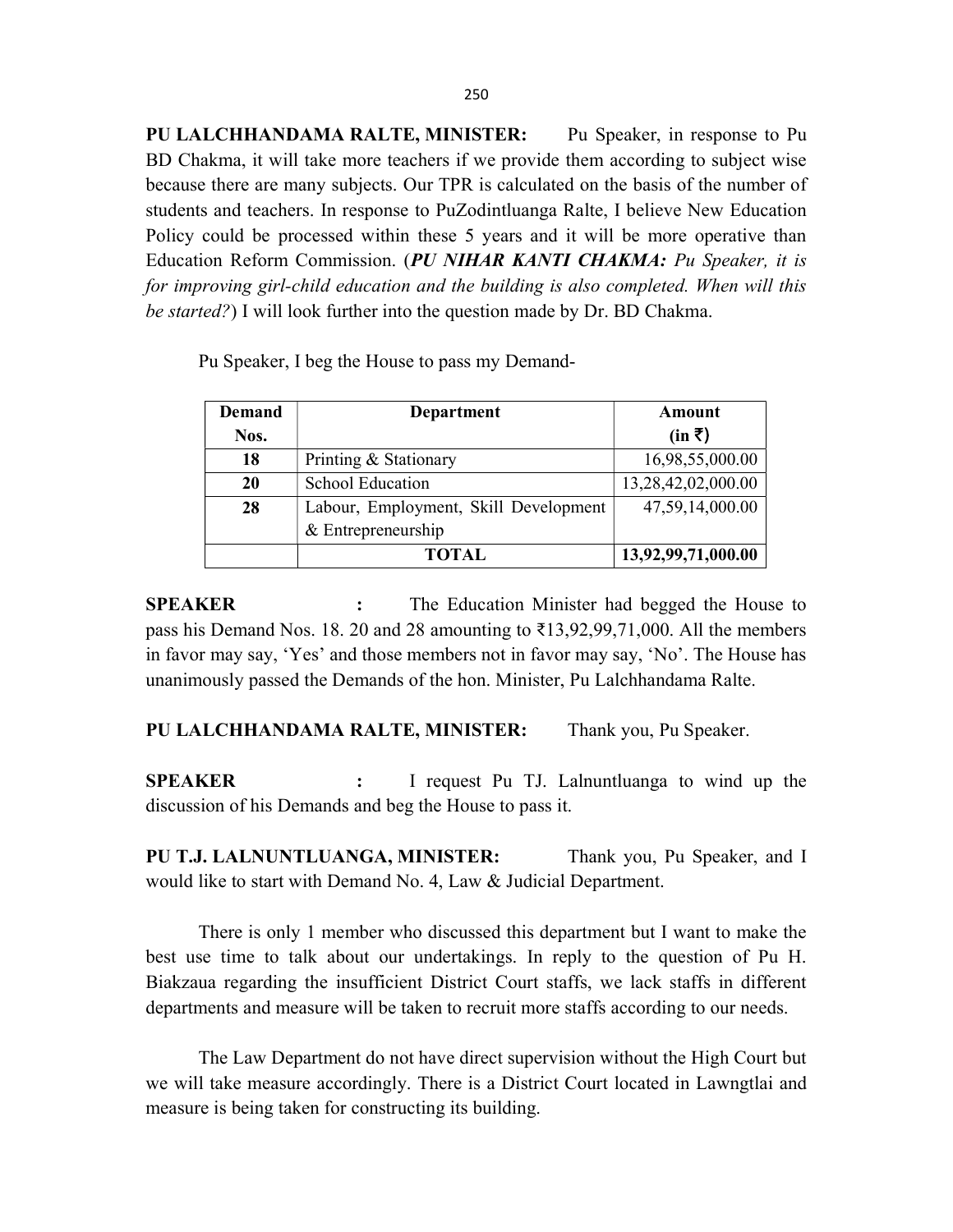Law Department has 3 responsibilities-

- 1) It reviews Bills, Ordinances, Recruitment rules, MoU;
- 2) It gives legal advice to different departments;
- 3) It helps the departments with a Court case by having Para-wise comments;
- 4) The department takes measure for many judicial infrastructures and there is a proposal for construction of District Court buildings in every district through central funds.

With the 3 newly districts, there is a proposal to appoint 1 each of Chief Judicial Magistrate and Civil Judge. Here, the expenditure is estimated to be ₹1,419 lakhs which is not shown in our budget but will be on the Supplementary Demands. There is also a proposal to upgrade our Court Libraries.

 The Legal Service Authority under this department raises awareness about Laws and helps those who could not afford Lawyers. Victim Compensation is also dealt by them.

 Vigilance Commission/Lok Ayukta was established after 3 months this Ministry comes into being under the leadership of our Chief Minister Pu Zoramthanga and it is impressive that the appointed Chairperson is of Mizo background.

Next is, Demand No. 12, Parliamentary Affairs Department. We are trying to make use of Consultative Committee under this department so as to bring about Good Governance and transparency and Mizoram also now has its Consultative Committee Guideline.

 Next is Demand No. 36, Environmental, Forests, & Climate Change Department. The main function of this department is to extend forest lands, protect wildlife and climate change. The people are also given awareness to protect living trees and planting new ones. The Government is not aiming for a quantity plantation but a quality plantation and concern about dry rivers. Measure will also be taken on tourist parks, urban plantation, rural plantation, roadside plantation, etc. Extreme measures will also be taken with land development and we are preparing to preserve and beautify our lakes.

 The 'Mizoram Reward for The Deduction of Forest & Wildlife Offence Scheme, 2019' is a newly introduced financial reward given to a person who provides information that leads to arrest, penalty, seizure/confiscation of forest produce, criminal conviction etc. The department gives priority to wildlife protection and has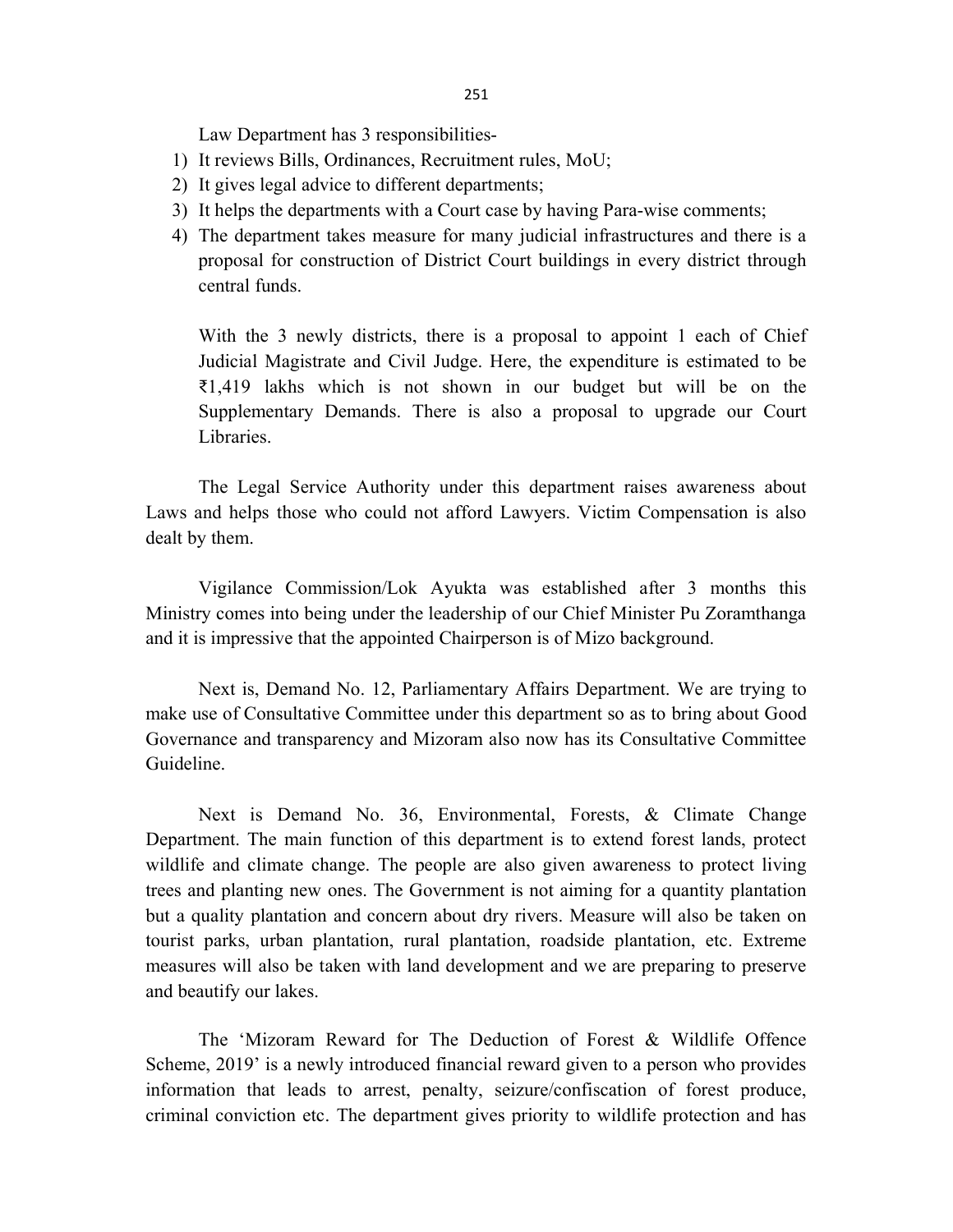10 Wildlife Sanctuaries and is funded under the following Central Sponsored Scheme such as Green India Mission, National Afforestation Programme, National Plant for Conservation and Aquatic Ecosystem, Integrated Development of Wildlife Habitat, Project Tiger Dampa, Forest Fire Prevention Act & Management Scheme, Maintenance of Forest, Medical Plant Conservation & Development and the National Bamboo Mission.

 There are 1357 sanction posts out of which 575 remain vacant and I request the Finance Department to bear this in mind that we are in extreme need of revenue earning post.

 We will do our best to carry out works on our sanctuary and protect our wildlife. We will also take measures regarding the staff shortage and we also have a restriction using air-guns under the Forest Protection and the Home Department is also preparing an Arms Rule.

 In reply to Pu Zodintluanga's question, the service of many employees under Forest Department were terminated due to some schemes which were ended and such persons were not re-employed by the previous ministry even after resumption of the said scheme; it seems the member himself is well aware of the situation. We will look into their legal rights, appointment authority and criteria which he had also mentioned. In reply Pu Lalduhoma's question relating to DO letter, we have discussion on it as to enquire but it will take time for the department to process it.

 Next is Demand No. 42, Transport Department. This department is divided into 2 wings such as MST Wing & MV Wing. Regarding the service of MST, some routes remain in function whereas some discontinued due to the increasing of private/commercial vehicles. There is alternative plan plying to some routes since travelers increases generally during Christmas. While this is the case, there are some areas demanding MST bus service and we are plying for the same to maintain our revenue source. The Government also has a special scheme for cancer patient and physically challenged people so that they could travel for free within Mizoram; this scheme also covers women above 60 years of age and 50% concession for 65 years above.

 We currently have 36 MST buses in service out of which 7 are stationed at MST Lunglei, Siaha and Kolasib. We have some buses which need replacement with new ones. We cover 16 routes with 3,565 trips and a total passenger of 66,000 during 2018-2019.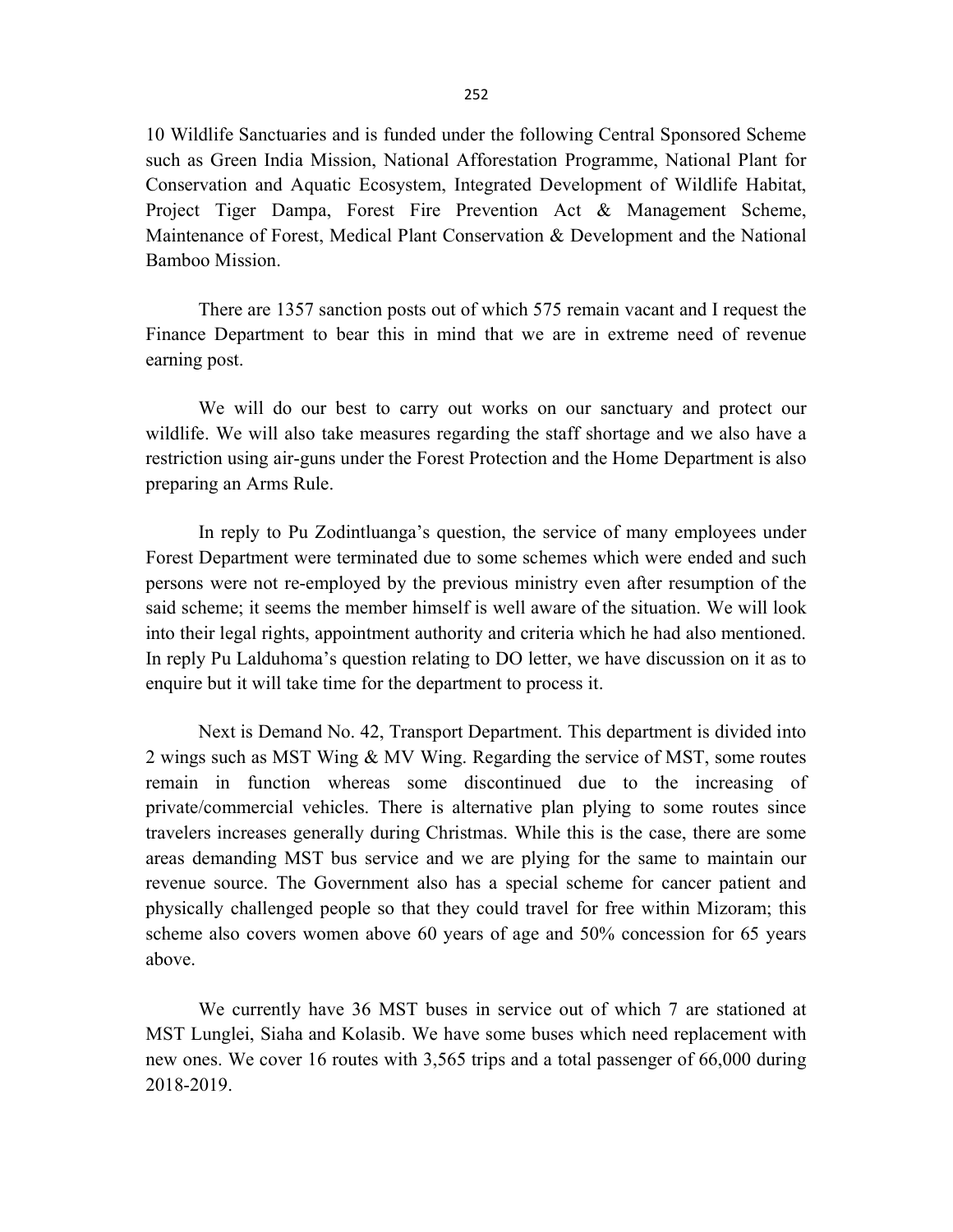In case of Motor Vehicle Wing, vehicles registrations are done in every DTO as per the Motor Vehicle Act; so far, 12063 vehicles are registered during  $1<sup>st</sup>$  January - $31<sup>st</sup>$  May, 2019.

 In the case of revenue, Motor Vehicle Tax is quite important for revenue earning for the Government and the amount collected through Motor Vehicle Wing during 2018 - 2019 is: –

Vehicle tax - ₹38,36,33,412/- Passengers & Goods tax - ₹42,18,79,899/-

 We are also taking measures to earn more revenue incomes but we are in short of revenue earning post. So, I request the Finance Deptt. to consider our application for recruitment of more Vehicle Inspector and sub-Inspector. Pu Speaker, Transport Department is not functioning at a loss but a great source of revenue income for the government.

 Regarding Information & Technology, Sarathi and Vahan are quite popular in Transport Department. Sarathi-4 is a software used in 5 Districts and measure is taken to also be used in another 4 Districts as well. Samathi is software for issuing license through which we can easily transfer and review license where the same software is in used. It is also secure as no data can be lost.

 Regarding Vehicle Registration, Vahan-4 of All India Application Software is used since  $29^{th}$  August, 2017 as it is approved by the Ministry of Road Transport & Highway, Govt. of India. Any vehicle registrations throughout the country is now linked through this application and thus is much helpful in the case of security.

In reply to Pu Lalduhoma's question, we are enquiring about High Security Plate. The Ministry of Road Transport issued a notification on 6.12.2018 stating that the HSRP shall be supplied by the vehicle manufacturers along with the vehicles manufactured to the dealers and dealers shall place a mark of registration on such plates and affix it on their vehicles. So, I would like to remind all the members and our YMA leaders that it is beyond our authority to stop this.

 I would like to highlight few of the achievements made by the government as promised during MLA election campaign. Pu Speaker, lifetime tax which was made compulsory payment for 15 years. Secondly, online tax payment system has been introduced and we expect growth in the payment of tax in the system. Grace period of tax payment without interest has also been introduced for two months. Pu Speaker,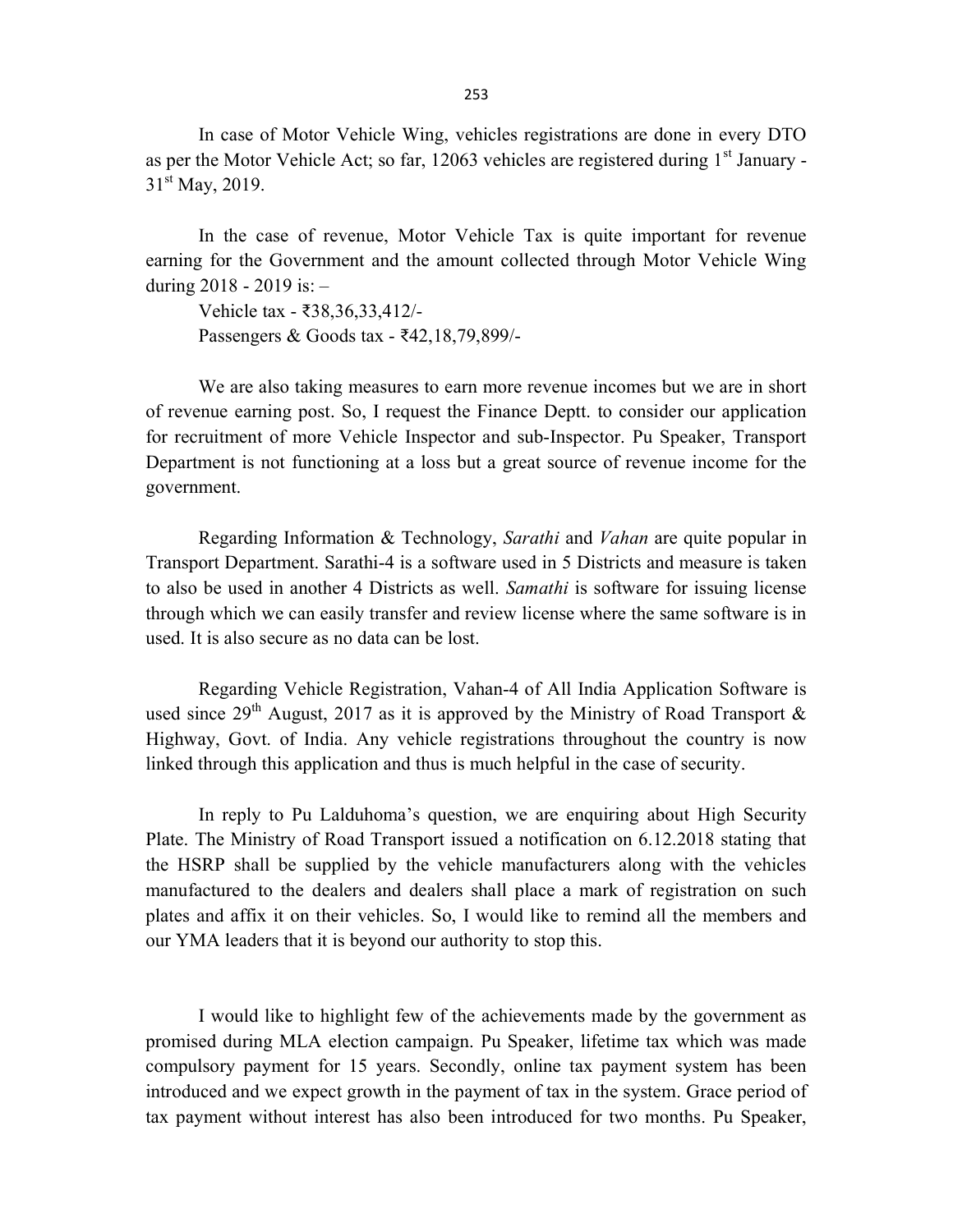prevention for selling of commercial permit will be introduced shortly. The act is under drafting stage. Then, there is a proposal to ply Mizoram State Transport from Champhai – Tahan, Aizawl – Jampui and Aizawl – Lamka.

 Pu Speaker, shortly from now, there is a proposal to create Automated Inspection and Certification Centre at Hlimen which will be done in collaboration with Ministry of road Transport and Central Institute of Road Transport, Pune.

 Inland water transport is allocated under PWD. But as I have requested the hon. Chief Minister, it is now allocated under Road transport. Therefore, several projects are under way for which concept paper have been drafted.

As for commercial permit in other Districts, we will look into the matter as well as the rates. Pu Speaker, in regard to driving license, motor inspection mentioned by hon. Members, we have informed hon. Chief Minister as he has given us assurance to fulfill the requirements.

 As for the point mentioned by the hon. Member Pu Zaithanzama in regard to brief tenure of Joint Director in Transport Department, I agreed to his point of view; I will personally approach the authority concern. As for two-wheeler mentioned by hon. Member from Aizawl West, we will discuss with authorities according to requirements.

 As for my answer in regard to Lalaghat - Bairabi rail head, we will look into the matter as Transport Department is the nodal department authorized by Railway Ministry.

 My answer for Driving Institute and inter-State bus terminal mentioned by hon. Member from Serlui, the government is looking all possible steps in this regard.

 Pu Speaker, in regard to bamboo, there must have been misinterpretation regarding the answer. To a certain extent, depending on the area of plantation, it will be under Forest and Horticulture Department. (Dr. ZR. THIAMSANGA: Pu Speaker, it is better if prevention is taken on roadside Jhumming cultivation.)

PU TJ. LALNUNTLUANGA, MINISTER: Pu Speaker, we will look into the matter and see what could be done.

 Pu Speaker, I now request the august House to pass the following Demands for the years 2019-2020: –